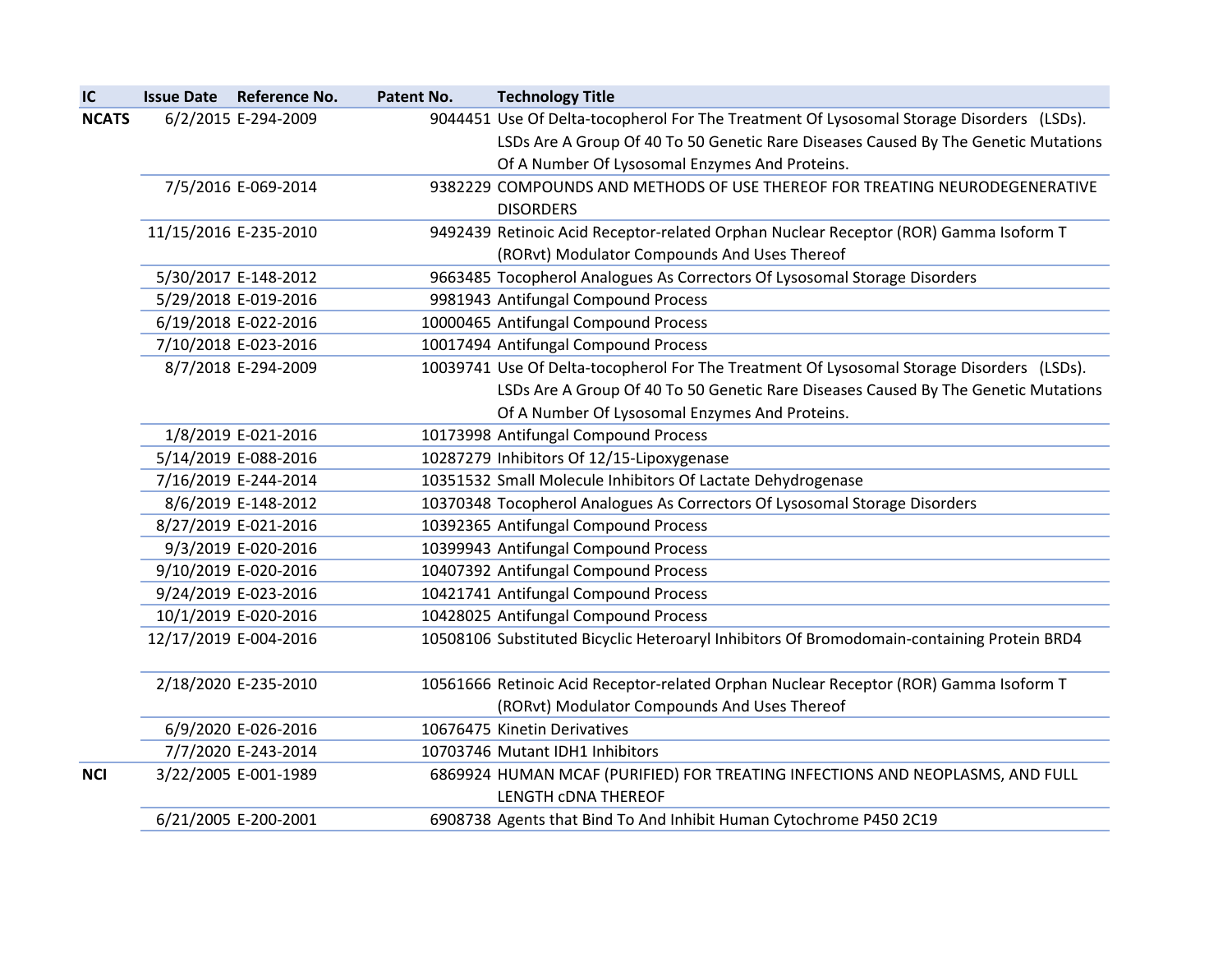| IC | Issue Date Reference No. | Patent No. | <b>Technology Title</b>                                                                              |
|----|--------------------------|------------|------------------------------------------------------------------------------------------------------|
|    | 4/11/2006 E-149-1995     |            | 7026291 An Epithelial Cell Specific Growth Factor, Keratinocyte Growth Factor (KGF) (as              |
|    |                          |            | amended)                                                                                             |
|    | 7/4/2006 E-094-1994      |            | 7070972 JANUS FAMILY KINASES AND IDENTIFICATION OF IMMUNE MODULATORS (JAK-3)                         |
|    | 7/18/2006 E-290-2000     |            | 7078176 Detection And Quantification of Cripto-1                                                     |
|    | 7/24/2007 E-124-2001     |            | 7247615 The Identification Of A Modified (Agonist) T-Cell Epitope Of The Human Prostate-             |
|    |                          |            | Specific Antigen (PSA) That Can Enhance The                                                          |
|    | 9/11/2007 E-085-2003     |            | 7267941 Cyanoviran Variant-Polymer Conjugates                                                        |
|    | 2/12/2008 E-091-2002     |            | 7329502 Zap70 Protein Expression in Chronic Lymphocytic Leukemia (CLL), Small Lymphocytic            |
|    |                          |            | Lymphoma (SLL) and Likely Mantle Cell Lymphoma (MCL)                                                 |
|    | 2/19/2008 E-317-2002     |            | 7332590 Molecular Characteristics of Non-Small Cell Lung Cancer                                      |
|    | 4/8/2008 E-129-2001      |            | 7355012 Mutuated Anti-CD22 Antibodies with Increased Affinity To CD22 Expressi ng Leukemia<br>Cells. |
|    | 9/2/2008 E-086-2001      |            | 7419957 Peptides Of A Melanoma Antigen And Their Use In Diagnostic, Prophylactic And                 |
|    |                          |            | <b>Therapeutic Methods</b>                                                                           |
|    | 9/2/2008 E-236-2005      |            | 7420032 Identification Of A Dominant B Cell Epitope From NY-ESO-1: Implications For Antibody         |
|    |                          |            | <b>Detection Against Tumor-associated Antigens</b>                                                   |
|    | 9/23/2008 E-099-1989     |            | 7427671 TYPE A PLATELET-DERIVED GROWTH FACTOR RECEPTOR (PDGFR) GENE                                  |
|    | 12/2/2008 E-262-1999     |            | 7459536 HGF-SF Monoclonal Antibody Combinations                                                      |
|    | 1/27/2009 E-230-2002     |            | 7482133 Catalytic Domains Of Beta (1,4)-Galactosyltransferase I Having Altered Donor And             |
|    |                          |            | Acceptor Specificities Domains, That Promote In Vitro Protein Folding And Methods                    |
|    |                          |            | For Their Use                                                                                        |
|    | 2/10/2009 E-060-2000     |            | 7488710 SFRP And Peptide Motifs That Interact With SFRP And Methods Of Their Use                     |
|    | 4/21/2009 E-038-2003     |            | 7521242 Host Cells Deficient For Mismatch Repair And Their Use In Methods For Inducing               |
|    |                          |            | Homologous Recombination Using Single_Stranded Nucleic Acids                                         |
|    | 4/21/2009 E-146-1999     |            | 7521054 Reduction of the Nonspecific Animal Toxicity of Immunotoxin by Mutat-ing the                 |
|    |                          |            | framework regions of the Fv to Lower the Isoelectic Point                                            |
|    | 6/2/2009 E-116-2003      |            | 7541035 Immunogenic Peptides And Peptide Derivatives For Prostate And Breast Cancer                  |
|    |                          |            | Treatment                                                                                            |
|    | 6/16/2009 E-085-2003     |            | 7547509 Cyanoviran Variant-Polymer Conjugates                                                        |
|    | 11/3/2009 E-119-2007     |            | 7611702 TNF-ALPHA BLOCKER TREATMENT FOR ENTEROCOLITIS ASSOCIATED WITH                                |
|    |                          |            | IMMUNOSTIMULATORY THERAPEUTIC ANTIBODY THERAPY                                                       |
|    | 11/3/2009 E-302-2000     |            | 7612035 Inhibition of Mitogen-Activated Protein Kinase (MAPK) Pathway As Selective                   |
|    |                          |            | Therapeutic Strategy Against Melanomas                                                               |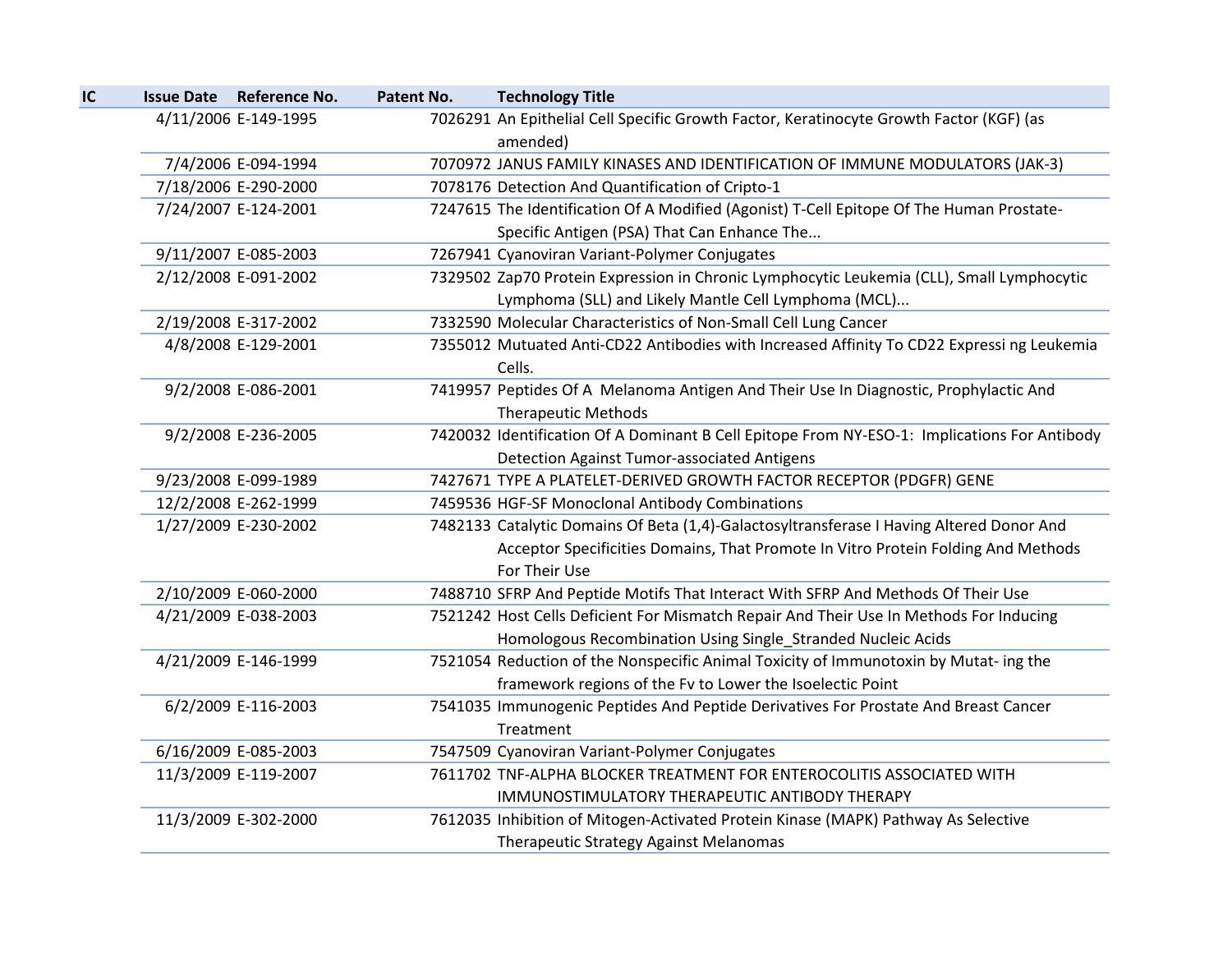| IC |                       | <b>Issue Date Reference No.</b> | Patent No. | <b>Technology Title</b>                                                                    |
|----|-----------------------|---------------------------------|------------|--------------------------------------------------------------------------------------------|
|    | 12/29/2009 E-028-2007 |                                 |            | 7638134 Novel Insertion Sites In Pox Vectors                                               |
|    |                       | 3/9/2010 E-207-2004             |            | 7674621 Generation Of Plasmids With The Prophage Lamba Immunity Region, PL Promoter, And   |
|    |                       |                                 |            | Red Genes For Transfer To Other Gram Negative Bacteria For The Purpose Of                  |
|    |                       |                                 |            | Recombineering In Those Organisms                                                          |
|    |                       | 4/13/2010 E-113-2003            |            | 7695752 Direct Cell Target Analysis                                                        |
|    |                       | 5/4/2010 E-108-2004             |            | 7711492 Custom Lymphoid Malignancy Diagnositc DNA MIcroarray - Oligo Probes And            |
|    |                       |                                 |            | Lymphoma Survival Prdiction Algorithm                                                      |
|    |                       | 5/4/2010 E-113-2003             |            | 7709047 Direct Cell Target Analysis                                                        |
|    |                       | 5/4/2010 E-317-2002             |            | 7709202 Molecular Characteristics of Non-Small Cell Lung Cancer                            |
|    |                       | 5/18/2010 E-063-2003            |            | 7718196 Adoptive T Cell Therapy Using Rapamycin-Resistant, CD28 Co-Stimulated Th1/Th2 And  |
|    |                       |                                 |            | Tc1/Tc2 Cells                                                                              |
|    |                       | 6/22/2010 E-093-1995            |            | 7741465 T-CELL RECEPTORS AND THEIR USE IN THERAPEUTIC AND DIAGNOSTIC METHODS               |
|    |                       | 7/6/2010 E-086-2001             |            | 7749967 Peptides Of A Melanoma Antigen And Their Use In Diagnostic, Prophylactic And       |
|    |                       |                                 |            | <b>Therapeutic Methods</b>                                                                 |
|    |                       | 8/17/2010 E-129-2001            |            | 7777019 Mutuated Anti-CD22 Antibodies with Increased Affinity To CD22 Expressi ng Leukemia |
|    |                       |                                 |            | Cells.                                                                                     |
|    |                       | 8/24/2010 E-352-2004            |            | 7781183 Small Molecule And A Pharmacophore Model For Inhibition Of Anthrax Lethal Factor   |
|    |                       |                                 |            |                                                                                            |
|    |                       | 9/7/2010 E-313-2005             |            | 7790182 A Method To Develop B-Cell Epitope Based Effective Vaccine Modalities For Smallpox |
|    |                       |                                 |            | For Both Immune-Competent And Immune-Compromised Individuals                               |
|    |                       | 10/19/2010 E-172-1986           |            | 7815916 CLONING AND EXPRESSION OF HTLV-III DNA                                             |
|    | 11/16/2010 E-267-2005 |                                 |            | 7833754 Optimization Of Expression Of Human Interleukin-12 (IL-12) For Vaccine And         |
|    |                       |                                 |            | Immunotherapy                                                                              |
|    |                       | 11/23/2010 E-081-2004           |            | 7838305 Serum Autoantibody For Cancer Diagnostics                                          |
|    |                       | 11/23/2010 E-555-1985           |            | 7838216 HUMAN GENE RELATED TO BUT DISTINCT FROM EGF RECEPTOR GENE (erbB-2)                 |
|    |                       | 2/8/2011 E-106-2003             |            | 7884178 Griffithsin, Sertulavirin And Related Proteins, Peptides, Conjugates, Antibodies,  |
|    |                       |                                 |            | Compositions, Nucleic Acids, Vectors, Host Cells, Methods Of Production And Methods        |
|    |                       |                                 |            | Of Using                                                                                   |
|    |                       | 3/8/2011 E-021-2001             |            | 7902441 Chromosome 3p21.3 Genes Are Tumor Suppressors                                      |
|    |                       | 3/22/2011 E-104-2006            |            | 7910692 Cytotoxic T Lymphocyte Epitope(s) And Agonist Epitope(s) Of PAGE-4, A Novel Target |
|    |                       |                                 |            | For Vaccine Therapy                                                                        |
|    |                       | 4/5/2011 E-013-2002             |            | 7919607 Humanized Anti-Tag 72 CC49 For Diagnosis And Therapy of Human Carcinoma            |
|    |                       | 5/17/2011 E-181-2006            |            | 7943318 Unique MicroRNA Molecular Profiles In Lung Cancer Diagnosis And Prognosis          |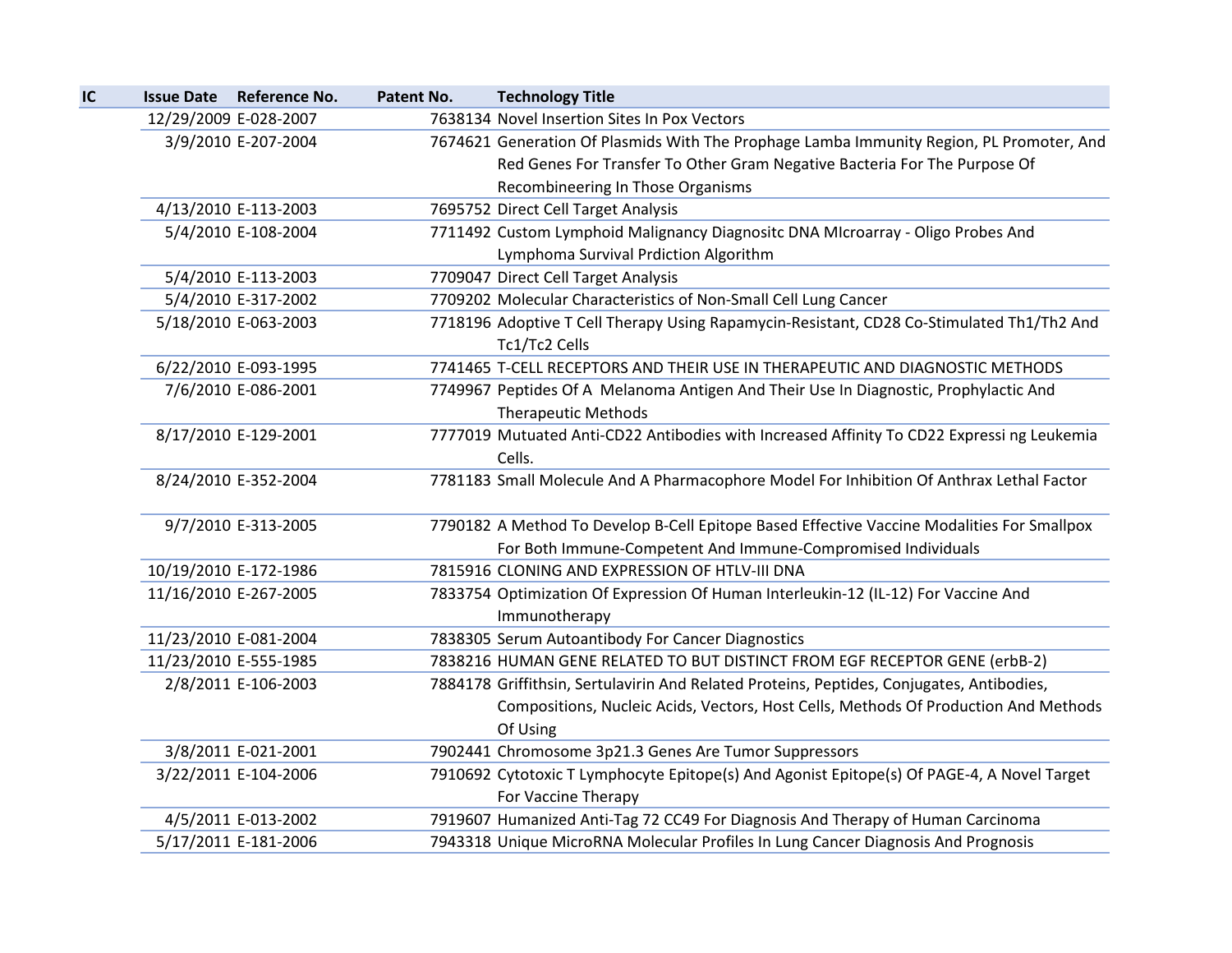| IC | Issue Date Reference No. | Patent No. | <b>Technology Title</b>                                                                      |
|----|--------------------------|------------|----------------------------------------------------------------------------------------------|
|    | 5/17/2011 E-236-2005     |            | 7943729 Identification Of A Dominant B Cell Epitope From NY-ESO-1: Implications For Antibody |
|    |                          |            | <b>Detection Against Tumor-associated Antigens</b>                                           |
|    | 5/24/2011 E-014-2000     |            | 7947651 Secreted Frizzled Related Protein, sFRP, Fragments and Methods of Use Thereof (as    |
|    |                          |            | filed)                                                                                       |
|    | 7/19/2011 E-046-2004     |            | 7982011 Improvements To BL22 Immunotoxin                                                     |
|    | 7/19/2011 E-091-2002     |            | 7981610 Zap70 Protein Expression in Chronic Lymphocytic Leukemia (CLL), Small Lymphocytic    |
|    |                          |            | Lymphoma (SLL) and Likely Mantle Cell Lymphoma (MCL)                                         |
|    | 7/26/2011 E-132-2006     |            | 7985548 A Method For Improving The Therapeutic Efficacy Of Asparagine Synthetase             |
|    | 8/2/2011 E-004-2005      |            | 7988971 Human Monoclonal Antibodies Against Hendra And Nipah                                 |
|    | 8/16/2011 E-287-2004     |            | 7999077 IRTA2 ANTIBODIES AND METHODS OF USE                                                  |
|    | 8/16/2011 E-321-2003     |            | 7999071 A Human Cytolytic T Lymphocyte Epitope And Its Agonist Epitope From The Human        |
|    |                          |            | Tumor-associated Antigen MUC-1                                                               |
|    | 8/16/2011 E-340-2004     |            | 7998736 Diagnostic Tool For Diagnosing Benign Versus Malignant Thyroid Lesions               |
|    | 8/30/2011 E-160-2006     |            | 8008316 Derivatives Of 2-[2-aminoethyl)-2-methyl-ethyl]-1,2-dihydro-6-methoxy-3H-di-benz-    |
|    |                          |            | [de,h]isoquinoline-1,3-dione As Targeted Antitumor Agents                                    |
|    | 9/6/2011 E-042-2006      |            | 8012683 Variants In Complement Regulatory Genes Predict Age-related Macular Degeneration     |
|    | 10/11/2011 E-275-2002    |            | 8034334 Immunotherapy With In Vitro-Selected Antigen-Specific Lymphocytes After              |
|    |                          |            | Nonmyeloablative Lymphodepleting Chemotherapy                                                |
|    | 10/18/2011 E-003-2006    |            | 8039593 Recombinant Immunotoxin Isolated By Antibody Phage Display And Invitro Affinity      |
|    |                          |            | Maturation Target Human Glycoprotein NMB (GPNMB) And Exhibit Anti-gloima, Anti-              |
|    |                          |            | melanoma, Or Any Other GPNMB-expressing Tumor Cytotoxic Activity                             |
|    | 10/25/2011 E-116-2003    |            | 8043623 Immunogenic Peptides And Peptide Derivatives For Prostate And Breast Cancer          |
|    |                          |            | Treatment                                                                                    |
|    | 11/8/2011 E-296-2008     |            | 8053422 Use Of Suppressive Oligonucleotides To Reduce Host Susceptibility To Cancer          |
|    | 11/29/2011 E-180-2005    |            | 8067530 Scytovirin Domain 1 (SD1), An Antiviral Protein                                      |
|    | 12/13/2011 E-063-2003    |            | 8075921 Adoptive T Cell Therapy Using Rapamycin-Resistant, CD28 Co-Stimulated Th1/Th2 And    |
|    |                          |            | Tc1/Tc2 Cells                                                                                |
|    | 1/3/2012 E-025-2006      |            | 8088729 Antiviral Activity Of Griffithsin Against SARS And HCV                               |
|    | 1/3/2012 E-304-2006      |            | 8088379 Identification Of T Cell Receptors (TCR) With Altered Amino Acid Sequences That      |
|    |                          |            | Enhance The Function Of Gene Modified T Cells                                                |
|    | 2/7/2012 E-018-2005      |            | 8110352 Methods For Treating Beta-Catenin Splice Variant Related Cancers                     |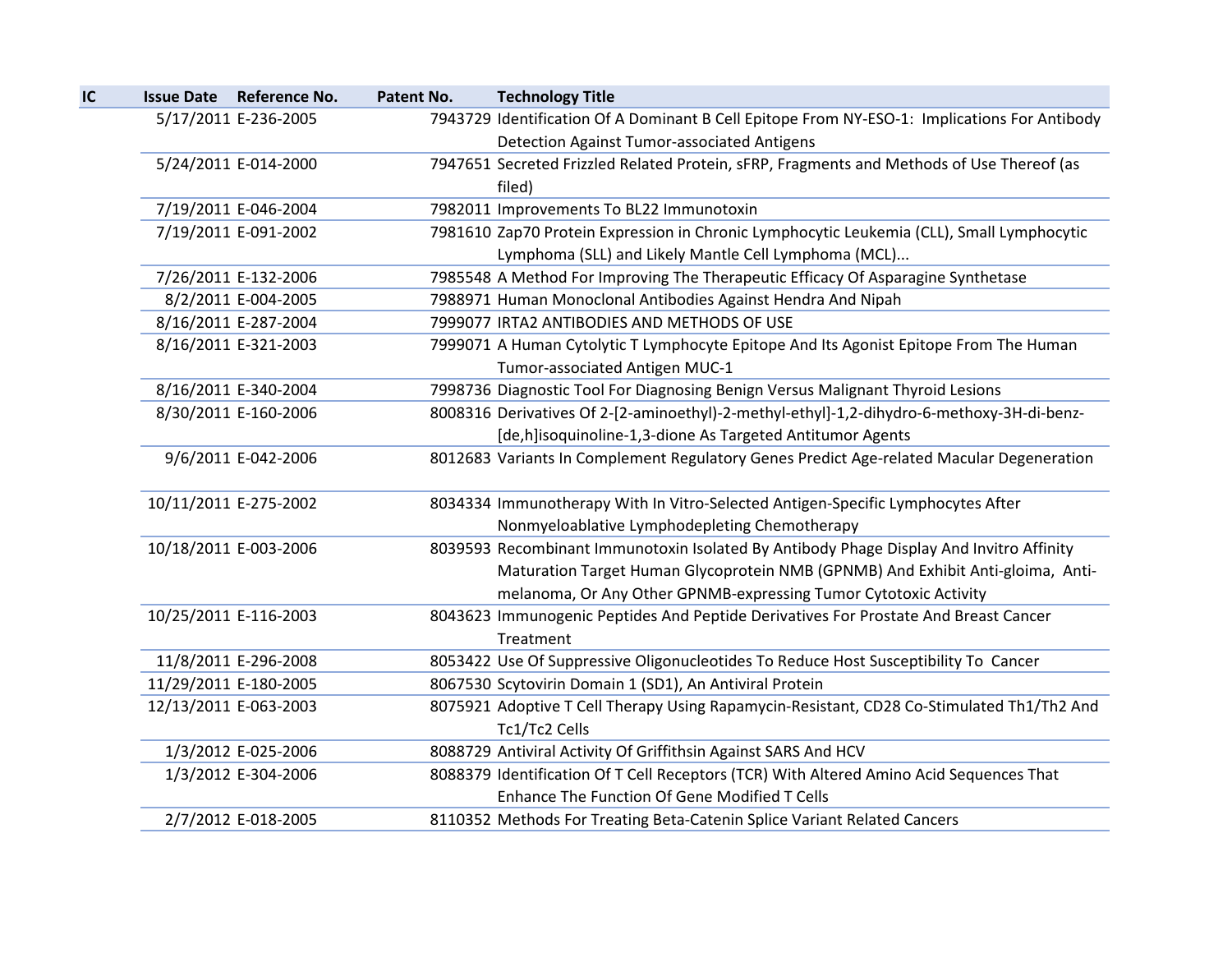| IC | <b>Issue Date Reference No.</b> | Patent No. | <b>Technology Title</b>                                                                                     |
|----|---------------------------------|------------|-------------------------------------------------------------------------------------------------------------|
|    | 3/6/2012 E-108-2004             |            | 8131475 A CUSTOM DNA MICROARRAY FOR MOLECULAR DIAGNOSIS AND PROGNOSIS IN<br>HUMAN LYMPHOID MALIGNANCIES     |
|    | 3/13/2012 E-286-2006            |            | 8133859 UGRP1/SCGB3A2 Is A Novel Growth Factor And Anti-apoptotic Agent                                     |
|    | 4/3/2012 E-244-2005             |            | 8148302 Protein Microarrays On Demand                                                                       |
|    | 5/1/2012 E-039-2003             |            | 8168568 Individualized Therapy Using Interdependent Protein Signal Network                                  |
|    | 5/29/2012 E-074-2007            |            | 8188214 The Use Of Human T-box Transcription Factor Brachyury As A Target For Cancer                        |
|    |                                 |            | Immunotherapy And The Identification Of Epitopes Of Human Brachyury As Targets For                          |
|    |                                 |            | <b>Tcell Mediated Lysis Of Tumors</b>                                                                       |
|    | 7/10/2012 E-104-2007            |            | 8217222 Methods For Identifing Markers For Early-stage Human Cancer, Cancer Progression                     |
|    |                                 |            | And Recurrence                                                                                              |
|    | 7/17/2012 E-182-2008            |            | 8222225 Use Of Suppressive Oligonucleotides To Prevent/treat Silicosis And Asbestosis                       |
|    | 7/24/2012 E-174-2008            |            | 8227443 Therapeutic Targeting Of CSN5, A Negative Regulator Of P53 And P27, In Human                        |
|    |                                 |            | Hepatocellular Carcinoma                                                                                    |
|    | 7/24/2012 E-185-2008            |            | 8227417 High-Mobility Group N1 Protein (HMGN1) Is An Immune Enhancer                                        |
|    | 8/7/2012 E-227-2006             |            | 8236313 Regulating Blood Pressure Through Targeting Thrombospondin-I And CD47                               |
|    | 8/28/2012 E-086-2001            |            | 8252545 Peptides Of A Melanoma Antigen And Their Use In Diagnostic, Prophylactic And                        |
|    |                                 |            | <b>Therapeutic Methods</b>                                                                                  |
|    | 10/16/2012 E-275-2002           |            | 8287857 Immunotherapy With In Vitro-Selected Antigen-Specific Lymphocytes After                             |
|    |                                 |            | Nonmyeloablative Lymphodepleting Chemotherapy                                                               |
|    | 11/20/2012 E-004-2005           |            | 8313746 Human Monoclonal Antibodies Against Hendra And Nipah                                                |
|    | 12/18/2012 E-060-2000           |            | 8334260 SFRP And Peptide Motifs That Interact With SFRP And Methods Of Their Use                            |
|    | 1/8/2013 E-233-2004             |            | 8349586 Live Microbial Microbicides                                                                         |
|    | 1/22/2013 E-079-2008            |            | 8357783 Human Monoclonal Antibody Against Mesothelin                                                        |
|    | 2/26/2013 E-273-2009            |            | 8383099 CD8+ Selected Young TIL For Adoptive Cell Therapy                                                   |
|    | 3/12/2013 E-106-2003            |            | 8394764 Griffithsin, Sertulavirin And Related Proteins, Peptides, Conjugates, Antibodies,                   |
|    |                                 |            | Compositions, Nucleic Acids, Vectors, Host Cells, Methods Of Production And Methods                         |
|    |                                 |            | Of Using                                                                                                    |
|    | 3/12/2013 E-186-2007            |            | 8394411 Papilloma Pseudovirus For Detection And Therapy Of Tumors                                           |
|    | 3/26/2013 E-103-2005            |            | 8404244 Papillomavirus L2 N-terminal Peptides For The Induction Of Broadly Cross-neutralizing<br>Antibodies |
|    | 4/9/2013 E-123-2008             |            | 8415456 Asparagine Substitution To Prevent Deamidation Of IL-15                                             |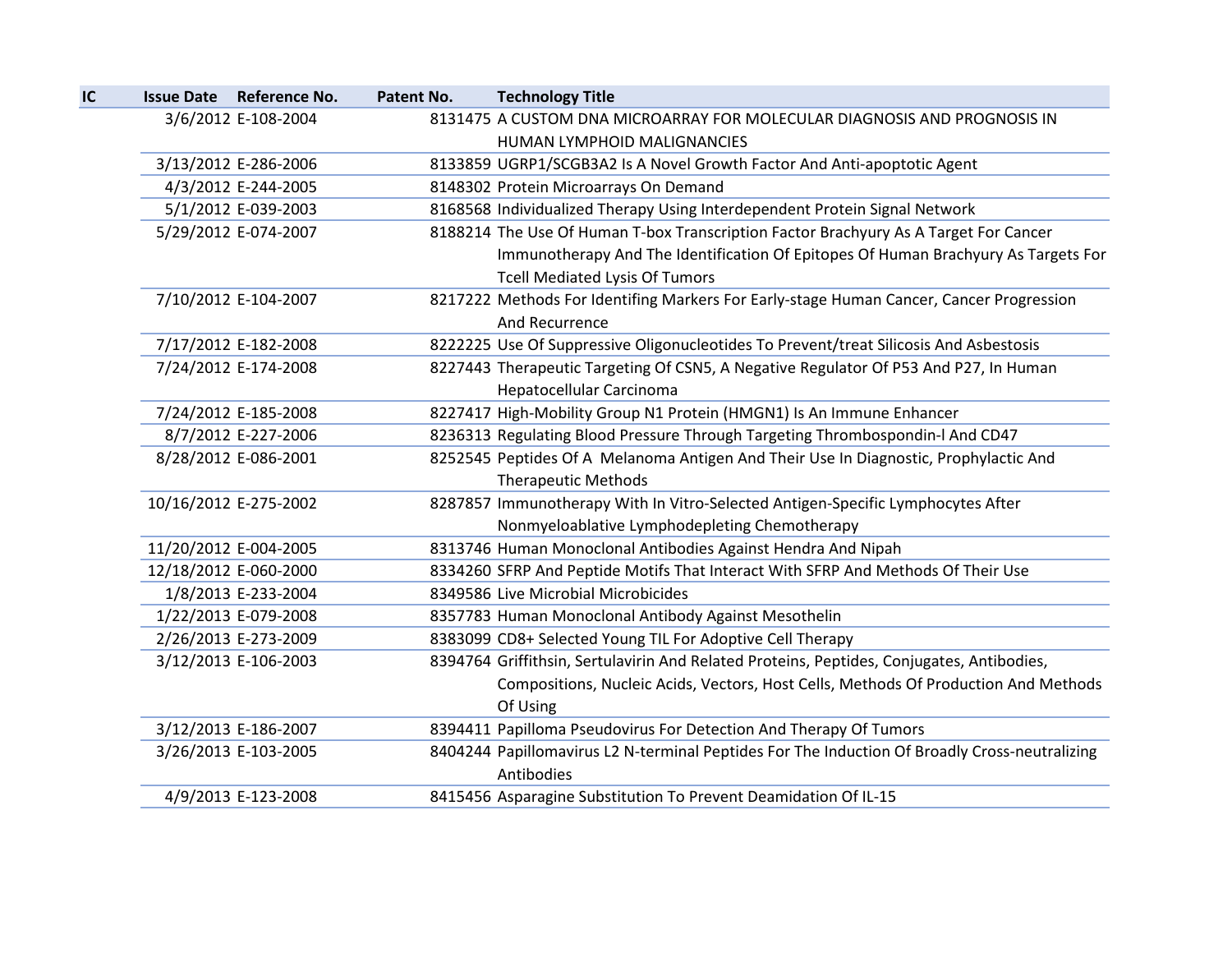| IC | <b>Issue Date Reference No.</b> | Patent No. | <b>Technology Title</b>                                                                             |
|----|---------------------------------|------------|-----------------------------------------------------------------------------------------------------|
|    | 4/16/2013 E-244-2004            |            | 8420776 Binding Site For The Ubiquitin Conjugating Enzyme Ube2G2 Within The Ubiquitin Ligase        |
|    |                                 |            | Gp78. Over-expression Of This Region Confers An Inhibtory Effect On Endoplasmic                     |
|    |                                 |            | Reticulum (ER)-Associated Degradation (EGAD)                                                        |
|    | 4/16/2013 E-250-2007            |            | 8420620 Discovery Of A New Class Of Inhbitors That Promote The Internalization Of Specific          |
|    |                                 |            | <b>Surface Receptors</b>                                                                            |
|    | 5/14/2013 E-285-2006            |            | 8440411 Organ And Tumor Associated Endothelial Markers                                              |
|    | 5/21/2013 E-003-2006            |            | 8445216 Recombinant Immunotoxin Isolated By Antibody Phage Display And Invitro Affinity             |
|    |                                 |            | Maturation Target Human Glycoprotein NMB (GPNMB) And Exhibit Anti-gloima, Anti-                     |
|    |                                 |            | melanoma, Or Any Other GPNMB-expressing Tumor Cytotoxic Activity                                    |
|    | 6/11/2013 E-091-2009            |            | 8460660 Human Monoclonal Antibody Variable Fragments (Fvs) To Mesothelin                            |
|    | 6/11/2013 E-113-2003            |            | 8460744 Direct Cell Target Analysis                                                                 |
|    | 6/18/2013 E-215-2007            |            | 8465917 MicroRNA-181 Family Members Are Involved In The Function Of Liver Cancer Stem               |
|    |                                 |            | Cells Through Beta-catenin Signaling Activation                                                     |
|    | 6/18/2013 E-328-2001            |            | 8466116 Use Of CpG Oligodeoxynucleotides To Induce Epithelial Cell Growth                           |
|    | 7/9/2013 E-180-2005             |            | 8481255 Scytovirin Domain 1 (SD1), An Antiviral Protein                                             |
|    | 8/6/2013 E-166-2007             |            | 8501912 Discovery Of And Use Of Fragments Of DOC1 As Antiangiogenic And Antitumor                   |
|    |                                 |            | Therapy                                                                                             |
|    | 8/6/2013 E-286-2006             |            | 8501688 UGRP1/SCGB3A2 Is A Novel Growth Factor And Anti-apoptotic Agent                             |
|    | 8/13/2013 E-181-1999            |            | 8506947 Combined Growth Factor-Deleted and Thymidine Kinase-Deleted Vaccinia Virus Vector           |
|    | 9/3/2013 E-071-2009             |            | 8524248 Production And Use Of Merkel Cell Carcinoma Polyomavirus-LIke Particles And Reports         |
|    |                                 |            | Vectors                                                                                             |
|    | 9/3/2013 E-205-2010             |            | 8524239 Devices For Treating Blood Borne Cancers With Light Therapy Based On Photo<br>Immunotherapy |
|    | 9/24/2013 E-207-2004            |            | 8541229 Generation Of Plasmids With The Prophage Lamba Immunity Region, PL Promoter, And            |
|    |                                 |            | Red Genes For Transfer To Other Gram Negative Bacteria For The Purpose Of                           |
|    |                                 |            | Recombineering In Those Organisms                                                                   |
|    | 10/1/2013 E-191-2009            |            | 8546091 Akt-Ser473 Phosphorylation And Taxane-Based Chemotherapy                                    |
|    | 10/15/2013 E-170-2009           |            | 8556882 Methods Of Preparing Lymphocytes That Express Interleukin-12 And Their Use In The           |
|    |                                 |            | <b>Treatment Of Cancer</b>                                                                          |
|    | 10/15/2013 E-227-2006           |            | 8557788 Regulating Blood Pressure Through Targeting Thrombospondin-I And CD47                       |
|    | 11/5/2013 E-033-2008            |            | 8575121 Diagnostic And Therapeutic Applications Of A P53 Isoform In Regenerative Medicine,          |
|    |                                 |            | Aging And Cancer                                                                                    |
|    |                                 |            |                                                                                                     |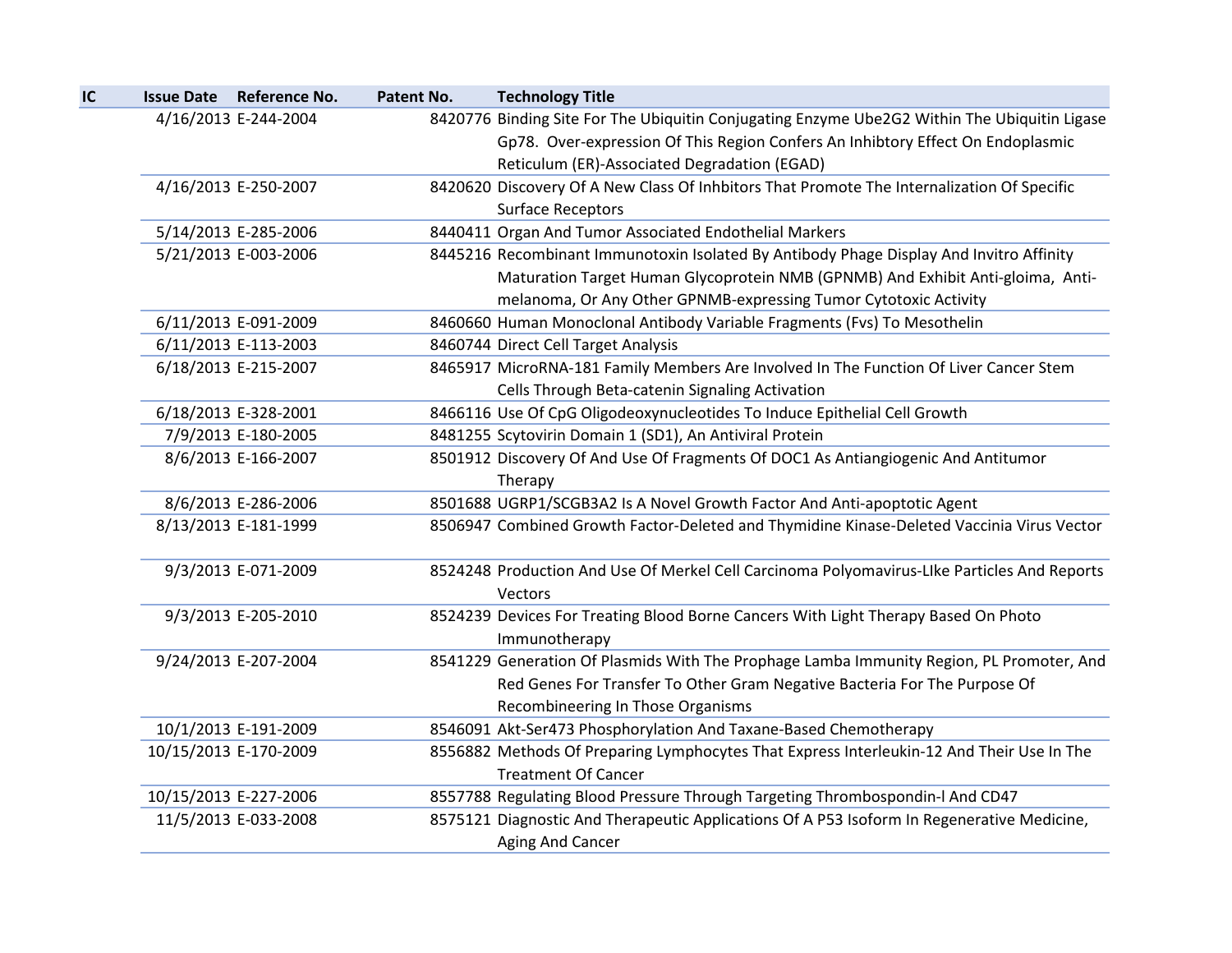| IC |                       | <b>Issue Date Reference No.</b> | Patent No. | <b>Technology Title</b>                                                                         |
|----|-----------------------|---------------------------------|------------|-------------------------------------------------------------------------------------------------|
|    | 11/12/2013 E-003-2007 |                                 |            | 8580927 Engineered CH2 Domain Antibodies (nanoCbodies)                                          |
|    | 11/19/2013 E-103-2007 |                                 |            | 8586055 Surprising Efficiency And Improved Immune Responses Upon Therapeutic Vaccination        |
|    |                       |                                 |            | Using Optimized DNA Vaccine Vectors, Electrophoration And Optimized IL15/IL15                   |
|    |                       |                                 |            | Receptor Alpha DNA                                                                              |
|    | 11/26/2013 E-080-2008 |                                 |            | 8591889 Human And Improved Murine Monoclonal Antibodies Against CD22                            |
|    |                       | 12/3/2013 E-113-2003            |            | 8597715 Direct Cell Target Analysis                                                             |
|    | 12/24/2013 E-074-2007 |                                 |            | 8613933 The Use Of Human T-box Transcription Factor Brachyury As A Target For Cancer            |
|    |                       |                                 |            | Immunotherapy And The Identification Of Epitopes Of Human Brachyury As Targets For              |
|    |                       |                                 |            | <b>Tcell Mediated Lysis Of Tumors</b>                                                           |
|    |                       | 3/4/2014 E-243-2002             |            | 8663622 Recombinant Vaccinia Viruses Expressing IL-15                                           |
|    |                       | 3/25/2014 E-281-2007            |            | 8679836 2D/3D Co-Culture Angiogenisis Assay Systems For Targeting Personalized Therapy In       |
|    |                       |                                 |            | <b>Cancer Patients</b>                                                                          |
|    |                       | 3/25/2014 E-287-2003            |            | 8680056 A NOVEL ANTIPROLIFERATIVE FACTOR AND METHODS OF USE                                     |
|    |                       | 4/1/2014 E-266-2009             |            | 8685416 Development Of A Vaccine Composed Of CpG Oligonucleolides Conjugated To                 |
|    |                       |                                 |            | Apoptotic Tumor Cells To Treat Cancer.                                                          |
|    |                       | 4/15/2014 E-296-2008            |            | 8697666 Use Of Suppressive Oligonucleotides To Reduce Host Susceptibility To Cancer             |
|    |                       | 5/6/2014 E-023-2009             |            | 8715928 Genomics-based Breast Cancer Diagnostic Assay                                           |
|    |                       | 5/6/2014 E-192-2008             |            | 8715964 Optimization Of Expression Of Multimeric Proteins                                       |
|    |                       | 5/6/2014 E-309-2005             |            | 8716021 Use Of Replicators To Prevent Gene Silencing Abstract Title: Use Of Replicators In Gene |
|    |                       |                                 |            | Therapy                                                                                         |
|    |                       | 5/27/2014 E-024-2009            |            | 8735082 Molecular Prediction Of Survival Outcome Of Human Hepatocellular Carcinoma (HCC)        |
|    |                       |                                 |            | Patients By A 'driver'-gene-signature.                                                          |
|    |                       | 6/3/2014 E-215-2008             |            | 8741574 The Gene Expression Signature Of Genomic Instability In Breast Cancer Is An             |
|    |                       |                                 |            | Independent Predictor Of Clinical Outcome                                                       |
|    |                       | 6/10/2014 E-042-2009            |            | 8748390 A Human Cytolytic T Lymphocyte Epilope From The Human Tumor-associated Antigen          |
|    |                       |                                 |            | NGEP (new Gene Expressed In Prostate)                                                           |
|    |                       | 6/10/2014 E-091-2002            |            | 8748114 Zap70 Protein Expression in Chronic Lymphocytic Leukemia (CLL), Small Lymphocytic       |
|    |                       |                                 |            | Lymphoma (SLL) and Likely Mantle Cell Lymphoma (MCL)                                            |
|    |                       | 7/15/2014 E-159-2009            |            | 8779095 LAT2KR For Adoptive Immunotherapy                                                       |
|    |                       | 7/22/2014 E-172-1986            |            | 8785609 CLONING AND EXPRESSION OF HTLV-III DNA                                                  |
|    |                       | 7/29/2014 E-317-2008            |            | 8790869 Identification Of Renal Carcinoma Biomarkers                                            |
|    |                       | 8/19/2014 E-129-2001            |            | 8809502 Mutuated Anti-CD22 Antibodies with Increased Affinity To CD22 Expressi ng Leukemia      |
|    |                       |                                 |            | Cells.                                                                                          |
|    |                       |                                 |            |                                                                                                 |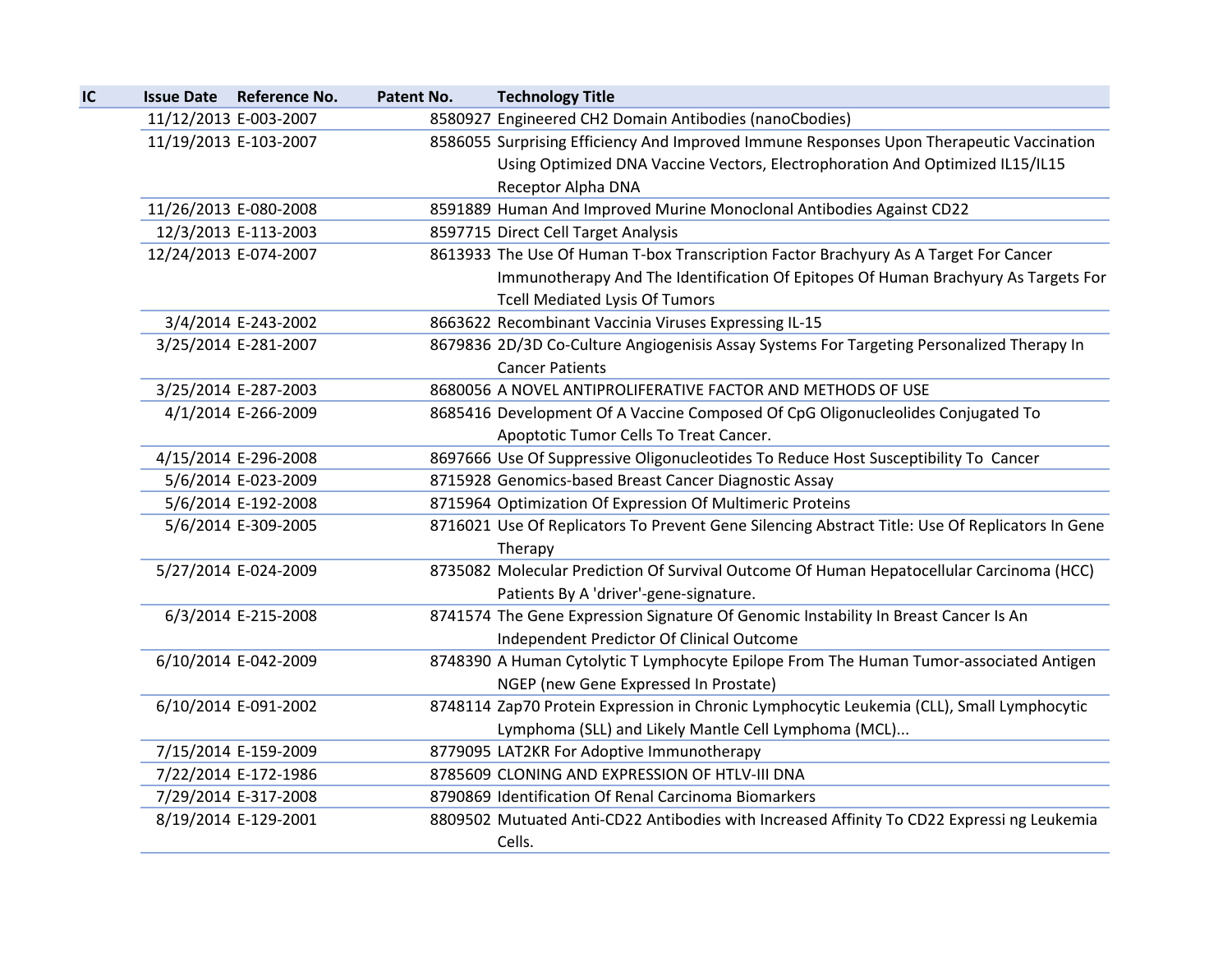| IC |                       | Issue Date Reference No. | Patent No. | <b>Technology Title</b>                                                                    |
|----|-----------------------|--------------------------|------------|--------------------------------------------------------------------------------------------|
|    |                       | 9/9/2014 E-286-2006      |            | 8828936 UGRP1/SCGB3A2 Is A Novel Growth Factor And Anti-apoptotic Agent                    |
|    |                       | 9/9/2014 E-339-2004      |            | 8828717 A Variant Of Humanized Col-1 Antibody Rendered Less Immunogenic By Replacing,      |
|    |                       |                          |            | With Their Human Counterparts, Most Of The Murine Framework Residues That Were             |
|    |                       |                          |            | Presumed Crucial For Antigen Binding                                                       |
|    |                       | 9/16/2014 E-013-2002     |            | 8835167 Humanized Anti-Tag 72 CC49 For Diagnosis And Therapy of Human Carcinoma            |
|    |                       | 9/16/2014 E-034-2010     |            | 8835613 A New Type Of GlycolipId Antigen Stimulating NKT Cells To Induce Anti-tumor        |
|    |                       |                          |            | Immunity                                                                                   |
|    |                       | 9/16/2014 E-039-2003     |            | 8835360 Individualized Therapy Using Interdependent Protein Signal Network                 |
|    |                       | 9/16/2014 E-237-2006     |            | 8835115 Use Of ABCB1 Genotyping To Predict Peripheral Neuropathy And Neutropenia           |
|    |                       |                          |            | Following Paclitaxel Treatment In Human Cancer                                             |
|    |                       | 9/23/2014 E-230-2006     |            | 8841266 Pharmaceutical Composition And Method For Regulating Abnormal Cellular             |
|    |                       |                          |            | Proliferation                                                                              |
|    |                       | 10/7/2014 E-269-2003     |            | 8852861 Gene Expressing Profiling Predicts The Response Of Rectal Carcinomas To            |
|    |                       |                          |            | Radiochemotherapy                                                                          |
|    | 10/14/2014 E-004-2005 |                          |            | 8858938 Human Monoclonal Antibodies Against Hendra And Nipah                               |
|    | 10/14/2014 E-162-2009 |                          |            | 8859207 Inhibitors Of FKBP52-Mediated Regulation Of Androgen Receptor Function             |
|    | 10/14/2014 E-207-2004 |                          |            | 8859277 Generation Of Plasmids With The Prophage Lamba Immunity Region, PL Promoter, And   |
|    |                       |                          |            | Red Genes For Transfer To Other Gram Negative Bacteria For The Purpose Of                  |
|    |                       |                          |            | Recombineering In Those Organisms                                                          |
|    | 10/21/2014 E-227-2006 |                          |            | 8865672 Regulating Blood Pressure Through Targeting Thrombospondin-I And CD47              |
|    | 10/28/2014 E-003-2010 |                          |            | 8871902 Modified POTE Peptide Vaccine Against Cancer Of The Prostate, Colon, Lung, Breast, |
|    |                       |                          |            | <b>Ovary And Pancreas</b>                                                                  |
|    |                       | 10/28/2014 E-188-2010    |            | 8871206 Human Monoclonal Antibody Against Human Folate Receptor Beta                       |
|    | 10/28/2014 E-257-2009 |                          |            | 8871191 Use Of IL-15 To Increase Thymic Output                                             |
|    | 10/28/2014 E-292-2007 |                          |            | 8871906 Immunotoxins With Deletions In Domain II That Removes Immunogenic Epitopes With    |
|    |                       |                          |            | Minimal Loss Of Cytotoxic Activity                                                         |
|    |                       | 11/4/2014 E-163-2009     |            | 8877199 A Panel Of Fully Human Monoclonal Antibodies To The Same Epitope Of An Unknown     |
|    |                       |                          |            | Cell Surface Antigen Expressed In B-cell Lymphocytic Leukemia (B-CLL)                      |
|    |                       | 12/2/2014 E-087-2005     |            | 8901093 Custom Vectors For Treating And Preventing Pancreatic Cancer                       |
|    |                       | 12/9/2014 E-262-2005     |            | 8907060 Production Of Less Antigenic Forms Of Immunotoxins                                 |
|    | 12/16/2014 E-103-2010 |                          |            | 8911728 Bispecific Antibody Soluble Receptor FcFusion Proteins With Potent And Broad HIV-1 |
|    |                       |                          |            | <b>Neutralizing Activity</b>                                                               |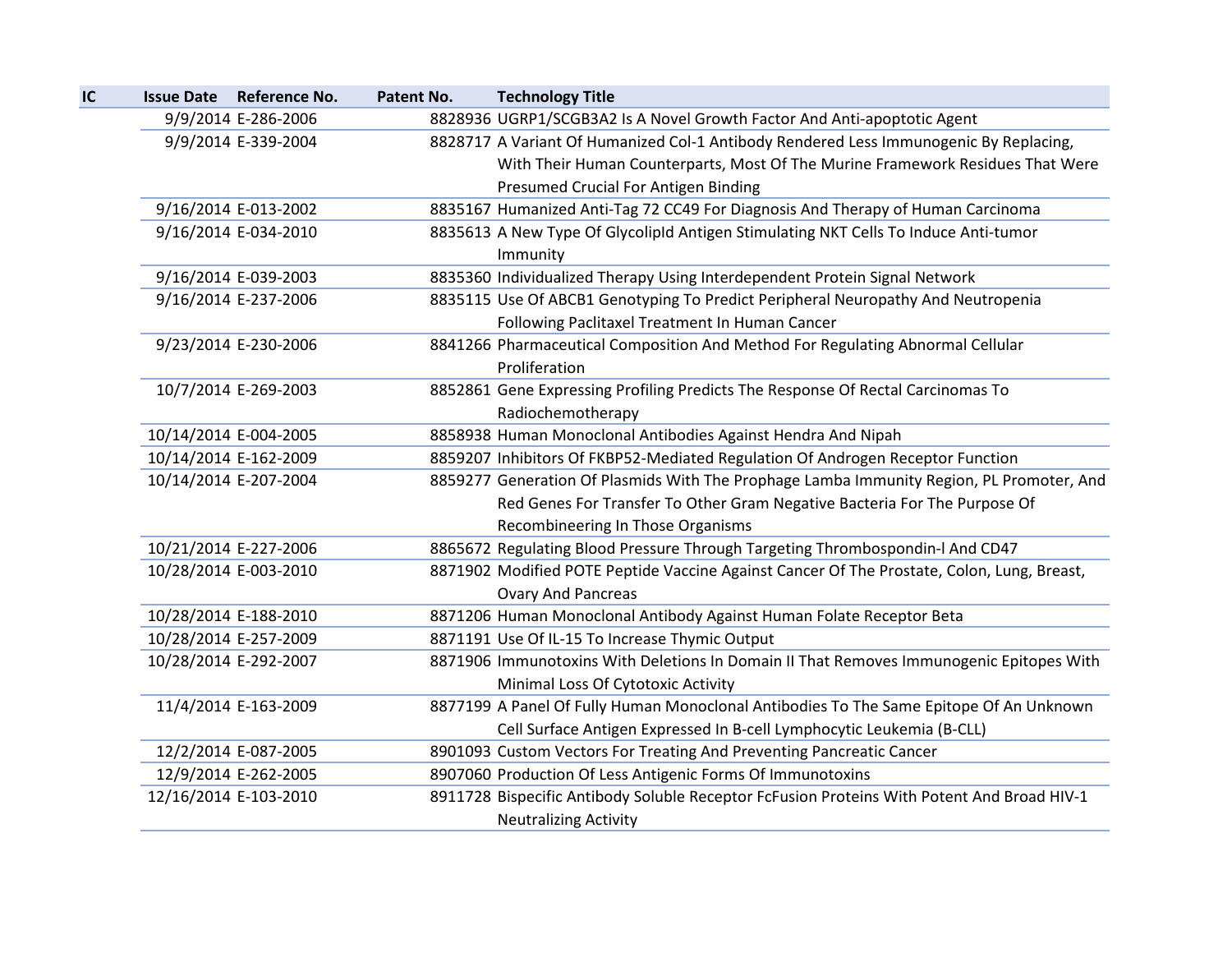| IC | <b>Issue Date Reference No.</b> | Patent No. | <b>Technology Title</b>                                                                       |
|----|---------------------------------|------------|-----------------------------------------------------------------------------------------------|
|    | 1/6/2015 E-203-2004             |            | 8926987 Replication-Competent Adenovirus/HIV Recombinants With High Expression Of The         |
|    |                                 |            | Gene Insert As HIV Vaccines                                                                   |
|    | 1/13/2015 E-088-2005            |            | 8933041 System For Treating And Preventing Breast Cancer                                      |
|    | 1/20/2015 E-269-2009            |            | 8936792 Development Of An Immunotoxin In Which All B-Cell Epitopes Have Been Removed          |
|    |                                 |            | And Which As High Cytotoxic Activity                                                          |
|    | 2/3/2015 E-179-2008             |            | 8946382 The Identification Of A Novel Amidated Peptide Derived From The N-terminus Of         |
|    |                                 |            | Apelin-36 That Stimulates Endothelial Cell And Tumor Growth At Nanomolar                      |
|    |                                 |            | Concentrations                                                                                |
|    | 2/10/2015 E-153-2008            |            | 8951527 Radioprotectants Targeting Thrombospondin-1 And CD47                                  |
|    | 2/17/2015 E-058-2009            |            | 8957188 Generation And Application Of Antibodies That Bind GaLNAc1-3Gal                       |
|    | 2/17/2015 E-321-2003            |            | 8957192 A Human Cytolytic T Lymphocyte Epitope And Its Agonist Epitope From The Human         |
|    |                                 |            | Tumor-associated Antigen MUC-1                                                                |
|    | 4/7/2015 E-186-2007             |            | 8999290 Papilloma Pseudovirus For Detection And Therapy Of Tumors                             |
|    | 4/28/2015 E-154-2006            |            | 9018011 Human Gamma-8 DNA Is A New Chromatin Insulator For The Persistant Expression Of       |
|    |                                 |            | <b>Intregrated Transgenes</b>                                                                 |
|    | 5/26/2015 E-269-2011            |            | 9040248 A Living Cell Fluorescence Assay For Detection And Monitoring Of Endocrine Disrupting |
|    |                                 |            | <b>Chemicals In Water Sources</b>                                                             |
|    | 6/2/2015 E-158-2010             |            | 9044457 Agonistic Human Monoclonal Antibody Against DR4                                       |
|    | 6/30/2015 E-033-2008            |            | 9068165 Diagnostic And Therapeutic Applications Of A P53 Isoform In Regenerative Medicine,    |
|    |                                 |            | Aging And Cancer                                                                              |
|    | 7/7/2015 E-106-2005             |            | 9075062 Detection Of Colorectral And Serum Protein Profiling                                  |
|    | 7/7/2015 E-273-2009             |            | 9074185 CD8+ Selected Young TIL For Adoptive Cell Therapy                                     |
|    | 7/21/2015 E-287-2003            |            | 9085604 A NOVEL ANTIPROLIFERATIVE FACTOR AND METHODS OF USE                                   |
|    | 8/25/2015 E-003-2006            |            | 9115196 Recombinant Immunotoxin Isolated By Antibody Phage Display And Invitro Affinity       |
|    |                                 |            | Maturation Target Human Glycoprotein NMB (GPNMB) And Exhibit Anti-gloima, Anti-               |
|    |                                 |            | melanoma, Or Any Other GPNMB-expressing Tumor Cytotoxic Activity                              |
|    | 9/8/2015 E-304-2006             |            | 9128080 Identification Of T Cell Receptors (TCR) With Altered Amino Acid Sequences That       |
|    |                                 |            | Enhance The Function Of Gene Modified T Cells                                                 |
|    | 9/22/2015 E-128-2005            |            | 9139849 Human Artificial Chromosome With A Predetermined Sequence For Gene Delivery And       |
|    |                                 |            | <b>Gene Targeting</b>                                                                         |
|    | 10/6/2015 E-026-2011            |            | 9150926 Diagnosis And Treatment Of Adrenocortical Tumors Using Human MicroRNA-483             |
|    | 10/6/2015 E-068-2011            |            | 9150644 Human Monoclonal Antibodies Cross-reacting To Insulin-like Growth Factor (IGF) I And  |
|    |                                 |            | Ш                                                                                             |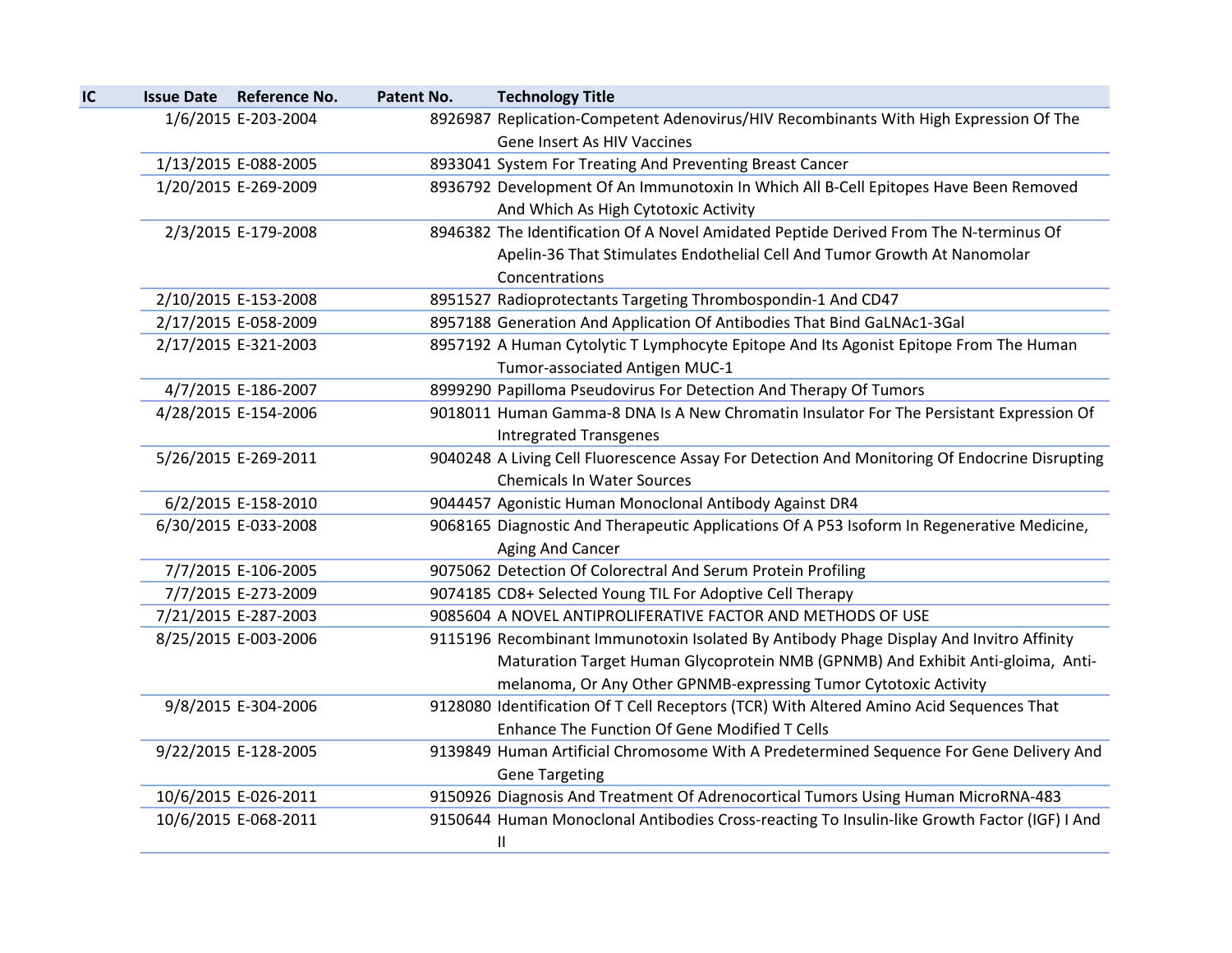| IC | Issue Date Reference No. | Patent No. | <b>Technology Title</b>                                                                    |
|----|--------------------------|------------|--------------------------------------------------------------------------------------------|
|    | 10/20/2015 E-294-2010    |            | 9163236 Allele Specific ShRNAs And SiRNAs For NanogP8                                      |
|    | 10/27/2015 E-034-2010    |            | 9168291 A New Type Of GlycolipId Antigen Stimulating NKT Cells To Induce Anti-tumor        |
|    |                          |            | Immunity                                                                                   |
|    | 11/3/2015 E-104-2006     |            | 9175057 Cytotoxic T Lymphocyte Epitope(s) And Agonist Epitope(s) Of PAGE-4, A Novel Target |
|    |                          |            | For Vaccine Therapy                                                                        |
|    | 11/10/2015 E-023-2009    |            | 9181589 Genomics-based Breast Cancer Diagnostic Assay                                      |
|    | 11/10/2015 E-024-2011    |            | 9181340 The Development Of L2, An Anti-TEM8 Antibody That Targets Pathological             |
|    |                          |            | Angiogenesis                                                                               |
|    | 11/10/2015 E-043-2008    |            | 9181327 Cross-reactive Neutralizing Human Domain Antibody Against HIV-1                    |
|    | 11/10/2015 E-132-2006    |            | 9181552 A Method For Improving The Therapeutic Efficacy Of Asparagine Synthetase           |
|    | 12/1/2015 E-056-2011     |            | 9198941 The Development And Use Of A Recombinant Brachyury Saccharomyces Cerevisiae        |
|    |                          |            | (yeast) Vaccine For The Prevention And/or Therapy Of Human Cancer                          |
|    | 12/8/2015 E-130-2011     |            | 9206257 Human Single-domain Glypican-3 Monoclonal Antibody, HN3, Which Inhibits            |
|    |                          |            | Hepatocellular Carcinoma Growth                                                            |
|    | 12/8/2015 E-263-2011     |            | 9206240 Identification And Removal Of Human-specific B-cell Epitopes Producing An          |
|    |                          |            | Immunotoxin With Low Antigenicity And High Cytotoxic Activity                              |
|    | 12/22/2015 E-203-2004    |            | 9216214 Replication-Competent Adenovirus/HIV Recombinants With High Expression Of The      |
|    |                          |            | Gene Insert As HIV Vaccines                                                                |
|    | 1/12/2016 E-162-2009     |            | 9233973 Inhibitors Of FKBP52-Mediated Regulation Of Androgen Receptor Function             |
|    | 2/2/2016 E-076-2013      |            | 9249217 HUMAN BISPECIFIC T-CELL ENGAGER MOLECULES AND METHODS OF USE                       |
|    | 2/23/2016 E-148-2011     |            | 9266960 A Chimeric Antigen Receptor Targeting The Tumor Antigen EGFRvIII                   |
|    | 3/8/2016 E-048-2010      |            | 9277748 Improved Pepper Spray For Repellency And Incapacitation Of People And Animals      |
|    | 3/8/2016 E-080-2008      |            | 9279019 Human And Improved Murine Monoclonal Antibodies Against CD22                       |
|    | 3/8/2016 E-166-2007      |            | 9279009 Discovery Of And Use Of Fragments Of DOC1 As Antiangiogenic And Antitumor          |
|    |                          |            | Therapy                                                                                    |
|    | 3/29/2016 E-010-2008     |            | 9296790 Novel Protein Delivery System For Mammalian Cells                                  |
|    | 4/5/2016 E-254-2005      |            | 9303080 Optimization Of Expression Of Human Interleukin-15 (IL-15) And Improved DNA Vector |
|    |                          |            | Combinations Of IL-15 And IL-15 Receptor Alpha And Protein Combinations Of Same            |
|    |                          |            | That Increase Cytokine Stability And Biological Function In Vivo And In Vitro              |
|    | 4/12/2016 E-025-2011     |            | 9309322 Antibodies To Tumor Endothelial Marker 8                                           |
|    | 4/12/2016 E-587-1984     |            | 9309574 Molecular Clones of the Genome of HTLV-III                                         |
|    | 4/19/2016 E-097-2009     |            | 9316646 Chimeric Mouse/human Anti-human ROR1 MAb 2A2                                       |
|    |                          |            |                                                                                            |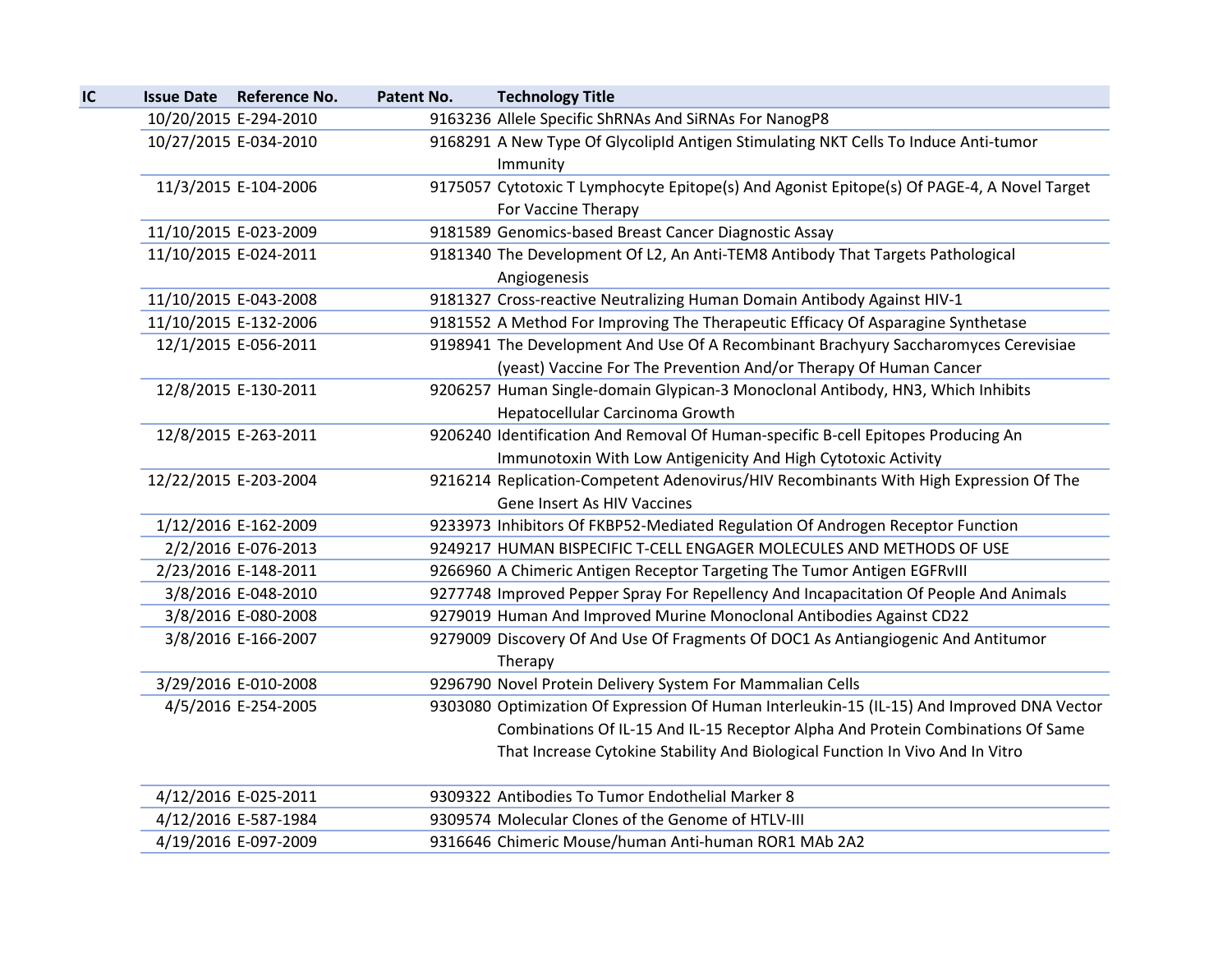| IC | Issue Date Reference No. | Patent No. | <b>Technology Title</b>                                                                       |
|----|--------------------------|------------|-----------------------------------------------------------------------------------------------|
|    | 5/3/2016 E-172-1986      |            | 9328391 CLONING AND EXPRESSION OF HTLV-III DNA                                                |
|    | 5/3/2016 E-256-2006      |            | 9326950 Self-assembling Nanoparticles Composed Of Transmembrane Peptides And Their            |
|    |                          |            | Application For Specific Intra-tumor Delivery Of Anti-cancer Drugs                            |
|    | 5/3/2016 E-293-2010      |            | 9328142 Lipopeptide Inhibitors Of RAS Oncoprotein                                             |
|    | 5/10/2016 E-153-2009     |            | 9334522 Inactivation Of Cbl-b Can Obviate The Requirement For CD28 Costimulation Of T Cells   |
|    |                          |            | In Tumor Rejection                                                                            |
|    | 5/24/2016 E-174-2011     |            | 9346859 Identification Of Epitopes In Domain 2 And 3 Of PE38 And Removal Of Epitopes In       |
|    |                          |            | Domain 2 By Mutagenesis While Retaining Immunotoxin Activity                                  |
|    | 5/24/2016 E-269-2010     |            | 9345748 Isolation And Analysis Of A Human TCR Recognizing Cancer Testis Antigen SSX2 And      |
|    |                          |            | Use In Adaptive Immunotherapy                                                                 |
|    | 6/7/2016 E-078-2012      |            | 9359447 A Chimeric Antigen Receptor Targeting The Tumor Antigen Mesothelin                    |
|    | 6/7/2016 E-205-2010      |            | 9358306 Photoimmunotherapy Enhanced Drug Therapy: Immediately Following                       |
|    |                          |            | Photoimmunotherapy The Delivery Of Therapeutic Drugs To The Treated Area S                    |
|    |                          |            | Markedly (~10 Fold) Increased Resulting In Increased Local Concentration Of Drug              |
|    |                          |            | Without Systemic Side Effects                                                                 |
|    | 6/7/2016 E-281-2012      |            | 9359418 Cell-permeable Inhibitor Of The T Cell Alternative P38 Activation Pathway             |
|    | 6/21/2016 E-207-2004     |            | 9371532 Generation Of Plasmids With The Prophage Lamba Immunity Region, PL Promoter, And      |
|    |                          |            | Red Genes For Transfer To Other Gram Negative Bacteria For The Purpose Of                     |
|    |                          |            | Recombineering In Those Organisms                                                             |
|    | 6/21/2016 E-321-2003     |            | 9370559 A Human Cytolytic T Lymphocyte Epitope And Its Agonist Epitope From The Human         |
|    |                          |            | Tumor-associated Antigen MUC-1                                                                |
|    | 7/12/2016 E-094-2004     |            | 9389223 A Rapid Sensitive Flow Cytometry Assay Of Whole Blood For Pharmacodynamic             |
|    |                          |            | Monitoring Of Histone Deacetylase Inhibitors                                                  |
|    | 7/12/2016 E-103-2005     |            | 9388221 Papillomavirus L2 N-terminal Peptides For The Induction Of Broadly Cross-neutralizing |
|    |                          |            | Antibodies                                                                                    |
|    | 7/12/2016 E-771-2013     |            | 9388222 Improved PE24 And Fab Fusions (e.g. Humanized Anti- MSLN) Thereof For The Creation    |
|    |                          |            | Of Improved Anti-mesothelin Immunotoxins                                                      |
|    | 7/19/2016 E-003-2010     |            | 9394352 Modified POTE Peptide Vaccine Against Cancer Of The Prostate, Colon, Lung, Breast,    |
|    |                          |            | <b>Ovary And Pancreas</b>                                                                     |
|    | 7/19/2016 E-024-2009     |            | 9394358 Molecular Prediction Of Survival Outcome Of Human Hepatocellular Carcinoma (HCC)      |
|    |                          |            | Patients By A 'driver'-gene-signature.                                                        |
|    | 7/19/2016 E-130-2011     |            | 9394364 Human Single-domain Glypican-3 Monoclonal Antibody, HN3, Which Inhibits               |
|    |                          |            | Hepatocellular Carcinoma Growth                                                               |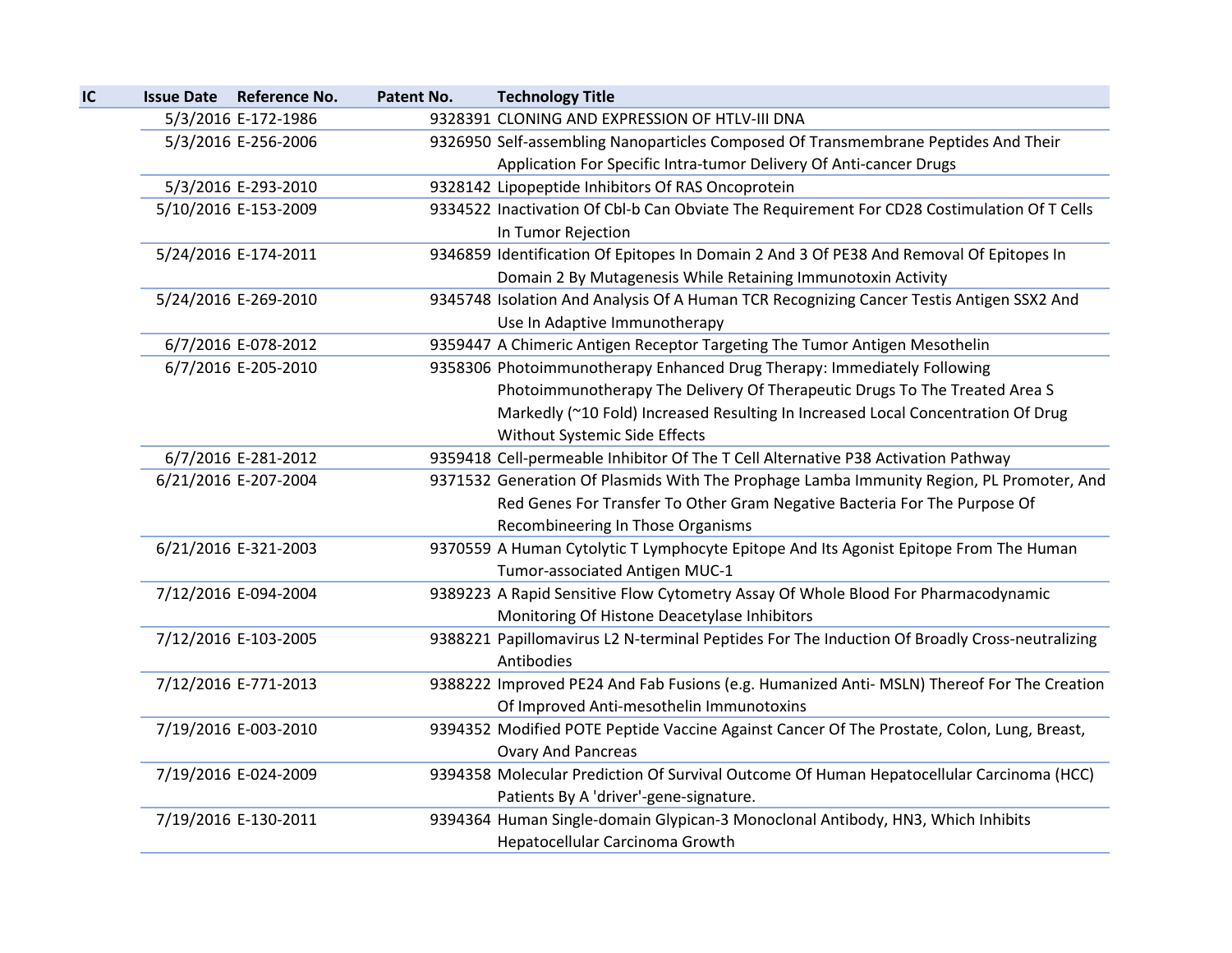| <b>Issue Date Reference No.</b> | Patent No. | <b>Technology Title</b>                                                                                                                                       |
|---------------------------------|------------|---------------------------------------------------------------------------------------------------------------------------------------------------------------|
| 8/2/2016 E-144-2011             |            | 9402820 Enhancing Anti-Cancer Effect Of Hypoxia-Sensitive Treatment Using Pyruvate As An<br>Acute Hypoxia Inducer                                             |
| 8/9/2016 E-136-2012             |            | 9409994 High-affinity Mouse Monoclonal Antibodies To Glypican-3 For Liver Cancer Therapy                                                                      |
|                                 |            | <b>And Diagnosis</b>                                                                                                                                          |
| 8/9/2016 E-198-2012             |            | 9409992 Novel Mesothelin Domain Rabbit Monoclonal Antibodies                                                                                                  |
| 8/16/2016 E-132-2012            |            | 9415099 Novel Vaccination Method To Alter The Breath And Immunodominant Hierarchy Of<br>Immune Responses                                                      |
| 8/16/2016 E-236-2012            |            | 9416190 A Single-domain Human Antibody, SD1, Elicits Potent Antitumor Activity By Targeting A<br>Novel Epitope In Mesothelin Close To The Cancer Cell Surface |
| 8/23/2016 E-298-2007            |            | 9421254 Synergy Between Toll-like Receptors Using MyD88-dependent And MyD8 8-<br><b>Independent Signaling Pathways</b>                                        |
| 8/30/2016 E-135-2012            |            | 9428813 DNA Methylation For The Diagnosis Of Adrenal Neoplasms                                                                                                |
| 9/13/2016 E-125-2011            |            | 9441048 Antibodies And Immunotoxins Reactive With Human Gangliosides 3'6'iso-LM1 And                                                                          |
|                                 |            | 3'6'iso-LD1 And Methods Of Use                                                                                                                                |
| 10/11/2016 E-263-2006           |            | 9464324 A Novel Algorithim For TheMolecular Diagnosis Of Lymph Node Metasis And Prognosis                                                                     |
|                                 |            | In Early-stage Lung Adenocarcinoma By Profiling The Expession Of Unique Cytokines In                                                                          |
|                                 |            | <b>Tumor And Non-Tumor Specimens</b>                                                                                                                          |
| 10/25/2016 E-137-2003           |            | 9474793 Novel Peptide Vaccine To Prevent The Development Of Resistance Of HIV And                                                                             |
|                                 |            | <b>Hepatitis B To HIV Medications</b>                                                                                                                         |
| 10/25/2016 E-167-2010           |            | 9475839 Peptide Inhibitors Of Interferon Gamma And Interleukin 10 Signaling                                                                                   |
| 11/8/2016 E-105-2012            |            | 9487573 A Murine T Cell Receptor Targeting Cancer Testis Antigen NY-ESO-1                                                                                     |
| 11/15/2016 E-207-2008           |            | 9492564 Bispecific Monoclonal Antibodies And Immunotoxins Reactive With Epidermal Growth                                                                      |
|                                 |            | Factor Receptor And Epidermal Growth Factor Receptor Variant III (D2C7, H-11, F2A2,                                                                           |
|                                 |            | And B10B11)                                                                                                                                                   |
| 11/15/2016 E-242-2015           |            | 9492499 Peptides Having Anti-Inflammatory Properties                                                                                                          |
| 11/29/2016 E-264-2011           |            | 9506041 Novel Delivery Of Packaged RNA In Mammalian Cells                                                                                                     |
| 12/6/2016 E-294-2010            |            | 9512429 Allele Specific ShRNAs And SiRNAs For NanogP8                                                                                                         |
| 12/13/2016 E-034-2010           |            | 9517243 A New Type Of GlycolipId Antigen Stimulating NKT Cells To Induce Anti-tumor<br>Immunity                                                               |
| 12/27/2016 E-003-2007           |            | 9527903 Engineered CH2 Domain Antibodies (nanoCbodies)                                                                                                        |
| 1/3/2017 E-289-2011             |            | 9533031 The Ability Of Novel Yeast-MUC1 Constructs To Mature Human Dendritic Cells (DCs)                                                                      |
|                                 |            | And Activate Human T Cells                                                                                                                                    |
|                                 |            |                                                                                                                                                               |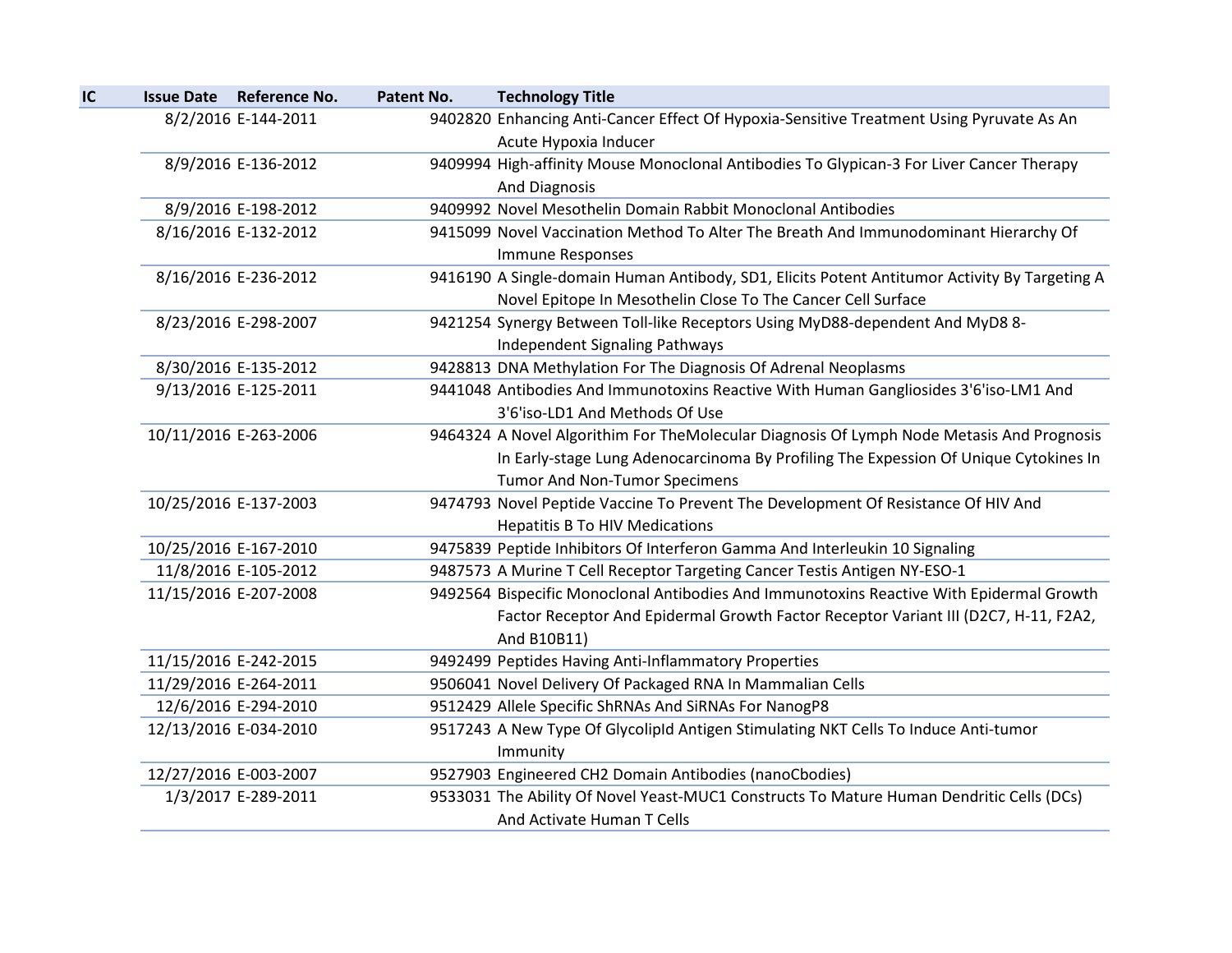| IC | <b>Issue Date Reference No.</b> | Patent No. | <b>Technology Title</b>                                                                                                                                                                                                                                        |
|----|---------------------------------|------------|----------------------------------------------------------------------------------------------------------------------------------------------------------------------------------------------------------------------------------------------------------------|
|    | 1/10/2017 E-164-2007            |            | 9540427 Compounds Binding To The N-terminal Domains Of STAT Proteins As Therapeutic<br>Agents                                                                                                                                                                  |
|    | 1/17/2017 E-192-2008            |            | 9546202 Optimization Of Expression Of Multimeric Proteins                                                                                                                                                                                                      |
|    | 1/24/2017 E-230-2011            |            | 9550818 A Vascular Endothelial Growth Factor (VEGF) Antagonist Engineered By Disruption Of<br><b>Heparin Sulfate Binding</b>                                                                                                                                   |
|    | 2/14/2017 E-185-2008            |            | 9567566 High-Mobility Group N1 Protein (HMGN1) Is An Immune Enhancer                                                                                                                                                                                           |
|    | 3/21/2017 E-080-2008            |            | 9598492 Human And Improved Murine Monoclonal Antibodies Against CD22                                                                                                                                                                                           |
|    | 4/18/2017 E-056-2011            |            | 9623097 The Development And Use Of A Recombinant Brachyury Saccharomyces Cerevisiae<br>(yeast) Vaccine For The Prevention And/or Therapy Of Human Cancer                                                                                                       |
|    | 4/18/2017 E-148-2011            |            | 9624306 A Chimeric Antigen Receptor Targeting The Tumor Antigen EGFRvIII                                                                                                                                                                                       |
|    | 4/25/2017 E-039-2012            |            | 9631192 Auto-recognizing Therapeutic R/DNA Chimeric Nanoparticles (NP), A Novel Concept For<br><b>HIV Treatment</b>                                                                                                                                            |
|    | 5/9/2017 E-001-2014             |            | 9644037 Development For A Rabbit Anti-pT1989 ATR Monoclonal Antibody For Use In IFA And<br>Other Immunoassays                                                                                                                                                  |
|    | 5/9/2017 E-173-2012             |            | 9644179 Programmed Death Ligand-1 (PDL1)-transduced K562 Cells Convert Human Th1 Cells<br>Into Regulatory T Cells                                                                                                                                              |
|    | 5/16/2017 E-159-2009            |            | 9649339 LAT2KR For Adoptive Immunotherapy                                                                                                                                                                                                                      |
|    | 5/23/2017 E-263-2011            |            | 9657066 Identification And Removal Of Human-specific B-cell Epitopes Producing An                                                                                                                                                                              |
|    |                                 |            | Immunotoxin With Low Antigenicity And High Cytotoxic Activity                                                                                                                                                                                                  |
|    | 6/6/2017 E-013-2012             |            | 9670549 Clinically Correlated Biomarker Response Signature For The Therapeutic Combination<br>Of Histone Deacetylase (HDAC) And MTOR Inhibitors For Cancer                                                                                                     |
|    | 6/13/2017 E-019-2012            |            | 9676857 Soluble Engineered Monomeric IgG 1 Fc                                                                                                                                                                                                                  |
|    | 6/13/2017 E-068-2011            |            | 9676846 Human Monoclonal Antibodies Cross-reacting To Insulin-like Growth Factor (IGF) I And<br>$\mathbf{H}$                                                                                                                                                   |
|    | 6/13/2017 E-081-2015            |            | 9676858 HUMAN BISPECIFIC EGFRVIII ANTIBODY ENGAGING MOLECULES                                                                                                                                                                                                  |
|    | 6/13/2017 E-217-2011            |            | 9678074 Identification Of A Novel Interferon-analog (IFNAN) Human Protein That Impairs<br>Spontaneous And Treatment-induced Clearance Of Hepatitis C Virus In Humans                                                                                           |
|    | 8/1/2017 E-223-2012             |            | 9719084 Co-Transcriptional Production Of Chemically Modified Functional Therapeutic RNA<br>Nanoparticles                                                                                                                                                       |
|    | 8/8/2017 E-254-2005             |            | 9725492 Optimization Of Expression Of Human Interleukin-15 (IL-15) And Improved DNA Vector<br>Combinations Of IL-15 And IL-15 Receptor Alpha And Protein Combinations Of Same<br>That Increase Cytokine Stability And Biological Function In Vivo And In Vitro |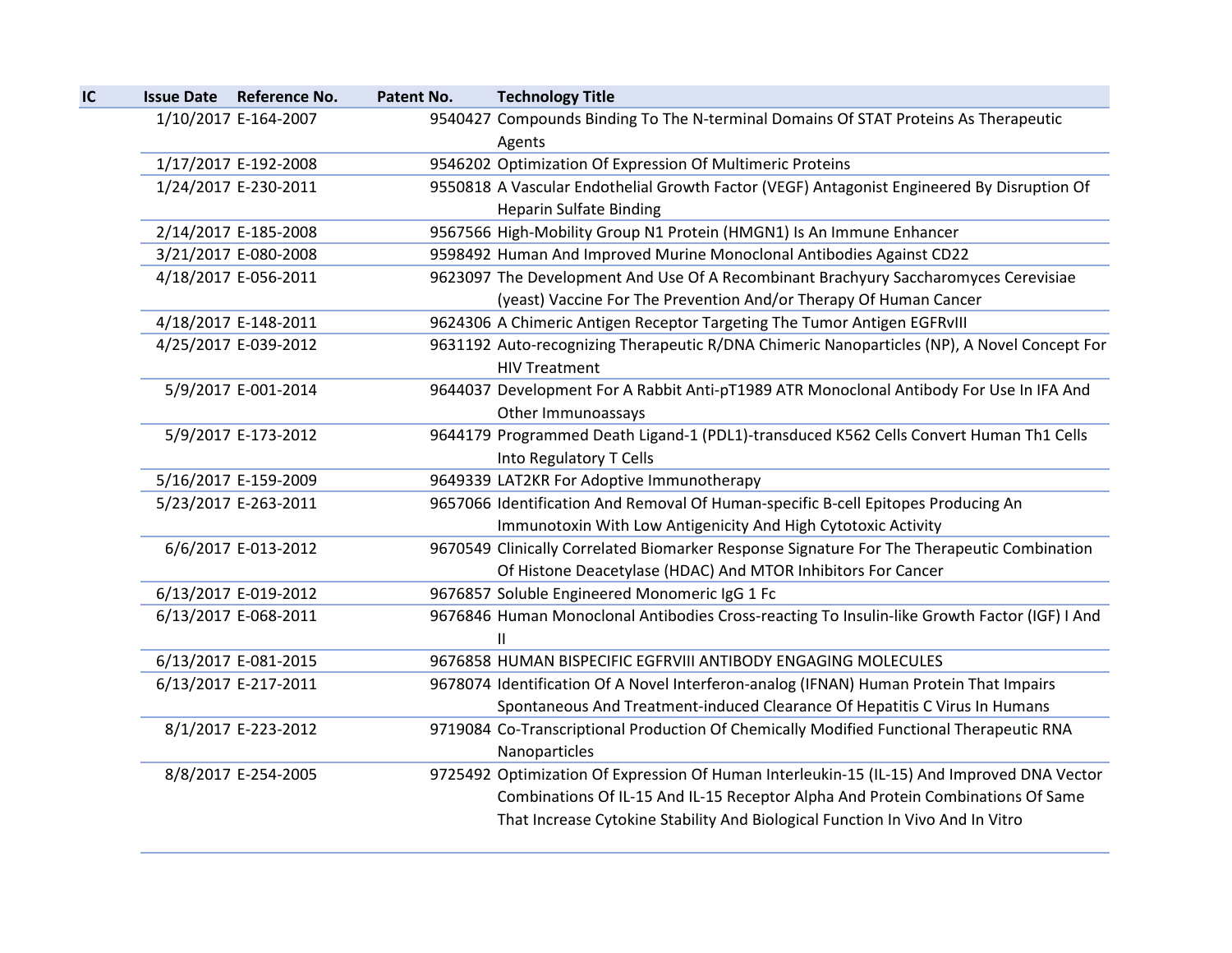|  | <b>Issue Date Reference No.</b> | Patent No. | <b>Technology Title</b>                                                                                     |
|--|---------------------------------|------------|-------------------------------------------------------------------------------------------------------------|
|  | 8/15/2017 E-059-2009            |            | 9732337 RNA Hexagonal Ring And RNA Nanotube, RNA Nanorings, RNA Three-dimensional                           |
|  |                                 |            | <b>Cages And Functionalized RNA-based Nanoparticles</b>                                                     |
|  | 8/15/2017 E-203-2004            |            | 9732359 Replication-Competent Adenovirus/HIV Recombinants With High Expression Of The                       |
|  |                                 |            | Gene Insert As HIV Vaccines                                                                                 |
|  | 8/22/2017 E-351-2013            |            | 9738726 Site Specific Antibody Drug Conjugation Through Glycan Engineering For Targeted                     |
|  |                                 |            | <b>Cancer Therapeutics Development</b>                                                                      |
|  | 9/12/2017 E-039-2011            |            | 9758586 Chimeric Rabbit/human Anti-human ROR1 Monoclonal Antibodies With Relevance For                      |
|  |                                 |            | Cancer Therapy And Diagnosis- [3 New Chimeric Rabbit/human Anti-ROR1 IgG1                                   |
|  |                                 |            | (named R11, R12, And Y31)]                                                                                  |
|  | 9/19/2017 E-040-2012            |            | 9765342 Chimeric Antigen Receptors Targeting B-cell Maturation Antigen                                      |
|  | 9/19/2017 E-168-2011            |            | 9764022 Genotype-specific Vaccination Against BK Polyomavirus                                               |
|  | 9/19/2017 E-174-2011            |            | 9765123 Identification Of Epitopes In Domain 2 And 3 Of PE38 And Removal Of Epitopes In                     |
|  |                                 |            | Domain 2 By Mutagenesis While Retaining Immunotoxin Activity                                                |
|  | 9/19/2017 E-344-2013            |            | 9765142 Development Of Human Monoclonal Antibodies Against Tumor Endothelial Marker 8                       |
|  |                                 |            | (TEM8) As Cancer Diagnostic And Therapeuticagents                                                           |
|  | 10/10/2017 E-035-2013           |            | 9783586 Inhibitors Of The Linear Ubiquitin Chain Assembly Complex (LUBAC) For The Therapy                   |
|  |                                 |            | Of The Activated B Cell-like (ABC) Subtype Of Diffuse Large B Cell Lymphoma                                 |
|  | 10/10/2017 E-162-2009           |            | 9782399 Inhibitors Of FKBP52-Mediated Regulation Of Androgen Receptor Function                              |
|  | 10/17/2017 E-104-2013           |            | 9790282 High Activity Chimeric Antigen Receptor For CD 22                                                   |
|  | 10/17/2017 E-254-2005           |            | 9790261 Optimization Of Expression Of Human Interleukin-15 (IL-15) And Improved DNA Vector                  |
|  |                                 |            | Combinations Of IL-15 And IL-15 Receptor Alpha And Protein Combinations Of Same                             |
|  |                                 |            | That Increase Cytokine Stability And Biological Function In Vivo And In Vitro                               |
|  | 10/24/2017 E-255-2012           |            | 9796967 Reversible Regulation Of Intein Activity Through Engineered New Zinc Binding Domain                 |
|  | 10/31/2017 E-198-2012           |            | 9803022 Novel Mesothelin Domain Rabbit Monoclonal Antibodies                                                |
|  | 11/21/2017 E-495-2013           |            | 9822162 T Cell Receptor Targeting An HLA-A2 Restricted Epitope Of Human Papillomavirus-16<br>E <sub>6</sub> |
|  | 12/19/2017 E-085-2013           |            | 9844569 Selection Of CD8+ PD-1+ Or CD8+ TIM-3+ Cells From Peripheral Blood Of Cancer                        |
|  |                                 |            | Patients Enriches For Tumor-Reactive Cells That Can Be Used For Adoptive Transfer In                        |
|  |                                 |            | The Treatment Of Cancer                                                                                     |
|  | 1/2/2018 E-282-2016             |            | 9855298 Methods For Pre-conditioning Patients For Cell Therapy                                              |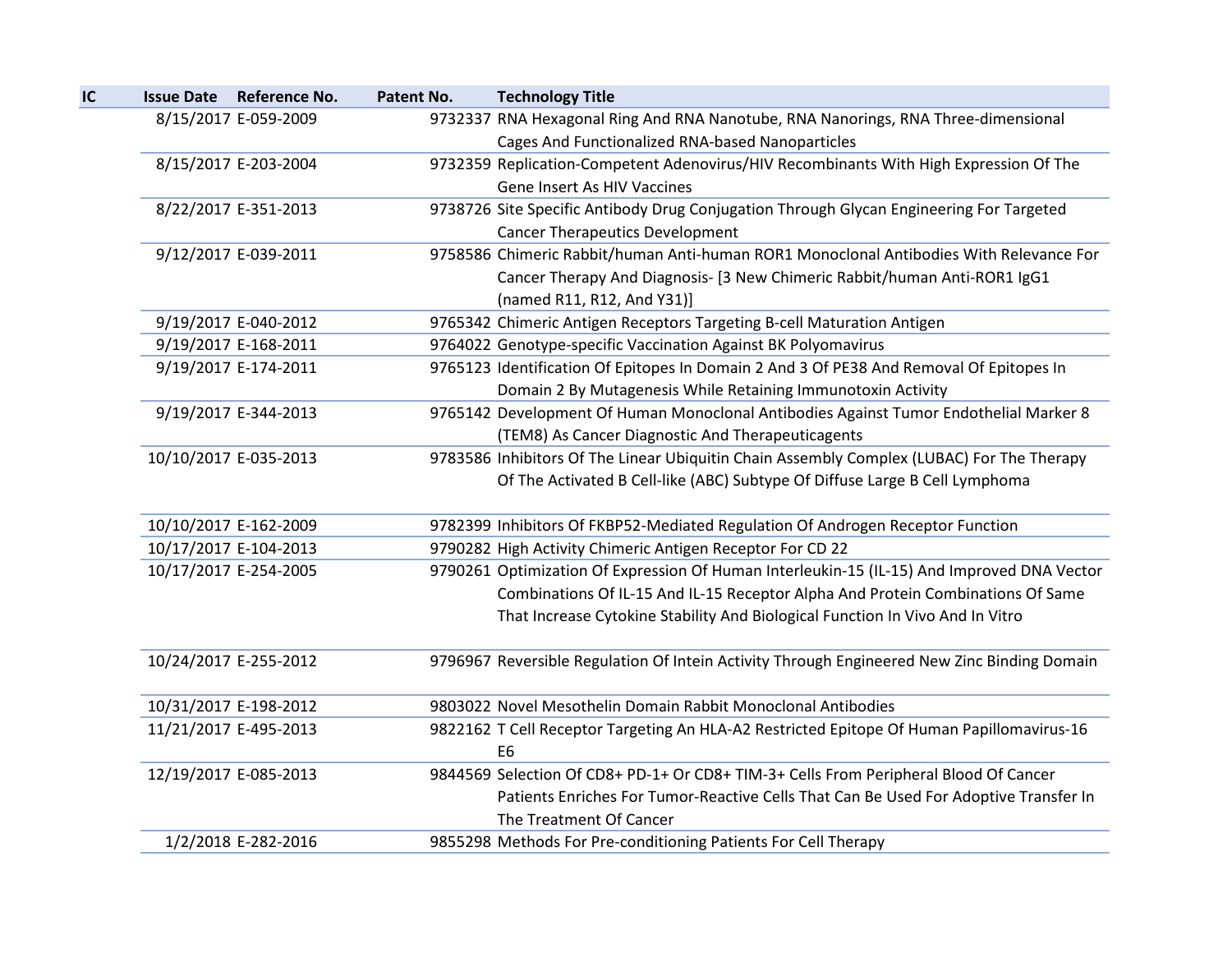| IC | Issue Date Reference No. | Patent No. | <b>Technology Title</b>                                                                        |
|----|--------------------------|------------|------------------------------------------------------------------------------------------------|
|    | 1/16/2018 E-265-2011     |            | 9868774 Chimeric Antigen Receptor Targeting CD22                                               |
|    | 1/30/2018 E-230-2012     |            | 9879065 MAGE Family Of Cancer/Testis Antigen MAGE-A3 Presented By HLA-DP Beta1*04              |
|    | 3/13/2018 E-188-2010     |            | 9914773 Human Monoclonal Antibody Against Human Folate Receptor Beta                           |
|    | 3/20/2018 E-159-2014     |            | 9919058 Intra-pulmonary Delivery Of CpG ODN Adsorbed Onto Polyketal Nanoparticles (CpG-        |
|    |                          |            | NP) Significantly Reduced Lung Tumor Burden                                                    |
|    | 3/20/2018 E-269-2011     |            | 9921211 A Living Cell Fluorescence Assay For Detection And Monitoring Of Endocrine Disrupting  |
|    |                          |            | <b>Chemicals In Water Sources</b>                                                              |
|    | 4/3/2018 E-130-2011      |            | 9932406 Human Single-domain Glypican-3 Monoclonal Antibody, HN3, Which Inhibits                |
|    |                          |            | Hepatocellular Carcinoma Growth                                                                |
|    | 4/3/2018 E-141-2008      |            | 9931377 Complexes Of IL-15 And IL-15R Alpha And Uses Thereof                                   |
|    | 4/3/2018 E-549-2013      |            | 9931393 Virus-like Particle Vaccine Against JC Polyomaviruses                                  |
|    | 4/17/2018 E-033-2008     |            | 9944927 Diagnostic And Therapeutic Applications Of A P53 Isoform In Regenerative Medicine,     |
|    |                          |            | Aging And Cancer                                                                               |
|    | 4/24/2018 E-153-2009     |            | 9951311 Inactivation Of Cbl-b Can Obviate The Requirement For CD28 Costimulation Of T Cells    |
|    |                          |            | In Tumor Rejection                                                                             |
|    | 5/8/2018 E-188-2010      |            | 9963505 Human Monoclonal Antibody Against Human Folate Receptor Beta                           |
|    | 5/15/2018 E-256-2008     |            | 9970059 A Gene Expression-based Survival Predictor For Diffuse Large B Cell Lymphoma Treated   |
|    |                          |            | With Chemotherapy Plus Rituximab                                                               |
|    | 5/22/2018 E-257-2009     |            | 9975937 Use Of IL-15 To Increase Thymic Output                                                 |
|    | 5/29/2018 E-034-2013     |            | 9982025 Modified Griffithsin Tandemers For Enhanced Activity And Reduced Viral Aggregation     |
|    |                          |            |                                                                                                |
|    | 6/5/2018 E-178-2009      |            | 9989533 A Dual Function Protein, ATIA, Is A Novel Diagnostic Marker For Human Glioblastoma     |
|    |                          |            | And A Potential Therapeutic Target For Treating The Disease                                    |
|    | 6/5/2018 E-294-2010      |            | 9988631 Allele Specific ShRNAs And SiRNAs For NanogP8                                          |
|    | 6/19/2018 E-018-2005     |            | 10000813 Methods For Treating Beta-Catenin Splice Variant Related Cancers                      |
|    | 7/10/2018 E-242-2015     |            | 10016480 Peptide-Based Methods For Treating Pancreatic Cancer                                  |
|    | 7/31/2018 E-230-2011     |            | 10035833 A Vascular Endothelial Growth Factor (VEGF) Antagonist Engineered By Disruption Of    |
|    |                          |            | <b>Heparin Sulfate Binding</b>                                                                 |
|    | 7/31/2018 E-520-2013     |            | 10035832 Identification And Characterization Of HLA-A24 Agonist Epitopes Of MUC1-              |
|    |                          |            | Oncoprotein                                                                                    |
|    | 8/7/2018 E-010-2008      |            | 10040830 Novel Protein Delivery System For Mammalian Cells                                     |
|    | 8/14/2018 E-048-2012     |            | 10047401 Expression Of Protein-coding And Noncoding Genes As A Prognostic Classifier In Early. |
|    |                          |            | Stage, Lung Adenocarcinoma                                                                     |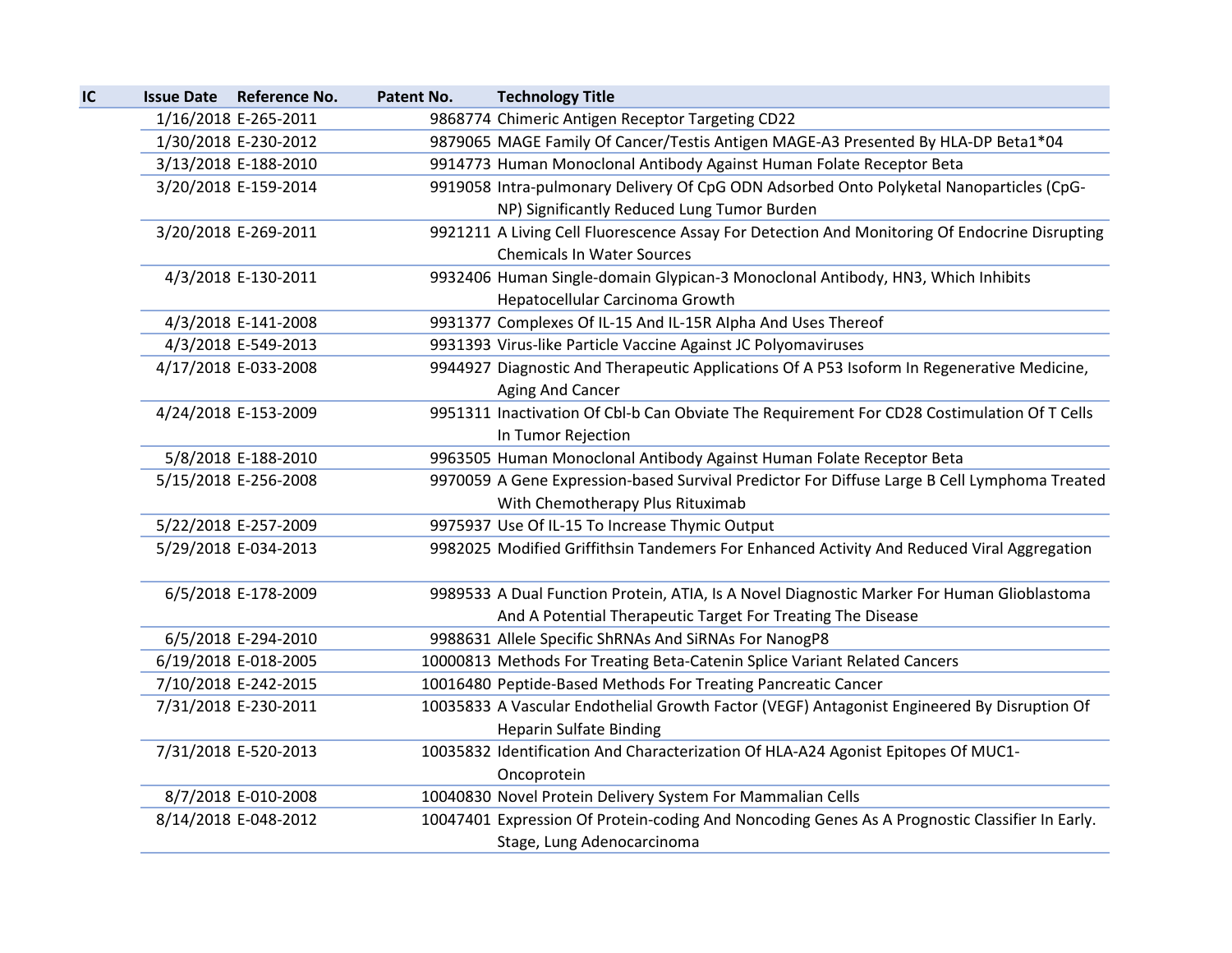| IC | <b>Issue Date Reference No.</b> | Patent No. | <b>Technology Title</b>                                                                       |
|----|---------------------------------|------------|-----------------------------------------------------------------------------------------------|
|    | 8/14/2018 E-094-2013            |            | 10047122 Pivaloyloxymethyl (POM)-protected Peptide And Peptide Mimetic Binding Antagonists    |
|    |                                 |            | Of Polo-like Kinase 1 Polo Box Domain And Methods Of Use                                      |
|    | 8/21/2018 E-125-2011            |            | 10052382 Antibodies And Immunotoxins Reactive With Human Gangliosides 3'6'iso-LM1 And         |
|    |                                 |            | 3'6'iso-LD1 And Methods Of Use                                                                |
|    | 8/21/2018 E-767-2013            |            | 10053514 Certain Improved Human Bispecific EGFRvIII Antibody Engaging Molecules               |
|    | 9/11/2018 E-207-2008            |            | 10072084 Bispecific Monoclonal Antibodies And Immunotoxins Reactive With Epidermal Growth     |
|    |                                 |            | Factor Receptor And Epidermal Growth Factor Receptor Variant III (D2C7, H-11, F2A2,           |
|    |                                 |            | And B10B11)                                                                                   |
|    | 9/11/2018 E-291-2012            |            | 10072078 High Activity Chimeric Antigen Receptor For CD22                                     |
|    | 9/18/2018 E-294-2011            |            | 10076535 Use Of CpG Oligonucleotides And/or Imiquimod Co-formulated In Antibiotic Cream To    |
|    |                                 |            | <b>Accelerate Wound Healing</b>                                                               |
|    | 10/2/2018 E-105-2012            |            | 10087230 A Murine T Cell Receptor Targeting Cancer Testis Antigen NY-ESO-1                    |
|    | 10/9/2018 E-083-2007            |            | 10094836 Use Of SLCOIB3 Genotyping To Predict A Survival Prognosis Of Prostate Cancer         |
|    | 10/9/2018 E-257-2009            |            | 10093710 Use Of IL-15 To Increase Thymic Output                                               |
|    | 10/30/2018 E-263-2011           |            | 10111927 Identification And Removal Of Human-specific B-cell Epitopes Producing An            |
|    |                                 |            | Immunotoxin With Low Antigenicity And High Cytotoxic Activity                                 |
|    | 11/6/2018 E-190-2014            |            | 10117947 IR70/Papillomavirus Capsid Conjugates For Diagnosis And Treatment Of Tumors          |
|    | 11/6/2018 E-482-2013            |            | 10117942 Photo-activable Lipid-based Nanoparticles ("POCKET" Liposomes) As Vehicles For On-   |
|    |                                 |            | demand DUAL Drug Delivery And Combination Therapy For Improved Cancer                         |
|    |                                 |            | Treatment                                                                                     |
|    | 11/27/2018 E-001-2012           |            | 10138271 The Identification Of Enhancer Agonist Epitopes In The C Terminus And N Terminus Of  |
|    |                                 |            | The MUC-1 Tumor Antigen                                                                       |
|    | 12/4/2018 E-227-2014            |            | 10143721 Combination Of Griffithsin With Other Substances To Make A Product For The           |
|    |                                 |            | Prevention Of STD                                                                             |
|    | 12/4/2018 E-269-2010            |            | 10143724 Isolation And Analysis Of A Human TCR Recognizing Cancer Testis Antigen SSX2 And     |
|    |                                 |            | Use In Adaptive Immunotherapy                                                                 |
|    | 1/8/2019 E-176-2014             |            | 10174098 T-cell Receptor Targeting An HLA-A2-restricted Epitope Of Human Papillomavirus-16 E7 |
|    |                                 |            |                                                                                               |
|    | 1/22/2019 E-094-2017            |            | 10183993 Fully Human Antibody Binders To Human Mesothelin For CAR-T Therapeutics              |
|    |                                 |            | Treatment                                                                                     |
|    | 1/29/2019 E-186-2007            |            | 10188751 Papilloma Pseudovirus For Detection And Therapy Of Tumors                            |
|    | 2/5/2019 E-053-2015             |            | 10196372 A New Class Of C-Myc G-quadruplex Stabilizing Small Molecules With Anticancer        |
|    |                                 |            | Activity                                                                                      |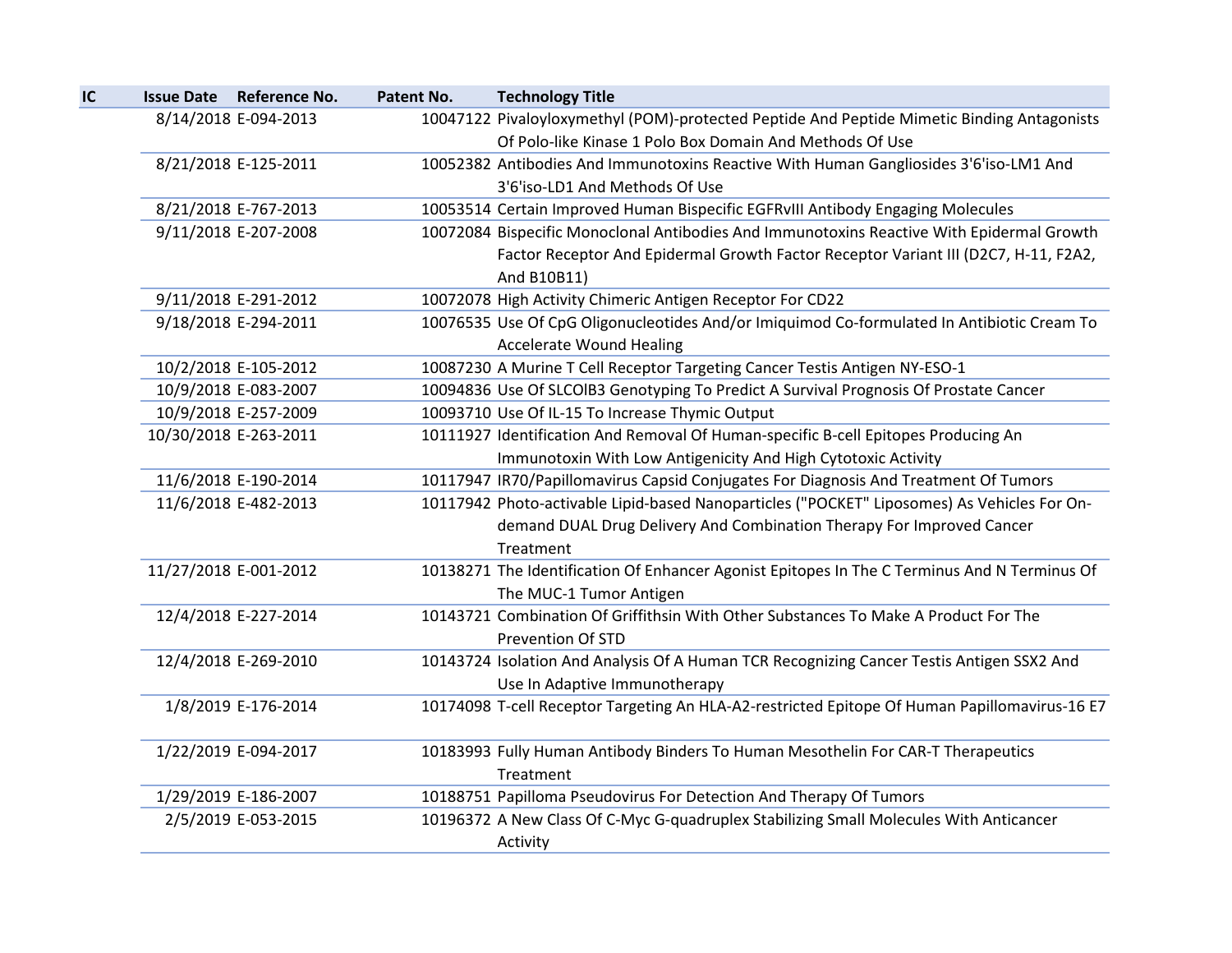| IC | <b>Issue Date Reference No.</b> | Patent No. | <b>Technology Title</b>                                                                          |
|----|---------------------------------|------------|--------------------------------------------------------------------------------------------------|
|    | 2/5/2019 E-344-2013             |            | 10196443 Development Of Human Monoclonal Antibodies Against Tumor Endothelial Marker 8           |
|    |                                 |            | (TEM8) As Cancer Diagnostic And Therapeuticagents                                                |
|    | 4/2/2019 E-115-2015             |            | 10246463 The Eudistidines: A Novel Molecular Scaffold For Inhibitors Of 300/HIF-1 A Interactions |
|    | 4/23/2019 E-141-2008            |            | 10265382 Complexes Of IL-15 And IL-15R Alpha And Uses Thereof                                    |
|    | 4/23/2019 E-181-2009            |            | 10266565 Development Of Peptide Mimetic Ligands Of Polo-like Kinase 1 Polo Box Domain: Part      |
|    | 4/30/2019 E-025-2011            |            | 3<br>10273299 Antibodies To Tumor Endothelial Marker 8                                           |
|    | 5/7/2019 E-031-2014             |            | 10279019 A Virus-like Display Vaccine For Inducing Autoantibodies To A PCSK9 Peptide             |
|    | 5/14/2019 E-042-2014            |            | 10287350 Novel Anti-CD19 Chimeric Antigen Receptors                                              |
|    | 5/14/2019 E-043-2008            |            | 10287340 Cross-reactive Neutralizing Human Domain Antibody Against HIV-1                         |
|    | 5/14/2019 E-047-2014            |            | 10286050 Multi-Epitope TARP PeptideTherapeutic Cancer Vaccine                                    |
|    | 5/28/2019 E-765-2013            |            | 10/301,621 Multifunctional RNA Nanoparticles                                                     |
|    | 6/11/2019 E-174-2012            |            | 10316289 In Vitro Generation Of Memory Stem Cell-like T Cells                                    |
|    | 6/18/2019 E-255-2012            |            | 10323235 Reversible Regulation Of Intein Activity Through Engineered New Zinc Binding Domain     |
|    | 6/18/2019 E-282-2016            |            | 10322146 Methods For Pre-conditioning Patients For Cell Therapy                                  |
|    | 6/25/2019 E-291-2014            |            | 10329323 Method For Purifying Antibody Using PBS                                                 |
|    | 6/25/2019 E-495-2013            |            | 10329339 T Cell Receptor Targeting An HLA-A2 Restricted Epitope Of Human Papillomavirus-16       |
|    |                                 |            | E <sub>6</sub>                                                                                   |
|    | 7/2/2019 E-070-2015             |            | 10335460 Optimal Dosing Of Heterodimeric Interleukin-15 (IL-15)                                  |
|    | 7/23/2019 E-003-2007            |            | 10358481 Engineered CH2 Domain Antibodies (nanoCbodies)                                          |
|    | 7/30/2019 E-056-2011            |            | 10363294 The Development And Use Of A Recombinant Brachyury Saccharomyces Cerevisiae             |
|    |                                 |            | (yeast) Vaccine For The Prevention And/or Therapy Of Human Cancer                                |
|    | 7/30/2019 E-267-2016            |            | 10363286 Synthetic Self-assembling Peptide Antagonists Of Human CCR3 For The Treatment Of        |
|    |                                 |            | <b>Inflammatory Diseases</b>                                                                     |
|    | 8/6/2019 E-108-2004             |            | 10370715 A CUSTOM DNA MICROARRAY FOR MOLECULAR DIAGNOSIS AND PROGNOSIS IN                        |
|    |                                 |            | HUMAN LYMPHOID MALIGNANCIES                                                                      |
|    | 8/6/2019 E-227-2006             |            | 10370439 Regulating Blood Pressure Through Targeting Thrombospondin-I And CD47                   |
|    | 8/20/2019 E-184-2009            |            | 10383924 Combination Immunotherapy Compositions And Methods                                      |
|    | 8/27/2019 E-121-2013            |            | 10393745 Diagnostic And Prognostic Utility Of Urinary Metabolites In Lung Cancer Patients        |
|    | 8/27/2019 E-247-2015            |            | 10392441 Anti-interleukin 7 Receptor Monoclonal Antibody For Treatment Of Acute                  |
|    |                                 |            | Lymphoblastic Leukemia                                                                           |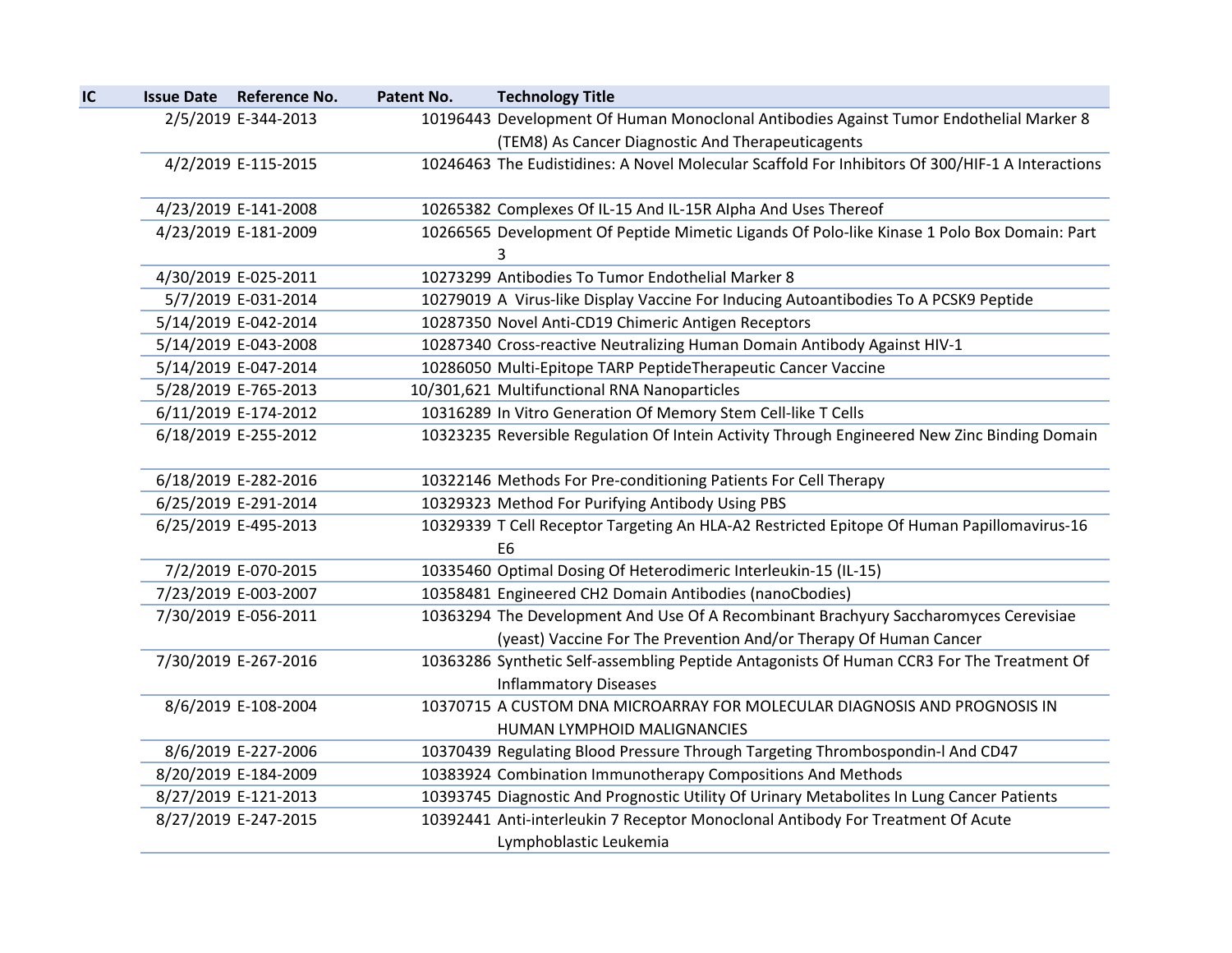| <b>Issue Date Reference No.</b> | Patent No. | <b>Technology Title</b>                                                                         |
|---------------------------------|------------|-------------------------------------------------------------------------------------------------|
| 9/3/2019 E-062-2014             |            | 10398772 Modulation Of The RAS Pathways As A Biomarker Of Protection Against HIV And As A       |
|                                 |            | Means To Improve Vaccine Efficacy                                                               |
| 9/10/2019 E-086-2012            |            | 10407665 Methods For Cell Immortalization And Generation Of Pluripotent Cells                   |
| 9/10/2019 E-105-2012            |            | 10407485 A Murine T Cell Receptor Targeting Cancer Testis Antigen NY-ESO-1                      |
| 9/24/2019 E-002-2014            |            | 10421802 Human Monoclonal Antibodies Against The Middle East Respiratory Syndrome               |
|                                 |            | CoronaVirus (MERS-CoV) And Engineered Bispecific Fusions With Inhibitory Peptides               |
| 9/24/2019 E-153-2009            |            | 10421945 Inactivation Of Cbl-b Can Obviate The Requirement For CD28 Costimulation Of T Cells    |
|                                 |            | In Tumor Rejection                                                                              |
| 10/1/2019 E-132-2012            |            | 10426830 Novel Vaccination Method To Alter The Breath And Immunodominant Hierarchy Of           |
|                                 |            | Immune Responses                                                                                |
| 10/1/2019 E-174-2011            |            | 10428119 Identification Of Epitopes In Domain 2 And 3 Of PE38 And Removal Of Epitopes In        |
|                                 |            | Domain 2 By Mutagenesis While Retaining Immunotoxin Activity                                    |
| 10/1/2019 E-254-2005            |            | 10428133 Optimization Of Expression Of Human Interleukin-15 (IL-15) And Improved DNA Vector     |
|                                 |            | Combinations Of IL-15 And IL-15 Receptor Alpha And Protein Combinations Of Same                 |
|                                 |            | That Increase Cytokine Stability And Biological Function In Vivo And In Vitro                   |
| 10/8/2019 E-215-2014            |            | 10434174 COMBINATION THERAPIES USING AGENTS THAT TARGET TUMOR ASSOCIATED                        |
|                                 |            | STROMA OR TUMOR CELLS AND OTHER PATHWAYS                                                        |
| 10/22/2019 E-226-2014           |            | 10450372 Retroviral Vector That Encodes A Murine (100%) T-cell Receptor (TCR) Targeting An      |
|                                 |            | HLA-A2-restricted Epitope In Human Thyroglobulin For The Treatment Of Metastatic                |
|                                 |            | <b>Thyroid Cancer</b>                                                                           |
| 11/12/2019 E-086-2015           |            | 10472412 Defucosylated Bispecific Multivalent Fusion Proteins Of Single Human CD4 And           |
|                                 |            | Antibody Domains For Therapy Of HIV-1 Infection                                                 |
| 11/26/2019 E-020-2013           |            | 10487363 Identification Of Non-invasive Biomarkers Of Coordinate Metabolic Reprogramming In     |
|                                 |            | <b>Colorectal Tumor</b>                                                                         |
| 12/3/2019 E-080-2008            |            | 10494435 Human And Improved Murine Monoclonal Antibodies Against CD22                           |
| 12/10/2019 E-065-2015           |            | 10501507 Second Generation Griffithsin Mutants For Improved Stability And Solubility            |
| 12/17/2019 E-520-2013           |            | 10508141 Identification And Characterization Of HLA-A24 Agonist Epitopes Of MUC1-               |
|                                 |            | Oncoprotein                                                                                     |
| 12/24/2019 E-278-2014           |            | 10512673 Synthetic Peptide Inhibitors Of The Interleukin 10 (IL-10) And Stat3 N-terminal Domain |
|                                 |            | For The Treatment Of Infectious Diseases                                                        |
| 12/31/2019 E-156-2014           |            | 10517890 Triggering RNA Interference With RNA, RNA-DNA And DNA-RNA Nanoparticles                |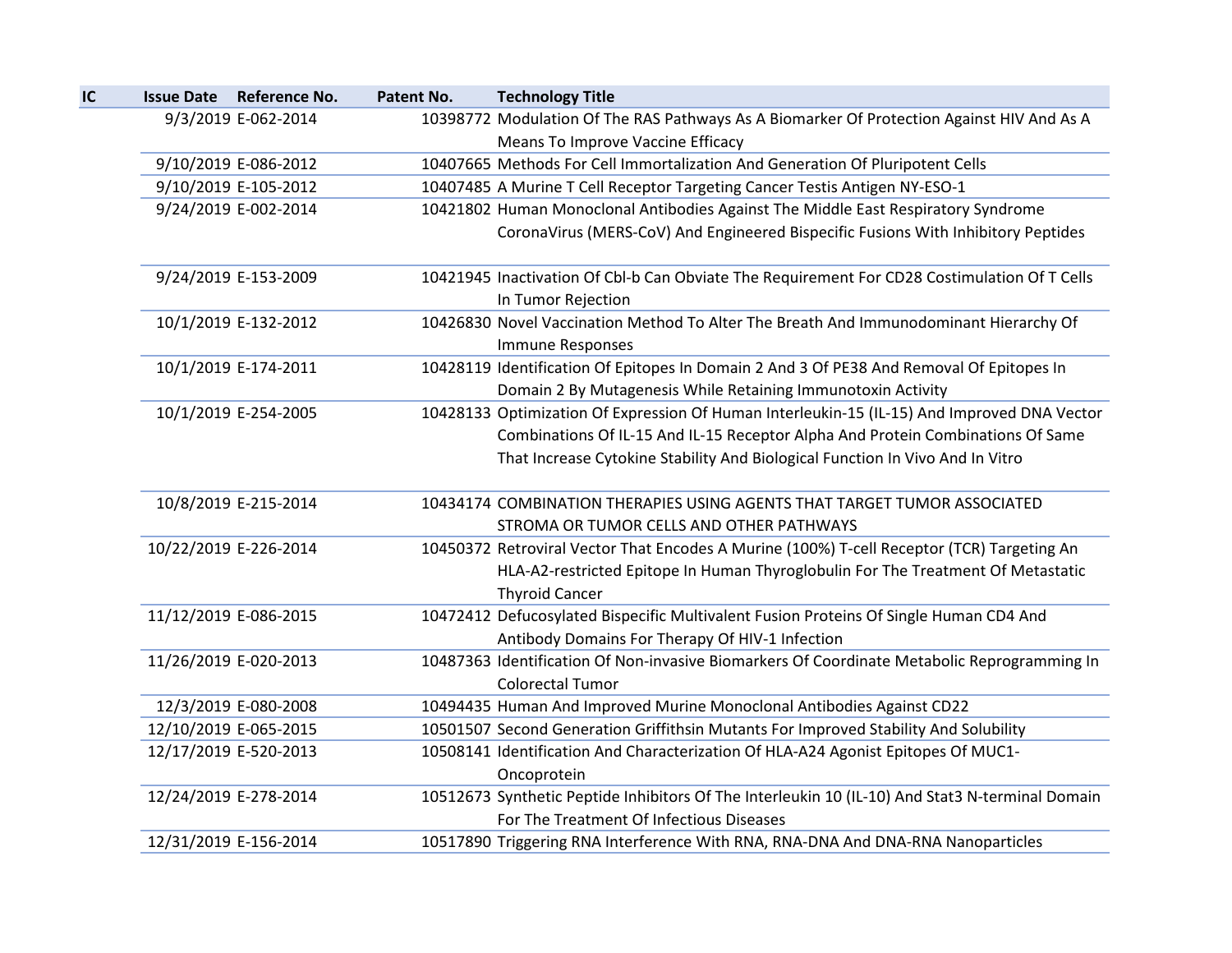| IC | <b>Issue Date Reference No.</b> | Patent No. | <b>Technology Title</b>                                                                    |
|----|---------------------------------|------------|--------------------------------------------------------------------------------------------|
|    | 1/21/2020 E-099-2014            |            | 10538588 Chimeric Antigen Receptors (CARS) Targeting Mesothelin For Therapy Of Mesothelin- |
|    |                                 |            | positive Cancers And Other Diseases                                                        |
|    | 1/21/2020 E-205-2010            |            | 10537641 Photoimmunotherapy Enhanced Drug Therapy: Immediately Following                   |
|    |                                 |            | Photoimmunotherapy The Delivery Of Therapeutic Drugs To The Treated Area S                 |
|    |                                 |            | Markedly (~10 Fold) Increased Resulting In Increased Local Concentration Of Drug           |
|    |                                 |            | Without Systemic Side Effects                                                              |
|    | 1/21/2020 E-205-2010            |            | 10538590 Devices For Treating Blood Borne Cancers With Light Therapy Based On Photo        |
|    |                                 |            | Immunotherapy                                                                              |
|    | 1/21/2020 E-264-2011            |            | 10538743 Novel Delivery Of Packaged RNA In Mammalian Cells                                 |
|    | 1/28/2020 E-149-2015            |            | 10544392 Selection Of CD8+ PD-1+, CD8+PD-1+TIM-3+CD8+TIM-3+CD27hi Cells From Peripheral    |
|    |                                 |            | Blood Of Cancer Patients For The Isolation Of Mutation Specific T-cells And T-cell         |
|    |                                 |            | Receptors To Treat Patients With Cancer                                                    |
|    | 2/4/2020 E-094-2017             |            | 10550179 Fully Human Antibody Binders To Human Mesothelin For CAR-T Therapeutics           |
|    |                                 |            | Treatment                                                                                  |
|    | 2/4/2020 E-221-2015             |            | 10548987 Antibody-drug Conjugates M900PBD And M906PBD Targeting Neuroblastoma And          |
|    |                                 |            | Other CD56-positive Tumors                                                                 |
|    | 2/4/2020 E-244-2015             |            | 10550164 Novel Recombinant Vector Compositions (non-yeast) Encoding A Brachyury Deletion   |
|    |                                 |            | Mutant                                                                                     |
|    | 2/11/2020 E-265-2015            |            | 10556940 T-cell Receptor Gene Therapy Against The KRASG120 Hotspot Mutation                |
|    | 2/18/2020 E-243-2015            |            | 10562952 Chimeric Antigen Receptor (CAR) Targeting CD276                                   |
|    | 2/25/2020 E-148-2011            |            | 10570214 A Chimeric Antigen Receptor Targeting The Tumor Antigen EGFRvIII                  |
|    | 3/3/2020 E-010-2008             |            | 10577397 Novel Protein Delivery System For Mammalian Cells                                 |
|    | 3/3/2020 E-281-2016             |            | 10577349 Quinolinones As Inhibitors Of Translation Initiation Complex                      |
|    | 3/17/2020 E-190-2014            |            | 10588984 IR70/Papillomavirus Capsid Conjugates For Diagnosis And Treatment Of Tumors       |
|    | 3/31/2020 E-053-2015            |            | 10604499 A New Class Of C-Myc G-quadruplex Stabilizing Small Molecules With Anticancer     |
|    |                                 |            | Activity                                                                                   |
|    | 3/31/2020 E-250-2014            |            | 10604582 Development Of Human Monoclonal Antibodies And Antibody Drug Conjugates Against   |
|    |                                 |            | CD276 As Cancer Diagnostics And Therapeutic Agents                                         |
|    | 3/31/2020 E-750-2013            |            | 10607717 Molecular Diagnosis Of Lymphoma Subtypes Using Formalin-fixed, Paraffin-embedded  |
|    |                                 |            | <b>Biopsy Specimens</b>                                                                    |
|    | 4/7/2020 E-175-2016             |            | 10611816 HLA-CWB -restricted T-cell Receptors Against The KRAs120 Mutation                 |
|    | 4/7/2020 E-230-2012             |            | 10611815 MAGE Family Of Cancer/Testis Antigen MAGE-A3 Presented By HLA-DP Beta1*04         |
|    | 4/28/2020 E-019-2012            |            | 10633447 Soluble Engineered Monomeric IgG 1 Fc                                             |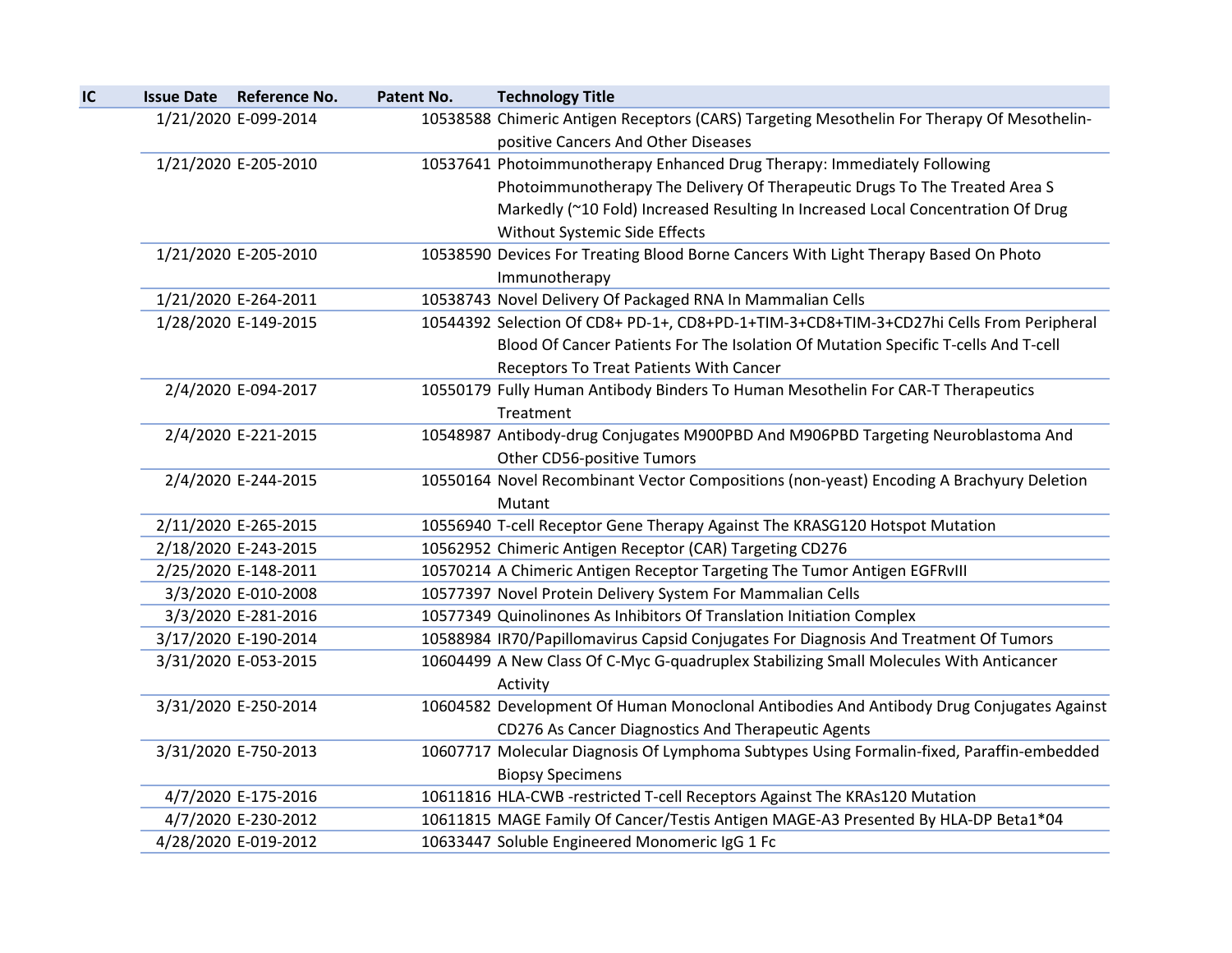| IC | <b>Issue Date</b><br><b>Reference No.</b> | Patent No. | <b>Technology Title</b>                                                                       |
|----|-------------------------------------------|------------|-----------------------------------------------------------------------------------------------|
|    | 4/28/2020 E-099-2014                      |            | 10633441 Chimeric Antigen Receptors (CARS) Targeting Mesothelin For Therapy Of Mesothelin-    |
|    |                                           |            | positive Cancers And Other Diseases                                                           |
|    | 5/5/2020 E-130-2011                       |            | 10640571 Human Single-domain Glypican-3 Monoclonal Antibody, HN3, Which Inhibits              |
|    |                                           |            | Hepatocellular Carcinoma Growth                                                               |
|    | 5/12/2020 E-033-2013                      |            | 10647754 Stabilized Single Human CD4 Domains And Fusion Proteins As Exceptionally Potent HIV- |
|    |                                           |            | 1 Entry Inhibitors                                                                            |
|    | 5/26/2020 E-240-2015                      |            | 10662464 Use Of Massively Parallel Sequencing Methods With High Titer Viral Therapeutics And  |
|    |                                           |            | Vaccines For The Detection Of Micro-heterogeneity And Quantitation Of Low                     |
|    |                                           |            | <b>Frequency Sequence Variants</b>                                                            |
|    | 6/9/2020 E-008-2014                       |            | 10676528 Thymic Stromal Lymphopoietin Receptor (TSLPR) Chimeric Antigen Receptors             |
|    | 6/16/2020 E-117-2011                      |            | 10683362 Mechanisms That Increase The Activity Of An Immunotoxin That Kills Epithelial Cells  |
|    |                                           |            | <b>Expressing Mesothelin</b>                                                                  |
|    | 6/23/2020 E-021-2015                      |            | 10689456 Targeting Human CD70-Expressing Tumors Using A Retroviral Vector That Encodes A      |
|    |                                           |            | Receptor Using CD27 Fused With 41BB And CD3 Signaling Domains                                 |
|    | 6/30/2020 E-108-2004                      |            | 10697975 A CUSTOM DNA MICROARRAY FOR MOLECULAR DIAGNOSIS AND PROGNOSIS IN                     |
|    |                                           |            | HUMAN LYMPHOID MALIGNANCIES                                                                   |
|    | 7/7/2020 E-291-2012                       |            | 10703816 High Activity Chimeric Antigen Receptor For CD22                                     |
|    | 7/14/2020 E-025-2015                      |            | 10711068 Development Of Rabbit Anti-CD133 Monoclonal Antibodies For Use In Immunoassays       |
|    |                                           |            |                                                                                               |
|    | 7/21/2020 E-085-2013                      |            | 10716809 Selection Of CD8+ PD-1+ Or CD8+ TIM-3+ Cells From Peripheral Blood Of Cancer         |
|    |                                           |            | Patients Enriches For Tumor-Reactive Cells That Can Be Used For Adoptive Transfer In          |
|    |                                           |            | The Treatment Of Cancer                                                                       |
|    | 8/4/2020 E-142-2014                       |            | 10730941 Human Monoclonal Antibodies To CD56 (NCAM1) For Therapy Of Multiple Myeloma,         |
|    |                                           |            | Neuroblastoma, Lung Cancers And Other Diseases                                                |
|    | 8/11/2020 E-040-2012                      |            | 10738312 Chimeric Antigen Receptors Targeting B-cell Maturation Antigen                       |
|    | 8/11/2020 E-040-2012                      |            | 10738313 Chimeric Antigen Receptors Targeting B-cell Maturation Antigen                       |
|    | 8/11/2020 E-106-2015                      |            | 10738116 Chimeric Antigen Receptor (CAR) Targeting Both CD19 And CD22                         |
|    | 9/1/2020 E-215-2014                       |            | 10758526 COMBINATION THERAPIES USING AGENTS THAT TARGET TUMOR ASSOCIATED                      |
|    |                                           |            | STROMA OR TUMOR CELLS AND OTHER PATHWAYS                                                      |
|    | 9/1/2020 E-215-2014                       |            | 10758613 COMBINATION THERAPIES USING AGENTS THAT TARGET TUMOR ASSOCIATED                      |
|    |                                           |            | STROMA OR TUMOR CELLS AND OTHER PATHWAYS                                                      |
|    | 9/1/2020 E-215-2014                       |            | 10758614 COMBINATION THERAPIES TARGETING TUMOR-ASSOCIATED STROMA OR TUMOR                     |
|    |                                           |            | <b>CELLS AND TOPOISOMERASE</b>                                                                |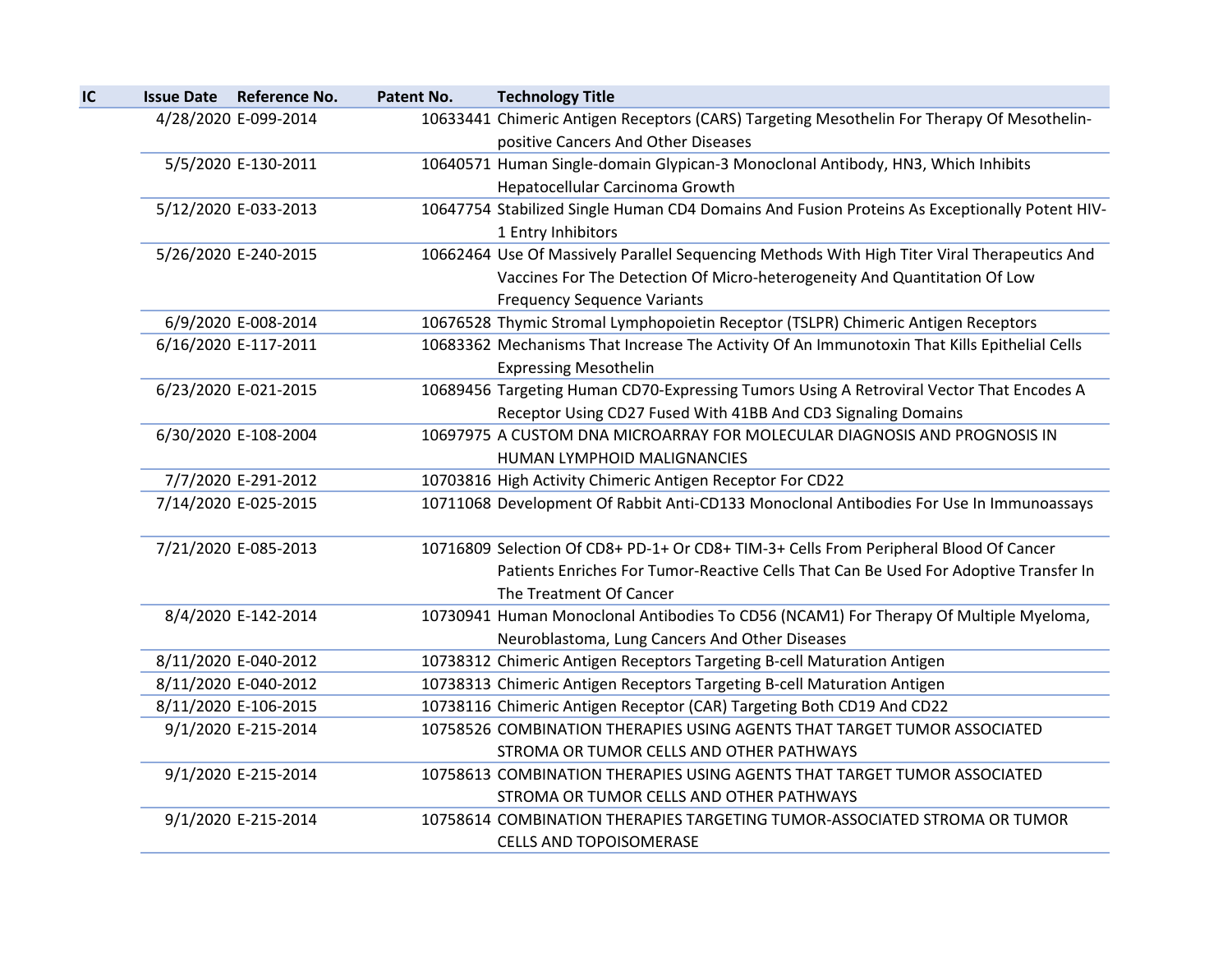| IC  |                       | <b>Issue Date Reference No.</b> | Patent No. | <b>Technology Title</b>                                                                                                                                                                     |
|-----|-----------------------|---------------------------------|------------|---------------------------------------------------------------------------------------------------------------------------------------------------------------------------------------------|
|     |                       | 9/8/2020 E-040-2012             |            | 10767184 Chimeric Antigen Receptors Targeting B-cell Maturation Antigen                                                                                                                     |
|     |                       | 1/17/2006 E-117-1995            |            | 6987096 NUCLEIC ACIDS ENCODING ANTIVIRAL PROTEINS AND PEPTIDES, VECTORS AND HOST                                                                                                            |
|     |                       |                                 |            | CELLS COMPRISING SAME, AND METHODS OF PRODUCING THE ANTIVIRAL PRO                                                                                                                           |
| NEI |                       | 6/4/2013 E-056-2008             |            | 8455454 Use Of Retinal Pigment Epithelia-enriched MicroRNAs To Prevent Cell-differentiation,<br>Proliferation, And Migration In Neovascular Disease And Tumor Development                   |
|     |                       | 4/15/2014 E-169-2008            |            | 8697046 Interferon Gamma Inhibits Human Retinal Pigment Epithelium Proliferation And<br>Migration                                                                                           |
|     |                       | 4/29/2014 E-056-2008            |            | 8710026 Use Of Retinal Pigment Epithelia-enriched MicroRNAs To Prevent Cell-differentiation,                                                                                                |
|     |                       |                                 |            | Proliferation, And Migration In Neovascular Disease And Tumor Development                                                                                                                   |
|     |                       | 9/2/2014 E-113-2010             |            | 8822540 Nitisinone (NTBC) For Treatment Of Oculocutaneous/Ocular Albinism And For Cosmetic<br>Tanning                                                                                       |
|     |                       | 6/14/2016 E-113-2010            |            | 9364448 Nitisinone (NTBC) For Treatment Of Oculocutaneous/Ocular Albinism And For Cosmetic<br>Tanning                                                                                       |
|     |                       | 11/8/2016 E-169-2008            |            | 9486502 Interferon Gamma Inhibits Human Retinal Pigment Epithelium Proliferation And<br>Migration                                                                                           |
|     |                       | 4/25/2017 E-036-2012            |            | 9629897 Production Of Regulatory B (Breg) Cells By A Genetically Engineered Heterodimeric<br>Interleukin-35 Cytokine:IL-35-induced Bregs As Immunotherapy For Autoimmune<br><b>Diseases</b> |
|     |                       | 1/23/2018 E-284-2012            |            | 9873893 A Method For Treating X-linked Rentinosisis Lntravitreal Injection Of An AAV<br>Retinoschismin Vector                                                                               |
|     |                       | 7/16/2019 E-164-2014            |            | 10351844 A Novel Gene Therapy Vector For Treating CEP290-associated Leber Congenital<br>Amaurosis                                                                                           |
|     |                       | 7/16/2019 E-284-2012            |            | 10350306 A Method For Treating X-linked Rentinosisis Lntravitreal Injection Of An AAV<br>Retinoschismin Vector                                                                              |
|     | 11/19/2019 E-251-2012 |                                 |            | 10480031 GENERATING RETINAL PIGMENT EPITHELIUM (RPE) CELLS FROM INDUCED<br>PLURIPOTENT STEM CELLS (IPSCS)                                                                                   |
|     | 12/24/2019 E-119-2017 |                                 |            | 10512671 Interleukin 24 Limits Expression Of Tissue Specific Autoimmune Disease By Controlling<br>Th17 Lineage Cytokines                                                                    |
|     |                       | 5/12/2020 E-050-2015            |            | 10646588 Novel Gene Therapy Vectors For Treating X-linked Retinitis Pigmentosa Caused<br>Bymutations In RPGR And/or RP2 Genes                                                               |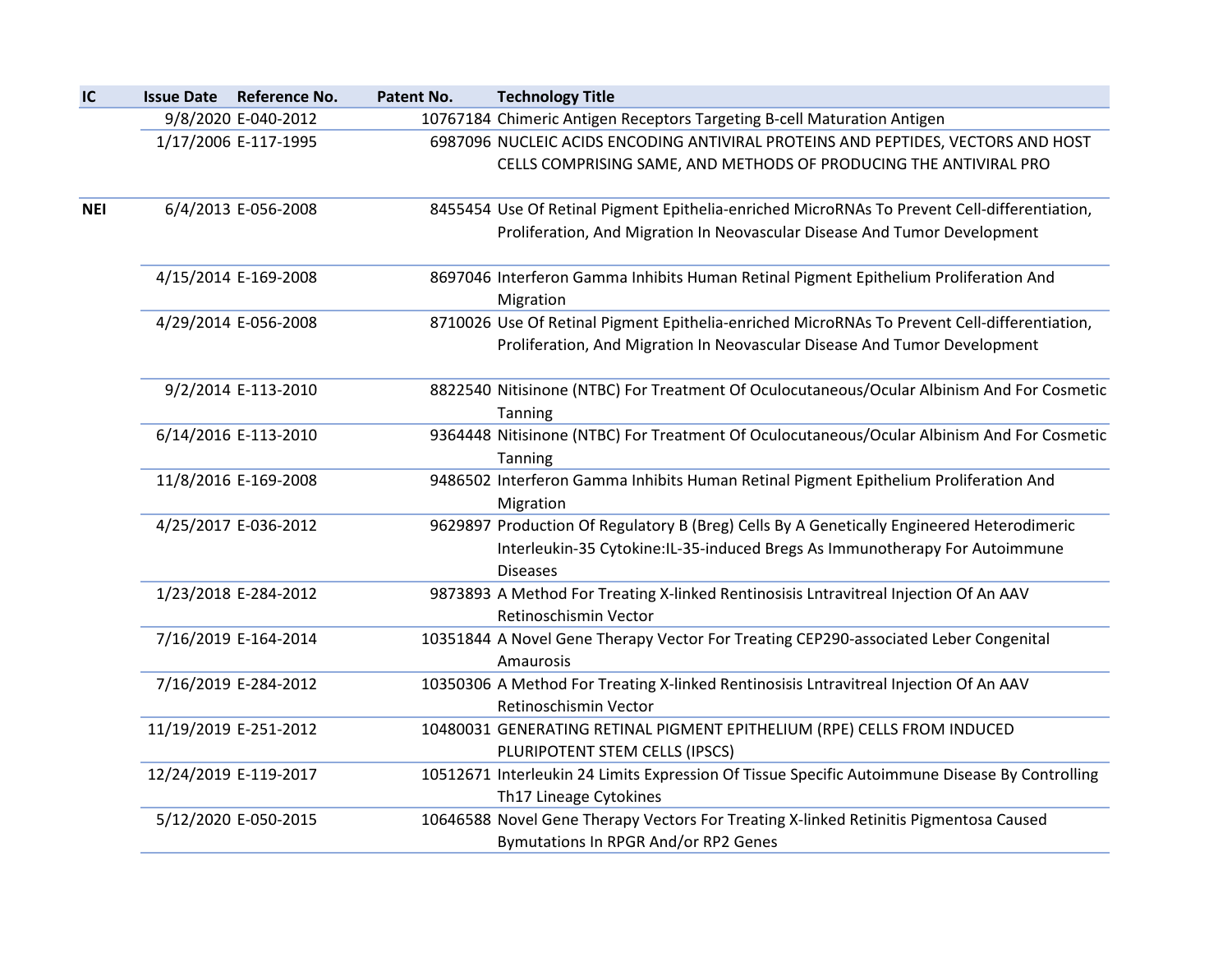| IC           |                       | <b>Issue Date Reference No.</b> | Patent No. | <b>Technology Title</b>                                                                    |
|--------------|-----------------------|---------------------------------|------------|--------------------------------------------------------------------------------------------|
| <b>NHGRI</b> | 10/13/2015 E-013-2011 |                                 |            | 9157125 Whole Genome Exome Sequencing In Melanoma Reveals A High Number Of Mutations       |
|              |                       |                                 |            | And/or Recurring Mutations In 16 Genes Including TRRAP And GRIN2A                          |
|              |                       | 5/3/2016 E-044-2013             |            | 9326992 Methods For Treating Progeroid Laminopathies Using Oligonucleotide Analogues       |
|              |                       |                                 |            | Targeting Human Lamin A (LMNA)                                                             |
|              |                       | 5/17/2016 E-056-2013            |            | 9341619 Biomarker For Diagnosis Of Hyposialylation Disorders And Prediction Of Treatment   |
|              |                       |                                 |            | Efficacy                                                                                   |
|              |                       | 8/1/2017 E-243-2012             |            | 9719080 A Synthetic Methylmalonyl-CoA Mutase Transgene For The Treatment Of Mut Class      |
|              |                       |                                 |            | Methylmalonic Acidemia (MMA)                                                               |
|              |                       | 12/5/2017 E-044-2013            |            | 9833468 Methods For Treating Progeroid Laminopathies Using Oligonucleotide Analogues       |
|              |                       |                                 |            | Targeting Human Lamin A (LMNA)                                                             |
|              |                       | 4/17/2018 E-243-2012            |            | 9944918 A Synthetic Methylmalonyl-CoA Mutase Transgene For The Treatment Of Mut Class      |
|              |                       |                                 |            | Methylmalonic Acidemia (MMA)                                                               |
|              |                       | 5/29/2018 E-060-2013            |            | 9983200 An Assay For Predicting The Time Of Onset Of Niemann-Pick Disease Type C (NPC)     |
|              |                       | 6/4/2019 E-243-2012             |            | 10307469 A Synthetic Methylmalonyl-CoA Mutase Transgene For The Treatment Of Mut Class     |
|              |                       |                                 |            | Methylmalonic Acidemia (MMA)                                                               |
|              |                       | 9/3/2019 E-044-2013             |            | 10398721 Methods For Treating Progeroid Laminopathies Using Oligonucleotide Analogues      |
|              |                       |                                 |            | Targeting Human Lamin A (LMNA)                                                             |
|              |                       | 12/3/2019 E-092-2014            |            | 10493087 Sialylation-increasing Therapies For Cardiac Impairment                           |
| <b>NHLBI</b> |                       | 8/14/2007 E-320-2002            |            | 7255993 DETECTION OF MUTATIONAL FREQUENCY AND RELATED METHODS                              |
|              |                       | 9/18/2007 E-325-2001            |            | 7271002 Production Of Adeno-Associated Virus In Insect Cells                               |
|              |                       | 2/19/2008 E-211-2002            |            | 7332645 IL-21 Critically Regulates Immunoglobin Production                                 |
|              |                       | 5/27/2008 E-120-2003            |            | 7378276 IL-21 INDUCES TERMINAL DIFFERENTIATION OF HUMAN NAIVE AND MEMORY B CELLS           |
|              |                       |                                 |            | INTO ANTIBODY SECRETING PLASMA CELLS                                                       |
|              |                       | 5/5/2009 E-008-2005             |            | 7527970 Discovery Of Acteylation Islands And Their Potential Application In Diagnosis And  |
|              |                       |                                 |            | Therapy                                                                                    |
|              |                       | 6/2/2009 E-160-2002             |            | 7541139 Trypotophan as a Functional Replacement for ADP-ribose-arginine in Recombinant     |
|              |                       |                                 |            | Proteins                                                                                   |
|              |                       | 8/11/2009 E-114-2004            |            | 7572771 Assay System And Composition Of Multi-domain Amphipathic Helical Peptides For The  |
|              |                       |                                 |            | Treatment Of Atherosclerosis.                                                              |
|              |                       | 10/6/2009 E-178-2004            |            | 7598071 Construction Of An Infectious Clone Of Human Parvovirus B19 And Its Application To |
|              |                       |                                 |            | Gene Therapy Targeting Of Human Hemapoietic Cells                                          |
|              |                       | 2/2/2010 E-208-2003             |            | 7655752 Identification Of An Endogenous TACE Inhibitory Peptide (eTIP)                     |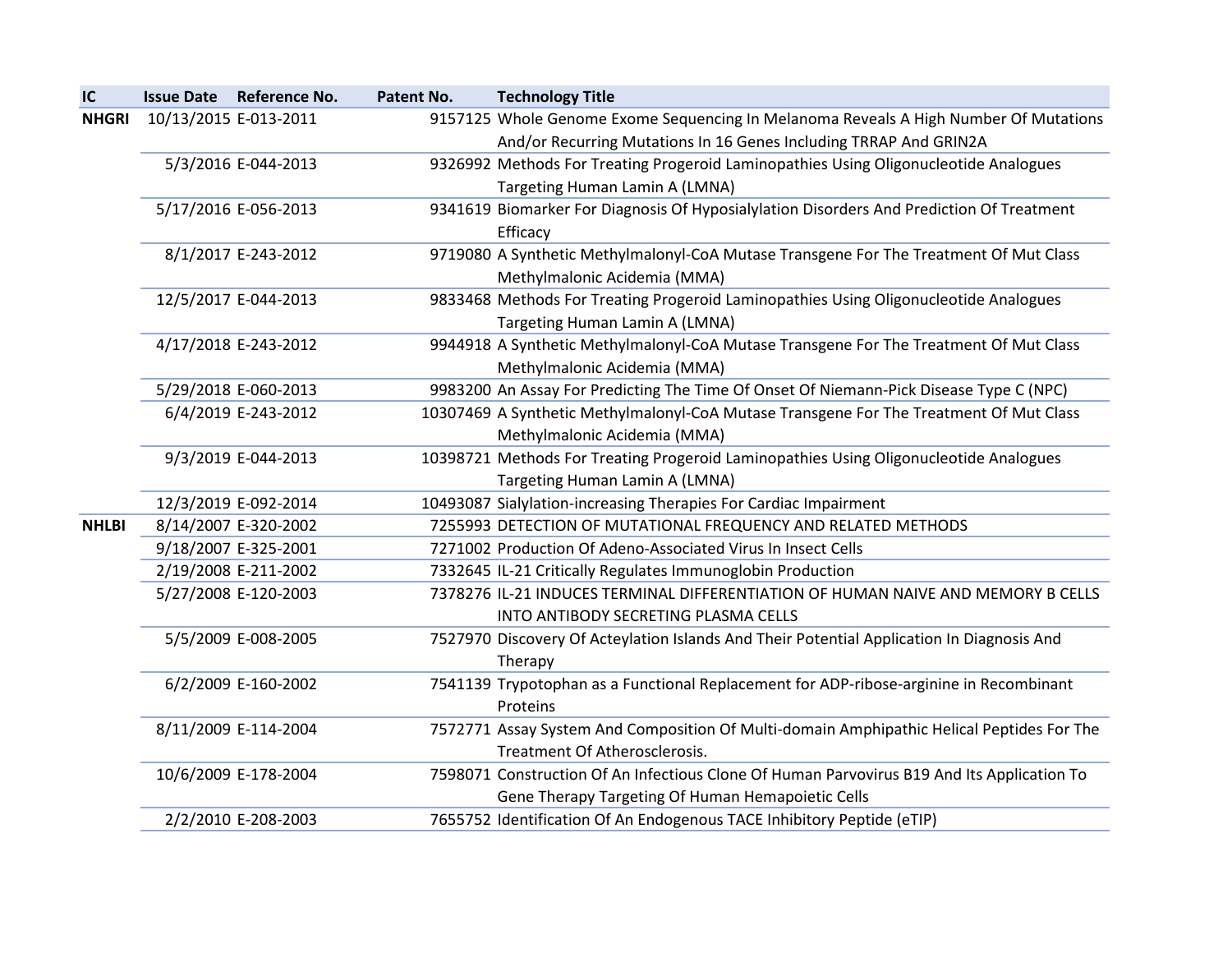| IC | <b>Issue Date</b> | Reference No.         | <b>Patent No.</b> | <b>Technology Title</b>                                                                                                     |
|----|-------------------|-----------------------|-------------------|-----------------------------------------------------------------------------------------------------------------------------|
|    |                   | 3/2/2010 E-347-2004   |                   | 7670806 Alpha-NADase Activity Of ARH3 May Be Relevant To The Maintenance Of Alpha-NAD                                       |
|    |                   |                       |                   | Levels In Ihe Mammalian Cell                                                                                                |
|    |                   | 5/4/2010 E-037-2003   |                   | 7708977 METHOD FOR THE DIAGNOSIS AND TREATMENT OF VASCULAR DISEASE                                                          |
|    |                   | 6/8/2010 E-104-2004   |                   | 7731953 Thymic Stromal Lymphopoietin As A Regulator Of CD4+ T Cell Development That Can                                     |
|    |                   |                       |                   | Partially Reconstitute The Immune System                                                                                    |
|    |                   | 4/12/2011 E-160-2002  |                   | 7923535 Trypotophan as a Functional Replacement for ADP-ribose-arginine in Recombinant<br>Proteins                          |
|    |                   | 8/9/2011 E-120-2003   |                   | 7993919 IL-21 Is A Critical Regulator Of B-Cell Maturation, Memory Cell Development, And<br><b>Terminal Differentiation</b> |
|    |                   | 8/16/2011 E-276-2004  |                   | 7998682 FOS As A Novel Marker Of Atherosclerosis                                                                            |
|    |                   | 12/6/2011 E-114-2004  |                   | 8071746 Assay System And Composition Of Multi-domain Amphipathic Helical Peptides For The                                   |
|    |                   |                       |                   | Treatment Of Atherosclerosis.                                                                                               |
|    |                   | 1/31/2012 E-080-2002  |                   | 8106006 Modified Defensins And Their Use                                                                                    |
|    |                   | 4/3/2012 E-114-2004   |                   | 8148323 Assay System And Composition Of Multi-domain Amphipathic Helical Peptides For The                                   |
|    |                   |                       |                   | Treatment Of Atherosclerosis.                                                                                               |
|    |                   | 8/21/2012 E-120-2003  |                   | 8247228 IL-21 INDUCES TERMINAL DIFFERENTIATION OF HUMAN NAIVE AND MEMORY B CELLS                                            |
|    |                   |                       |                   | INTO ANTIBODY SECRETING PLASMA CELLS                                                                                        |
|    |                   | 10/8/2013 E-259-2007  |                   | 8551536 Nitrite And Nitrite-methemoglobin Therapy To Detoxify Stroma-free Hemoglobin                                        |
|    |                   |                       |                   | <b>Based Blood Substitutes"</b>                                                                                             |
|    |                   | 12/10/2013 E-178-2004 |                   | 8603784 Construction Of An Infectious Clone Of Human Parvovirus B19 And Its Application To                                  |
|    |                   |                       |                   | Gene Therapy Targeting Of Human Hemapoietic Cells                                                                           |
|    |                   | 9/9/2014 E-243-2009   |                   | 8828380 ADP-ribosylation Of Specific Arginines In Human Neutrophil Peptide-I (HNP-I)                                        |
|    |                   | 9/16/2014 E-114-2004  |                   | 8835378 Assay System And Composition Of Multi-domain Amphipathic Helical Peptides For The                                   |
|    |                   |                       |                   | Treatment Of Atherosclerosis.                                                                                               |
|    |                   | 9/30/2014 E-037-2009  |                   | 8846341 Novel Panel Of Biomarkers To Predict And Diagnosis Idiopathic Pulmonary Fibrosis                                    |
|    |                   | 12/30/2014 E-122-2006 |                   | 8921050 The Discovery Of A Previously Uncharacterized Gene Whose Expression Is Restricted                                   |
|    |                   |                       |                   | To Renal Cell Carcinoma (RCC) Cells                                                                                         |
|    |                   | 1/20/2015 E-138-2008  |                   | 8936787 Hypertriglyceridemia From ApoA-I And ApoA-I Mimetic Peptides                                                        |
|    |                   | 3/17/2015 E-028-2008  |                   | 8980871 Methods Of Treatment For Hemolysis                                                                                  |
|    |                   | 1/2/2018 E-122-2006   |                   | 9856453 The Discovery Of A Previously Uncharacterized Gene Whose Expression Is Restricted                                   |
|    |                   |                       |                   | To Renal Cell Carcinoma (RCC) Cells                                                                                         |
|    |                   | 7/31/2018 E-758-2013  |                   | 10035848 Antibody Targeting Of Cell Surface Deposited Complement Protein C3d And Use Therof                                 |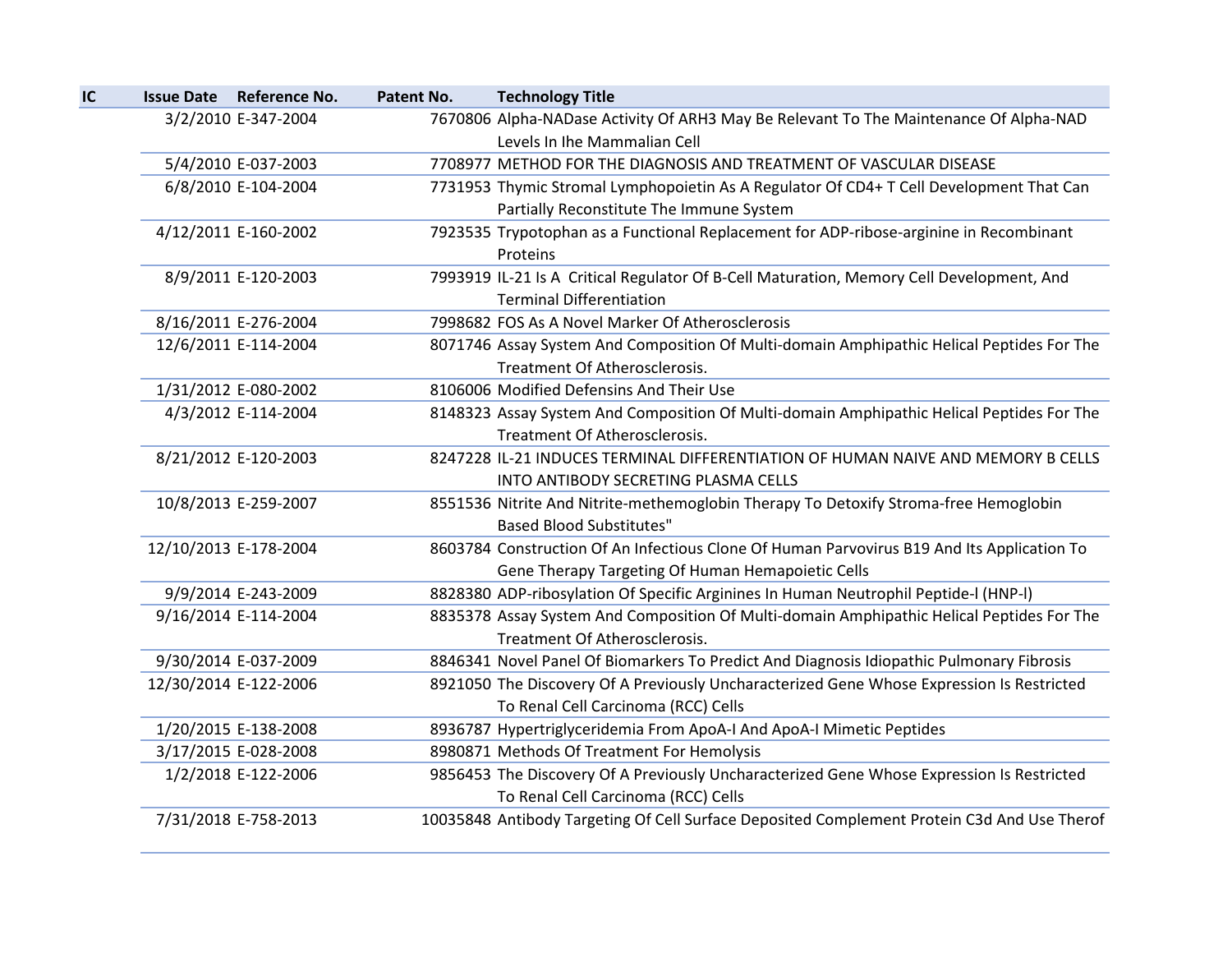| IC         | Issue Date Reference No. | Patent No. | <b>Technology Title</b>                                                                           |
|------------|--------------------------|------------|---------------------------------------------------------------------------------------------------|
|            | 10/23/2018 E-133-2014    |            | 10106620 Daratumumab F(ab)2 To Protect NK Cells From Apotosis                                     |
|            | 12/11/2018 E-186-2014    |            | 10150802 Partial Agonists And Antagonists Of Interleukin-2; Tuning IL-2 Signaling Modulates Cell- |
|            |                          |            | type Specific Immune Responses                                                                    |
|            | 2/12/2019 E-034-2016     |            | 10201591 TSLP Induces Neutrophil Mediated Killing Of Methicillin-resistant Staphylococcus         |
|            |                          |            | Aureus                                                                                            |
|            | 2/26/2019 E-122-2006     |            | 10214726 The Discovery Of A Previously Uncharacterized Gene Whose Expression Is Restricted        |
|            |                          |            | To Renal Cell Carcinoma (RCC) Cells                                                               |
|            | 8/20/2019 E-342-2013     |            | 10385313 Human IPSC-derived Vascular-related And Hematopoetic Cells For Therapies And             |
|            |                          |            | Toxicology/drug Screenings                                                                        |
|            | 1/28/2020 E-165-2014     |            | 10543257 Development Of A New Generation, Forward-oriented Therapeutic Vector For                 |
|            |                          |            | <b>Hemoglobin Disorders</b>                                                                       |
|            | 2/11/2020 E-122-2006     |            | 10557118 The Discovery Of A Previously Uncharacterized Gene Whose Expression Is Restricted        |
|            |                          |            | To Renal Cell Carcinoma (RCC) Cells                                                               |
|            | 5/19/2020 E-186-2014     |            | 10654905 Partial Agonists And Antagonists Of Interleukin-2; Tuning IL-2 Signaling Modulates Cell- |
|            |                          |            | type Specific Immune Responses                                                                    |
| <b>NIA</b> | 8/18/2009 E-049-2001     |            | 7576050 Long-Acting Insulinotropic Peptides And Uses Thereof                                      |
|            | 10/18/2011 E-092-2004    |            | 8038997 Anti-Marinobufagenin Antibody (Clone 3EG) And Uses To Treat Hypertension, Pre-            |
|            |                          |            | eclampsia, And Eclampsia                                                                          |
|            | 9/4/2012 E-271-2006      |            | 8258278 DNA-based Strategy To Elicit Anti-tumor Responses Against Tumors Expressing               |
|            |                          |            | Oncofetal Antigen/immature Laminin Receptor Protein                                               |
|            | 10/2/2012 E-049-2001     |            | 8278272 Long-Acting Insulinotropic Peptides And Uses Thereof                                      |
|            | 12/31/2013 E-088-2007    |            | 8617813 Trim43 Is Expressed In 4-cell To Morula Stage Embryos                                     |
|            | 2/25/2014 E-140-2007     |            | 8658608 Modified Triple-helix Forming Oligonucleotides For Targeted Mutagenesis                   |
|            | 3/4/2014 E-089-2009      |            | 8664183 Sperm-derived SPANX-B Is A Clinically Relevant Tumor Antigen That Is Expressed In         |
|            |                          |            | Human Tumors And Readily Recognized By Human CD4+ And CD8+ T Cells                                |
|            | 4/22/2014 E-051-2008     |            | 8703921 CHEMOARP -A SIMPLE AND EFFICIENT TECHNOLOGY FOR DELIVERING SIRNA                          |
|            | 5/20/2014 E-116-2004     |            | 8728526 Method For Avoiding Denaturation While Incorporating Proteins Or Virus In                 |
|            |                          |            | <b>Biodegradable Microbeads</b>                                                                   |
|            | 6/3/2014 E-172-2009      |            | 8741649 ZScan4, Associated With Novel Transient State Of Embryonic Stem Cells, Is Involved In     |
|            |                          |            | Telomere Regulation With Genome Stability                                                         |
|            | 8/5/2014 E-027-2005      |            | 8795674 Chemoattractant-based Toxins Which Deplete T Regulatory Cells To Improve Vaccine          |
|            |                          |            | Immune Responses For Cancer And Other Clinically Relevant Diseases                                |
|            | 10/7/2014 E-049-2001     |            | 8853160 Long-Acting Insulinotropic Peptides And Uses Thereof                                      |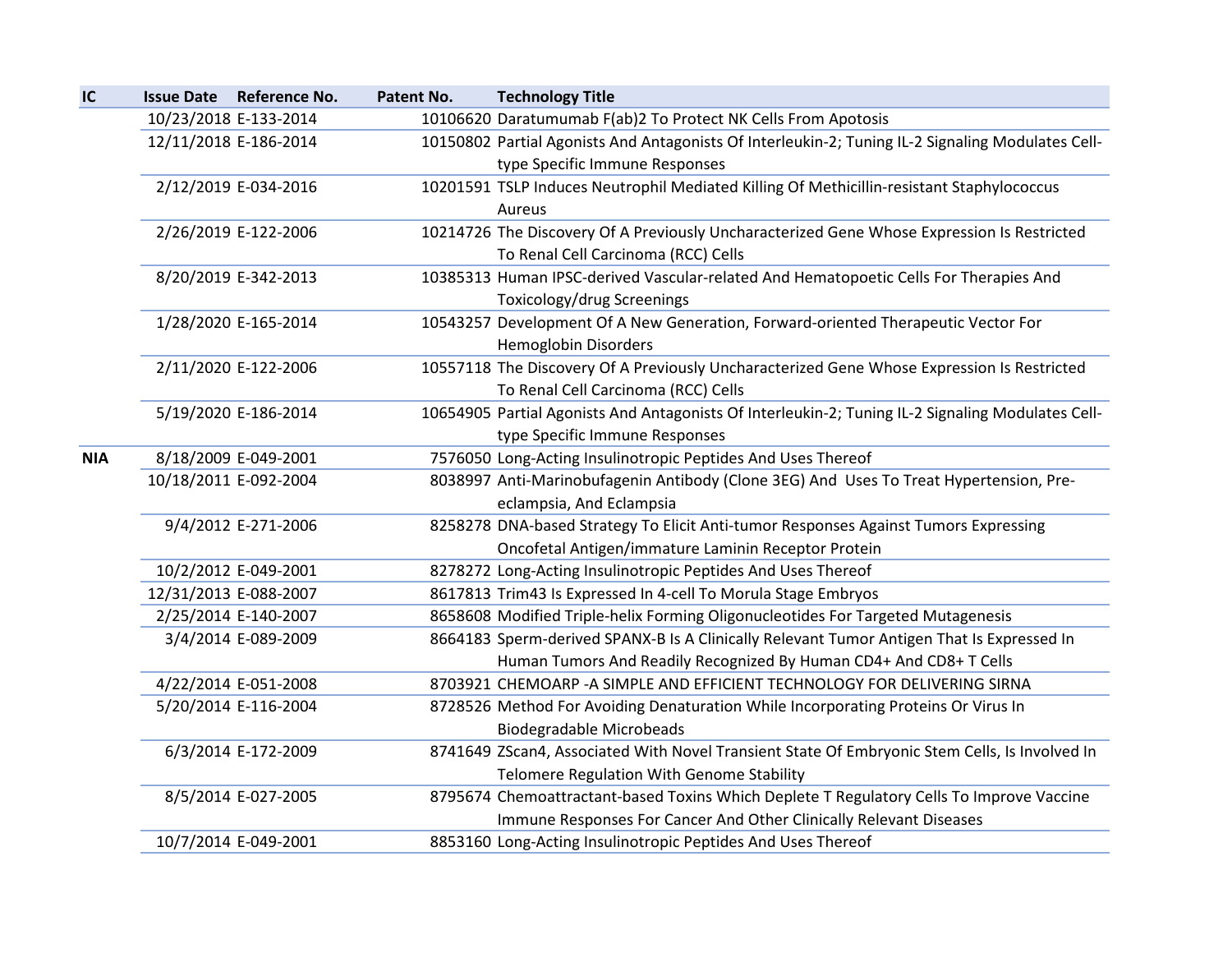| IC           | <b>Issue Date Reference No.</b> | Patent No. | <b>Technology Title</b>                                                                                                                                         |
|--------------|---------------------------------|------------|-----------------------------------------------------------------------------------------------------------------------------------------------------------------|
|              | 4/21/2015 E-172-2009            |            | 9012223 ZScan4, Associated With Novel Transient State Of Embryonic Stem Cells, Is Involved In<br>Telomere Regulation With Genome Stability                      |
|              | 11/3/2015 E-165-2011            |            | 9175062 High Potency Recombinant Human Soluble Receptor For Advanced Glycation End                                                                              |
|              |                                 |            | Products (sRAGE) As A Therapeutic Reagent For The Treatment Of Vascular Diseases,                                                                               |
|              |                                 |            | Injuries And Inflammation                                                                                                                                       |
|              | 1/5/2016 E-101-2010             |            | 9228171 Cancer-induced Regulatory B Cells (tBregs) Are Efficient Suppressors Of Immune                                                                          |
|              |                                 |            | <b>Cellular Responses</b>                                                                                                                                       |
|              | 1/19/2016 E-089-2009            |            | 9238684 Sperm-derived SPANX-B Is A Clinically Relevant Tumor Antigen That Is Expressed In<br>Human Tumors And Readily Recognized By Human CD4+ And CD8+ T Cells |
|              | 8/16/2016 E-051-2008            |            | 9415116 CHEMOARP -A SIMPLE AND EFFICIENT TECHNOLOGY FOR DELIVERING SIRNA                                                                                        |
|              | 11/29/2016 E-134-2009           |            | 9506032 Engineering Rhythmic And Responsive Biological Pacemakers Based On The                                                                                  |
|              |                                 |            |                                                                                                                                                                 |
|              |                                 |            | Enhancement Of Cell Intracellular Signaling Targeting Both Ca Cycling And Sarcolemma                                                                            |
|              | 3/28/2017 E-027-2005            |            | 9605044 Chemoattractant-based Toxins Which Deplete T Regulatory Cells To Improve Vaccine                                                                        |
|              |                                 |            | Immune Responses For Cancer And Other Clinically Relevant Diseases                                                                                              |
|              | 5/23/2017 E-101-2010            |            | 9657269 Cancer-induced Regulatory B Cells (tBregs) Are Efficient Suppressors Of Immune<br><b>Cellular Responses</b>                                             |
|              | 2/20/2018 E-275-2011            |            | 9896729 A Hexonucleotide Repeat Expansion In C9orf72 Is The Cause Of Chromosome 9p21-                                                                           |
|              |                                 |            | linked Amyotrophic Lateral Sclerosis/Frontotemporal Dementia                                                                                                    |
|              | 4/3/2018 E-103-2011             |            | 9932560 Zscan4 Increases The Efficiency Of Induced Pluripotent Stem (iPS) Cell Formation                                                                        |
|              | 9/18/2018 E-271-2006            |            | 10077296 DNA-based Strategy To Elicit Anti-tumor Responses Against Tumors Expressing                                                                            |
|              |                                 |            | Oncofetal Antigen/immature Laminin Receptor Protein                                                                                                             |
|              | 4/30/2019 E-008-2011            |            | 10273458 Identification Of Stem/Progenitor Cells In Adult Human Pancreas                                                                                        |
|              | 5/28/2019 E-027-2005            |            | 10300115 Chemoattractant-based Toxins Which Deplete T Regulatory Cells To Improve Vaccine                                                                       |
|              |                                 |            | Immune Responses For Cancer And Other Clinically Relevant Diseases                                                                                              |
|              | 6/11/2019 E-279-2013            |            | 10316287 Chemical Inhibitor For Selective Removal Of Pluripotent Stem Cells From Clinically                                                                     |
|              |                                 |            | <b>Relevant Cell Populations</b>                                                                                                                                |
|              | 11/12/2019 E-012-2012           |            | 10471142 Combined IVIG And C1 Inhibitor Therapy For Neurological Disorders                                                                                      |
|              | 9/8/2020 E-051-2008             |            | 10765694 CHEMOARP -A SIMPLE AND EFFICIENT TECHNOLOGY FOR DELIVERING SIRNA                                                                                       |
| <b>NIAAA</b> | 8/23/2016 E-070-2012            |            | 9422308 Discovery Of Docosahexaenoylamide Derivatives That Promote The Growth And                                                                               |
|              |                                 |            | <b>Development Of Neurons</b>                                                                                                                                   |
|              | 9/18/2018 E-103-2013            |            | 10077446 Selective, SiRNA-mediated Knockdown Of CB1 Receptors In Macrophages For The                                                                            |
|              |                                 |            | <b>Treatment Of Diabetes</b>                                                                                                                                    |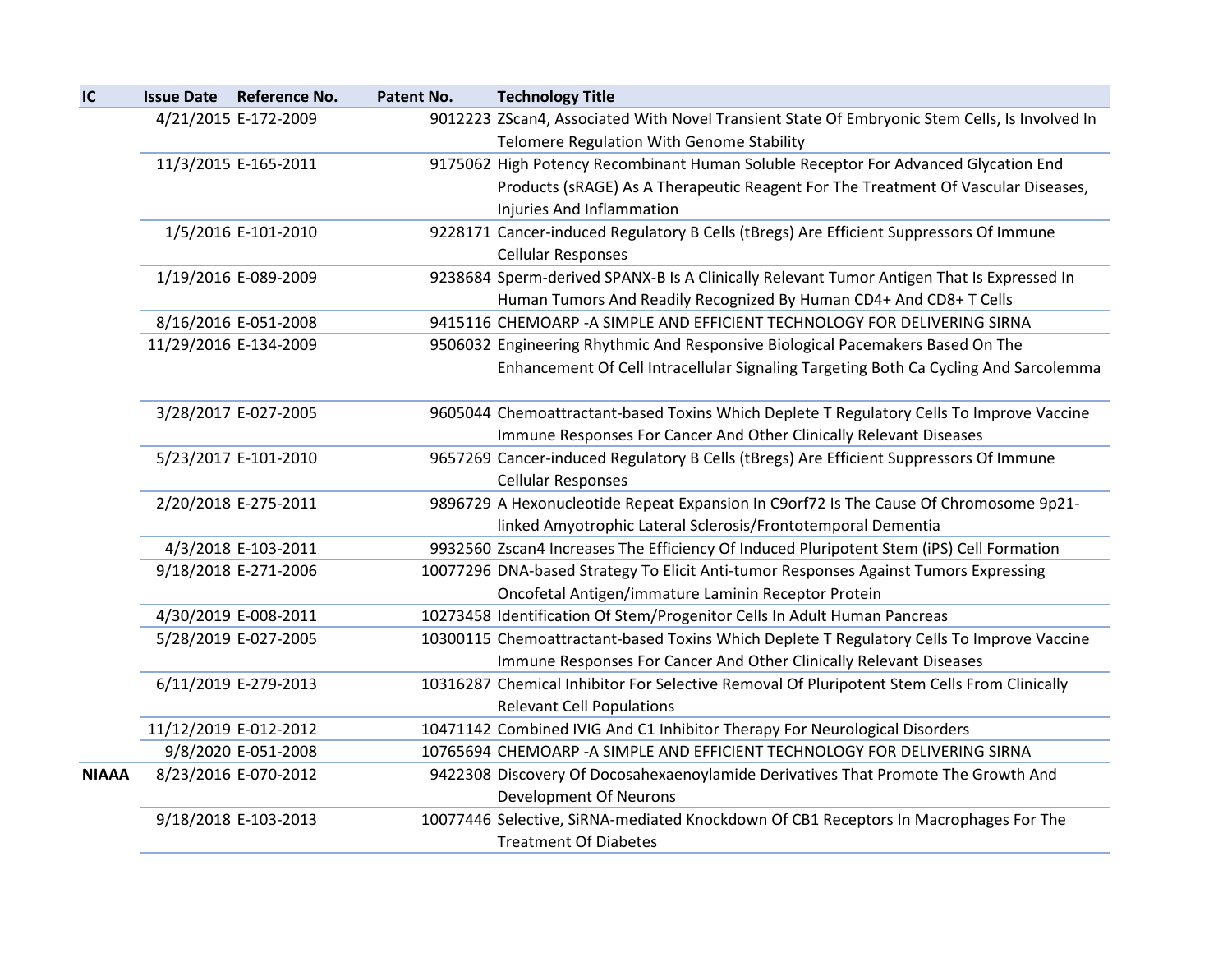| IC           |                       | Issue Date Reference No. | Patent No. | <b>Technology Title</b>                                                                      |
|--------------|-----------------------|--------------------------|------------|----------------------------------------------------------------------------------------------|
| <b>NIAID</b> |                       | 8/22/2006 E-241-2001     |            | 7094598 Development of a Preventive Vaccine for Filovirus Infection in Primate               |
|              |                       | 5/22/2007 E-281-2001     |            | 7220718 Oral Treatment of Hemophilia                                                         |
|              |                       | 6/5/2007 E-120-2001      |            | 7226602 DEVELOPMENT OF MUTATIONS USEFUL FOR ATTENUATING DENGUE VIRUSES AND                   |
|              |                       |                          |            | <b>CHIMERIC DENGUE VIRUSES</b>                                                               |
|              |                       | 5/20/2008 E-227-2001     |            | 7375206 Brother of The Regulator of Imprinted Sites (Boris)                                  |
|              |                       | 6/17/2008 E-122-2001     |            | 7388089 Anti-Arthropod Vector Vaccines, Methods of Selecting and Uses Thereof                |
|              | 10/14/2008 E-255-2000 |                          |            | 7435801 Antibodies and Other Ligands Directed Against KIR2DL4 Receptor For Production of     |
|              |                       |                          |            | Interferon Gamma                                                                             |
|              | 11/11/2008 E-090-2002 |                          |            | 7449190 Assays For Assembly Of Ebola Virus Nucleocapsids                                     |
|              |                       | 2/3/2009 E-285-2002      |            | 7485306 Full-length cDNA Sequences COding for Secreted Proteins from the Salivary Glands of  |
|              |                       |                          |            | Lutzomyia Longipalpis Sand Flies                                                             |
|              |                       | 2/24/2009 E-355-2001     |            | 7494813 VAC-BAC Shuttle Vector System                                                        |
|              |                       | 4/14/2009 E-089-2002     |            | 7517531 Dengue Tetravalent Vaccine Containing A Common 30 Nucleotide Deletion In The 3'-     |
|              |                       |                          |            | UTR Of Dengue Types 1,2,3, And 4, Or Antigenic Chimeric Dengue Viruses 1,2,3, And 4          |
|              |                       |                          |            |                                                                                              |
|              |                       | 5/26/2009 E-233-2003     |            | 7537765 Inhibition Of HIV-1 Replication By Disruption Of The Processing Of The Viral Capsid- |
|              |                       |                          |            | Spacer Peptide 1 Protein                                                                     |
|              |                       | 7/14/2009 E-120-2001     |            | 7560118 DEVELOPMENT OF MUTATIONS USEFUL FOR ATTENUATING DENGUE VIRUSES AND                   |
|              |                       |                          |            | <b>CHIMERIC DENGUE VIRUSES</b>                                                               |
|              |                       | 7/14/2009 E-168-2003     |            | 7560116 Protein Subunit Vaccine Against Orthopoxviruses                                      |
|              | 11/17/2009 E-229-2003 |                          |            | 7618632 GITR Ligand And Antibodies And Uses Thereof                                          |
|              | 12/22/2009 E-241-2001 |                          |            | 7635688 Development of a Preventive Vaccine for Filovirus Infection in Primate               |
|              | 12/22/2009 E-317-2003 |                          |            | 7635485 Accelerated Vaccination Strategies To Provide Protection Against Viral Infection     |
|              |                       | 6/22/2010 E-130-2002     |            | 7741437 P. ARIASI POLYPEPTIDES AND P. PERNICIOSUS POLYPEPTIDES METHOD OF USE                 |
|              |                       | 6/29/2010 E-225-2000     |            | 7744902 Respiratory Syncytial Virus Vaccines Expressing Protective Antigens From Promoter-   |
|              |                       |                          |            | proximal Genes                                                                               |
|              |                       | 8/31/2010 E-241-2004     |            | 7785814 Cancer Diagnostics Based On The Detection Of Endogenous Antibodies To BORIS In       |
|              |                       |                          |            | <b>Cancer Patients</b>                                                                       |
|              | 10/26/2010 E-092-2002 |                          |            | 7820181 Complete Genomic Nucleotide Sequence Determination of HPIV2 Strain V94 and           |
|              |                       |                          |            | Generation of a Recombinant HPIV2/V94 From cDNA Useful For                                   |
|              |                       | 1/11/2011 E-281-2001     |            | 7867974 Oral Treatment of Hemophilia                                                         |
|              |                       | 3/22/2011 E-250-2005     |            | 7910105 IL-21 Receptor Deficiency Reduces Type-2 Immunity, Inflammmation And Tissue          |
|              |                       |                          |            | Fibrosis                                                                                     |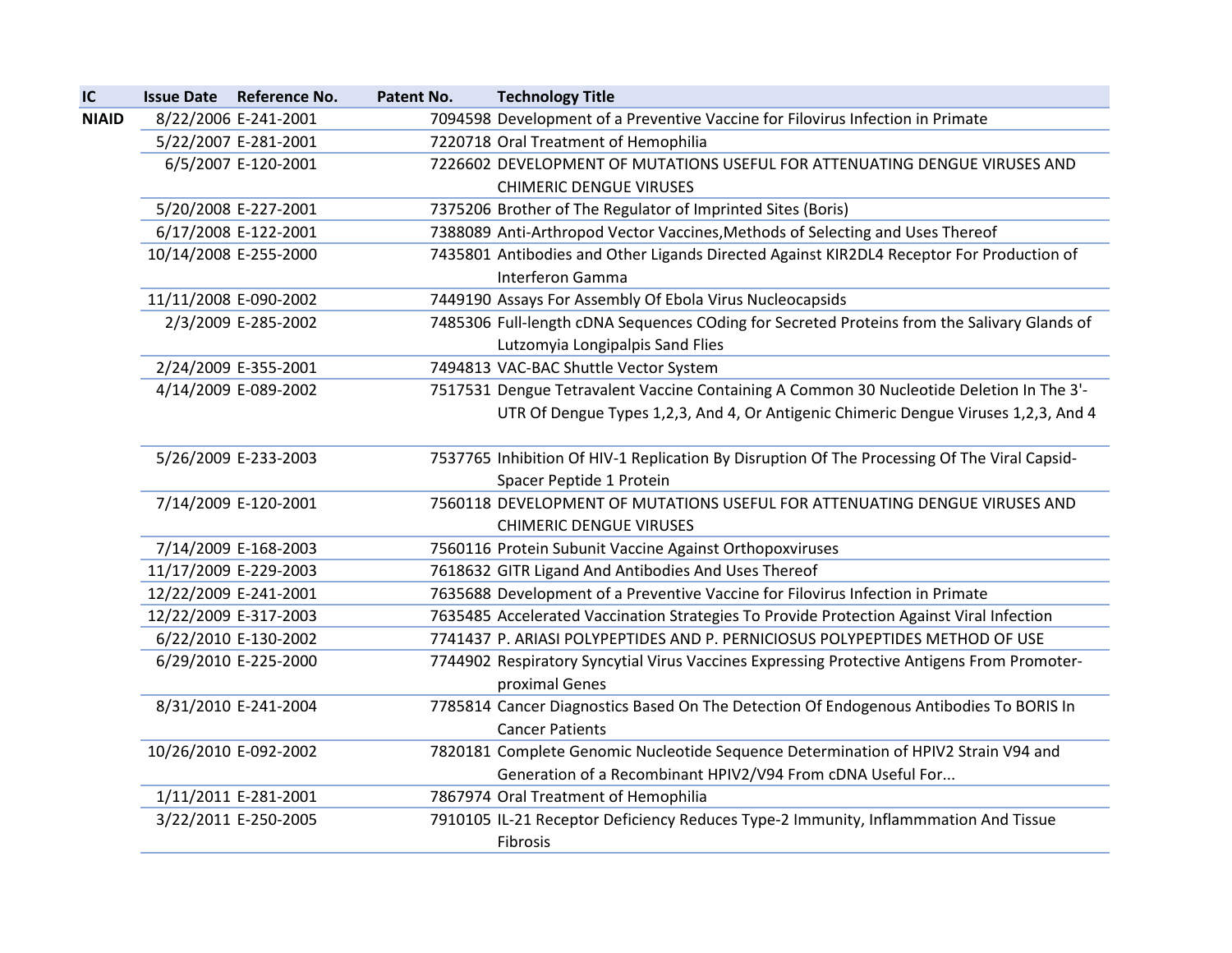| IC |                       | <b>Issue Date Reference No.</b> | Patent No. | <b>Technology Title</b>                                                                      |
|----|-----------------------|---------------------------------|------------|----------------------------------------------------------------------------------------------|
|    |                       | 3/29/2011 E-145-2004            |            | 7914788 Monoclonal Antibodies Against Orthopoxviruses                                        |
|    |                       | 4/5/2011 E-092-2002             |            | 7919301 Complete Genomic Nucleotide Sequence Determination of HPIV2 Strain V94 and           |
|    |                       |                                 |            | Generation of a Recombinant HPIV2/V94 From cDNA Useful For                                   |
|    |                       | 5/24/2011 E-059-2004            |            | 7947289 Exploiting The Multimeric Nature Of Certain Protein Toxins To Target Cells Having    |
|    |                       |                                 |            | More Than One Identifying Characteristic                                                     |
|    |                       | 6/21/2011 E-122-2001            |            | 7964576 Anti-Arthropod Vector Vaccines, Methods of Selecting and Uses Thereof                |
|    |                       | 9/13/2011 E-317-2003            |            | 8017130 Accelerated Vaccination Strategies To Provide Protection Against Viral Infection     |
|    | 10/18/2011 E-120-2001 |                                 |            | 8039003 DEVELOPMENT OF MUTATIONS USEFUL FOR ATTENUATING DENGUE VIRUSES AND                   |
|    |                       |                                 |            | <b>CHIMERIC DENGUE VIRUSES</b>                                                               |
|    |                       | 12/13/2011 E-089-2002           |            | 8075903 Dengue Tetravalent Vaccine Containing A Common 30 Nucleotide Deletion In The 3'-     |
|    |                       |                                 |            | UTR Of Dengue Types 1,2,3, And 4, Or Antigenic Chimeric Dengue Viruses 1,2,3, And 4          |
|    |                       |                                 |            |                                                                                              |
|    |                       | 1/24/2012 E-319-2004            |            | 8101739 Optimized Vaccines To Provide Protection Against Ebola And Other Viruses             |
|    |                       | 1/31/2012 E-241-2001            |            | 8106026 Development of a Preventive Vaccine for Filovirus Infection in Primate               |
|    |                       | 1/31/2012 E-241-2001            |            | 8106027 Development of a Preventive Vaccine for Filovirus Infection in Primate               |
|    |                       | 2/28/2012 E-168-2003            |            | 8124105 Protein Subunit Vaccine Against Orthopoxviruses                                      |
|    |                       | 2/28/2012 E-241-2001            |            | 8124592 Development of a Preventive Vaccine for Filovirus Infection in Primate               |
|    |                       | 4/3/2012 E-218-2004             |            | 8147840 HIV Vaccine Immunogens And Immunization Strategies To Elicit Broadly Neutralizing    |
|    |                       |                                 |            | Anti-HIV-1 Against The Membrane-Proximal Ectodomain Of HIV Gp41                              |
|    |                       | 6/26/2012 E-117-2006            |            | 8206933 Multiple BORIS Alternate Splice Forms As A Tool For Cancer Diagnostics And Treatment |
|    |                       |                                 |            |                                                                                              |
|    |                       | 7/3/2012 E-239-2007             |            | 8211445 PMS GenePeptides As Vaccine Targets Against Methicillin-Resistant Staphloccus Aureus |
|    |                       |                                 |            |                                                                                              |
|    |                       | 8/28/2012 E-263-2005            |            | 8252550 Poly-gamma-DL-glutamate Capsule Of Staphylococcus Edidermis                          |
|    |                       | 11/27/2012 E-233-2003           |            | 8318425 Inhibition Of HIV-1 Replication By Disruption Of The Processing Of The Viral Capsid- |
|    |                       |                                 |            | Spacer Peptide 1 Protein                                                                     |
|    |                       | 12/25/2012 E-139-2006           |            | 8337860 Development Of Dengue Virus Type 3 Vaccine Candidates Containing Either 1)           |
|    |                       |                                 |            | Nucleotide Deletions In The 3'-UTR Of The Genome Consisting Of More Than 30                  |
|    |                       |                                 |            | Contiguous Nucleotdies Iin One Or Multiple Regions, Or 2) A 3'-UTR Dervived From             |
|    |                       |                                 |            | DEN4 And Containing The Delta30 Deletion                                                     |
|    |                       | 1/1/2013 E-122-2001             |            | 8343499 Anti-Arthropod Vector Vaccines, Methods of Selecting and Uses Thereof                |
|    |                       | 2/5/2013 E-092-2002             |            | 8367074 Complete Genomic Nucleotide Sequence Determination of HPIV2 Strain V94 and           |
|    |                       |                                 |            | Generation of a Recombinant HPIV2/V94 From cDNA Useful For                                   |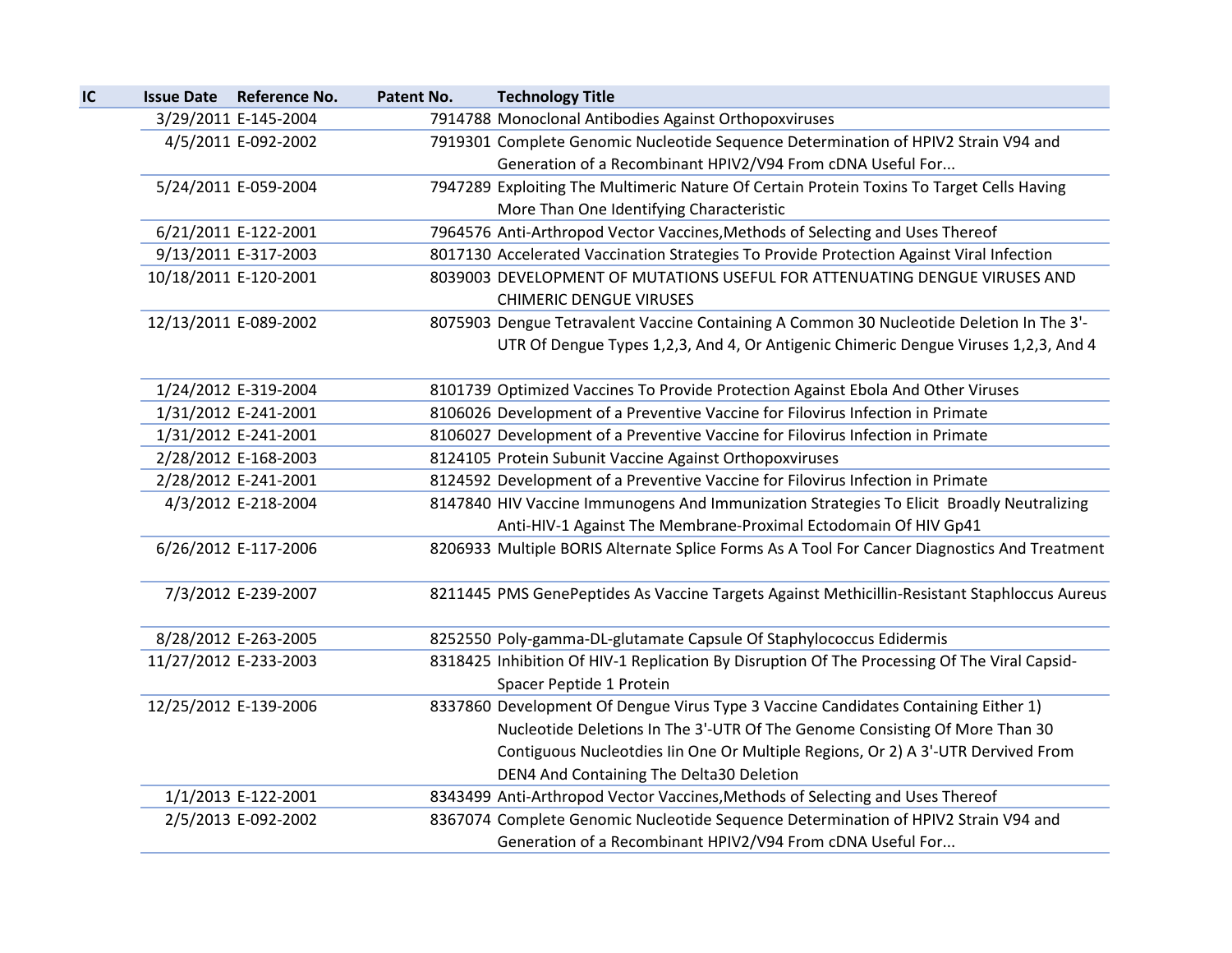| IC |                       | <b>Issue Date Reference No.</b> | Patent No. | <b>Technology Title</b>                                                                         |
|----|-----------------------|---------------------------------|------------|-------------------------------------------------------------------------------------------------|
|    |                       | 2/26/2013 E-172-2007            |            | 8383589 Collagen-platelet Aggregation Inhibitor From Mosquito Salivary Glands                   |
|    |                       | 3/5/2013 E-059-2004             |            | 8388933 Exploiting The Multimeric Nature Of Certain Protein Toxins To Target Cells Having       |
|    |                       |                                 |            | More Than One Identifying Characteristic                                                        |
|    |                       | 3/26/2013 E-145-2004            |            | 8404818 Monoclonal Antibodies Against Orthopoxviruses                                           |
|    |                       | 5/14/2013 E-117-2006            |            | 8440415 Multiple BORIS Alternate Splice Forms As A Tool For Cancer Diagnostics And Treatment    |
|    | 12/10/2013 E-110-2006 |                                 |            | 8603978 Adminstration Of Muramyl Dipeptide (MDP) For The Treatment Of Inflammatory              |
|    |                       |                                 |            | <b>Bowel Disease (IBD)</b>                                                                      |
|    |                       | 1/7/2014 E-263-2005             |            | 8623371 Poly-gamma-DL-glutamate Capsule Of Staphylococcus Edidermis                             |
|    |                       | 1/7/2014 E-232-2004             |            | 8623379 Compositions And Methods For Generating An Immune Response                              |
|    |                       | 1/14/2014 E-122-2001            |            | 8629260 Anti-Arthropod Vector Vaccines, Methods of Selecting and Uses Thereof                   |
|    |                       | 1/14/2014 E-285-2002            |            | 8628780 Full-length cDNA Sequences COding for Secreted Proteins from the Salivary Glands of     |
|    |                       |                                 |            | Lutzomyia Longipalpis Sand Flies                                                                |
|    |                       | 1/21/2014 E-120-2001            |            | 8632782 DEVELOPMENT OF MUTATIONS USEFUL FOR ATTENUATING DENGUE VIRUSES AND                      |
|    |                       |                                 |            | <b>CHIMERIC DENGUE VIRUSES</b>                                                                  |
|    |                       | 1/28/2014 E-055-2009            |            | 8637310 Use Of The ROCK Inhibitor, Y-27632, To Sustain Primary Human Keratinocytes In A         |
|    |                       |                                 |            | Proliferative State To Study Long-term Replication, The Persistence And The Complete            |
|    |                       |                                 |            | Life-cycle Of Papillomaviruses. Maintenance Of Primary Human Keratinocytes. In An               |
|    |                       |                                 |            | Extended Proliferative State For Human Skin Grafting And Research Studies.                      |
|    |                       | 1/28/2014 E-178-2008            |            | 8637234 Molecular Scaffolds For HIV-1 Epitopes                                                  |
|    |                       | 1/28/2014 E-300-2009            |            | 8637036 Isolation Of Novel Broadly Neutralizing Monoclonal Antibodies Against HIV-1 Using       |
|    |                       |                                 |            | Epitope-Specific Glycoprotein Probes To Identity HIV-1 Specific B-Cells (VRC03)                 |
|    |                       |                                 |            | Isolation Of Novel Broadly Neutralizing Monoclonal Antibodies Against HIV-I Using               |
|    |                       |                                 |            | Epitope-Specific Glycoprotein Probes To Identity HIV-1 Specific B-Cells (VRC03)                 |
|    |                       | 2/11/2014 E-022-2008            |            | 8647818 MOLECULAR SCAFFOLDS FOR HIV-1 IMMUNOGENS                                                |
|    |                       | 7/8/2014 E-148-2009             |            | 8772238 Use Of Ixolaris, A Tissue Factor (anticoagulant) Inhibitor, For The Treatment Of Cancer |
|    |                       | 7/8/2014 E-326-2006             |            | 8772256 Use Of Codon-modified Respiratory Syncytial Gene (RSV) Sequences For Vaccine            |
|    |                       |                                 |            | Development                                                                                     |
|    |                       | 7/15/2014 E-120-2001            |            | RE45016 DEVELOPMENT OF MUTATIONS USEFUL FOR ATTENUATING DENGUE VIRUSES AND                      |
|    |                       |                                 |            | <b>CHIMERIC DENGUE VIRUSES</b>                                                                  |
|    |                       | 7/15/2014 E-357-2001            |            | 8778671 West NIle Virus And Dengue Virus Chimeras For Use In A Live Virus Vaccine               |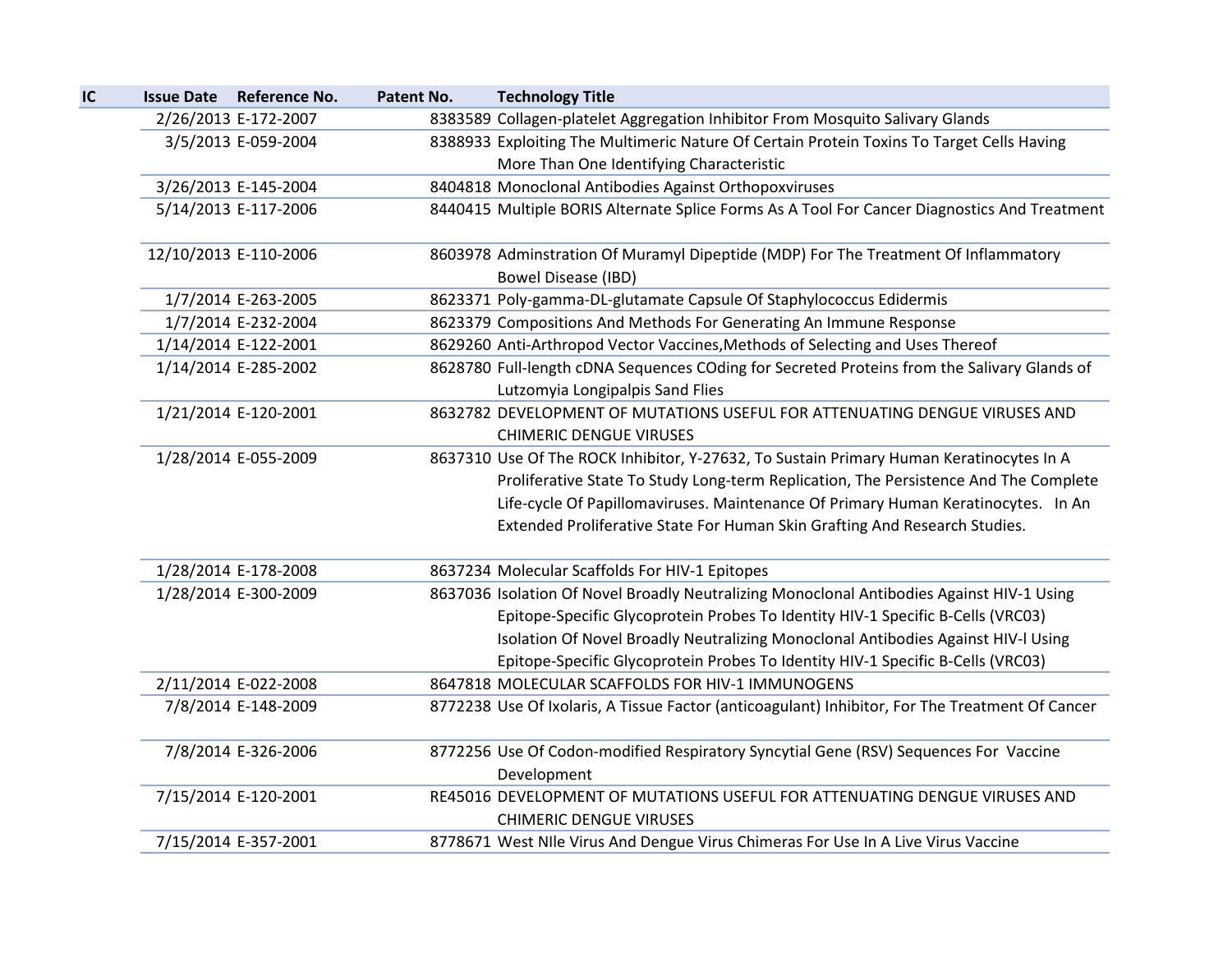| IC | <b>Issue Date</b>     | <b>Reference No.</b> | Patent No. | <b>Technology Title</b>                                                                                                        |
|----|-----------------------|----------------------|------------|--------------------------------------------------------------------------------------------------------------------------------|
|    |                       | 7/29/2014 E-120-2001 |            | RE045053 DEVELOPMENT OF MUTATIONS USEFUL FOR ATTENUATING DENGUE VIRUSES AND<br><b>CHIMERIC DENGUE VIRUSES</b>                  |
|    |                       | 9/9/2014 E-120-2001  |            | RE45,123 DEVELOPMENT OF MUTATIONS USEFUL FOR ATTENUATING DENGUE VIRUSES AND                                                    |
|    |                       |                      |            | <b>CHIMERIC DENGUE VIRUSES</b>                                                                                                 |
|    | 12/23/2014 E-217-2004 |                      |            | 8916175 A Varicella-Zoster Vaccine Mutant Impaired For Latency But Not For Replication                                         |
|    | 12/23/2014 E-275-2008 |                      |            | 8916596 Use Of Mono-Anine Oxidase Inhibitors To Prevent Herpes Simpex Virus Infection And<br><b>Reactiviation From Latency</b> |
|    | 12/30/2014 E-263-2005 |                      |            | 8921071 Poly-gamma-DL-glutamate Capsule Of Staphylococcus Edidermis                                                            |
|    |                       | 2/3/2015 E-043-2010  |            | 8946398 Hepatitis C Virus (HCV) Genotype 3a (Strain S52) And Genotype 4a (Strain ED43) Full-                                   |
|    |                       |                      |            | Length Infectious Consensus CDNA Clones That, Following Intra-Hepatic Transfection                                             |
|    |                       |                      |            | Into Chimpanzees, Produce Viruses, And Uses Thereof In Basic Research, Drug                                                    |
|    |                       |                      |            | Development And Vaccine Development                                                                                            |
|    |                       | 2/10/2015 E-312-2008 |            | 8951793 Selective Expression Of Latency Associated Peptide (LAP) And CD121b (IL-I Receptor                                     |
|    |                       |                      |            | Type 2) On Activated Human FOXP3+ Regulatory T Cells Allows For Their Purification                                             |
|    |                       |                      |            | For Use In Expansion Cultures To Generate Sufficient Numbers Of Cells For Cell-Based                                           |
|    |                       |                      |            | Immunotherapy                                                                                                                  |
|    |                       | 3/17/2015 E-172-2007 |            | 8980859 Collagen-platelet Aggregation Inhibitor From Mosquito Salivary Glands                                                  |
|    |                       | 4/7/2015 E-145-2004  |            | 8999336 Monoclonal Antibodies Against Orthopoxviruses                                                                          |
|    |                       | 4/21/2015 E-319-2004 |            | 9012618 Optimized Vaccines To Provide Protection Against Ebola And Other Viruses                                               |
|    |                       | 5/19/2015 E-295-2004 |            | 9034343 Separated Overlapping Reading Frames Of The P/V Gene HPIV2 To Generate A                                               |
|    |                       |                      |            | Recombinant HPIV2 (rHPIV2) And Identification Of A Novel Cis-acting Mutation In<br>HPIV2.                                      |
|    |                       | 6/9/2015 E-005-2009  |            | 9052321 A Novel Flavivirus-based System For Production Of Hepatitis C Virus (HCV): Production                                  |
|    |                       |                      |            | Of Infectious Virions And Development Of A Novel Reporter System For Studying HCV                                              |
|    |                       |                      |            | Virion Entry.                                                                                                                  |
|    |                       | 6/9/2015 E-083-2006  |            | 9051573 A Newly Discovered Bacterium In The Family Acetobacteraceae                                                            |
|    |                       | 6/9/2015 E-095-2000  |            | 9051392 IDENTIFICATION OF A NOVEL DOMAIN IN THE TUMOR NECROSIS FACTOR RECEPTOR                                                 |
|    |                       |                      |            | FAMILY THAT MEDIATES PRE-LIGAND RECEPTOR ASSEMBLY AND FUNCTION.                                                                |
|    |                       | 6/16/2015 E-084-2010 |            | 9056068 S. Stercoralis Immunoreactive Antigen (SslR) As A Vaccine For Protection Against                                       |
|    |                       |                      |            | Strongyloides Stercoralis Infection                                                                                            |
|    |                       | 6/30/2015 E-281-2010 |            | 9068993 Wuchereria Bancrofti Specific Molecule For The Immunodiagnosis Of Bancrofitan                                          |
|    |                       |                      |            | Filariasis And For Surveillance Following Successful Control Programs                                                          |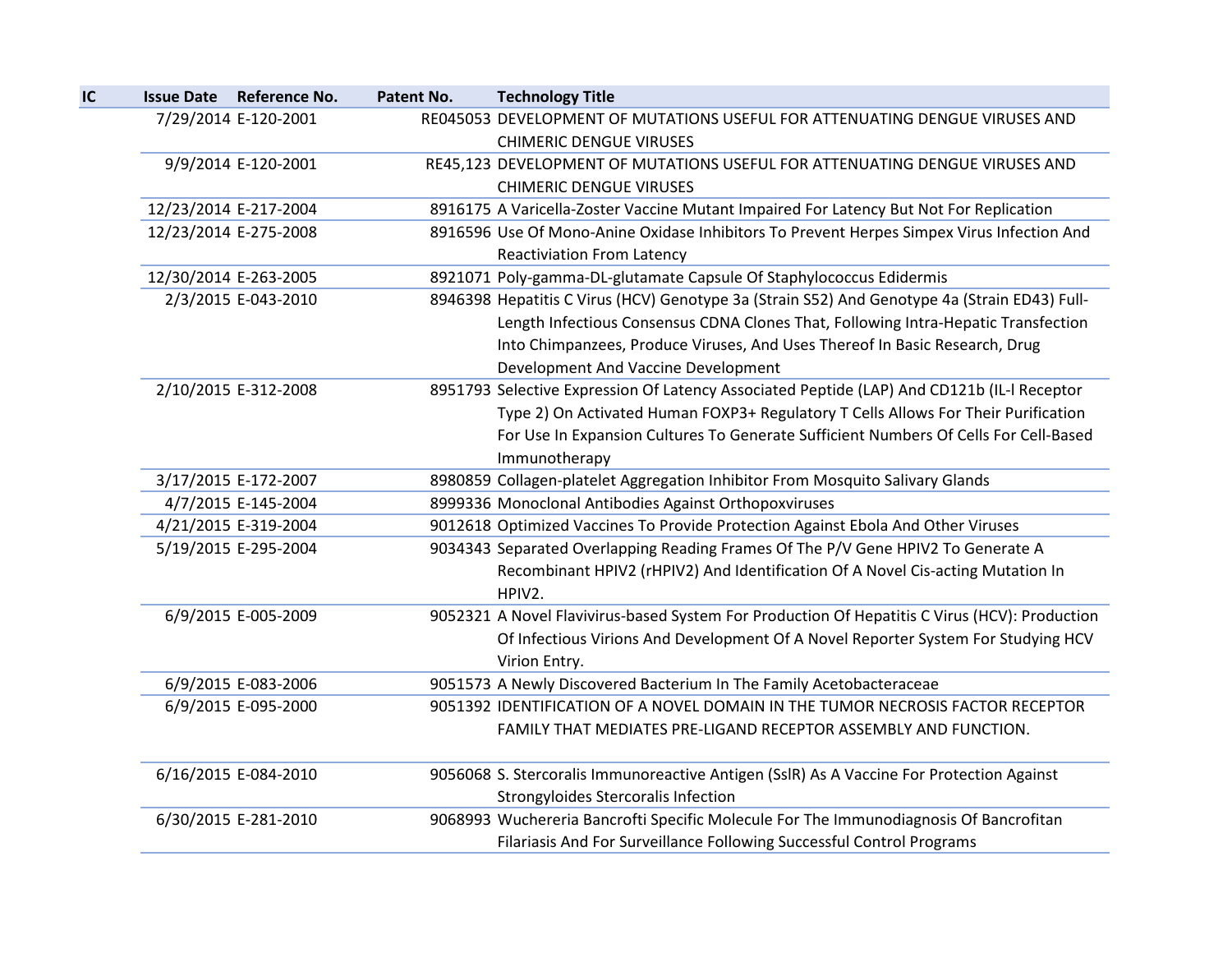| IC | <b>Issue Date</b>     | <b>Reference No.</b>  | Patent No. | <b>Technology Title</b>                                                                         |
|----|-----------------------|-----------------------|------------|-------------------------------------------------------------------------------------------------|
|    |                       | 7/7/2015 E-003-2005   |            | 9072716 Treatment And Prevention Of Inflammatory Bowel Disease (IBD) Using Mutant And           |
|    |                       |                       |            | <b>Chimeric IL-13 Molecules</b>                                                                 |
|    |                       | 7/28/2015 E-139-2006  |            | 9090873 Development Of Dengue Virus Type 3 Vaccine Candidates Containing Either 1)              |
|    |                       |                       |            | Nucleotide Deletions In The 3'-UTR Of The Genome Consisting Of More Than 30                     |
|    |                       |                       |            | Contiguous Nucleotdies Iin One Or Multiple Regions, Or 2) A 3'-UTR Dervived From                |
|    |                       |                       |            | DEN4 And Containing The Delta30 Deletion                                                        |
|    |                       | 9/1/2015 E-285-2002   |            | 9120867 Full-length cDNA Sequences COding for Secreted Proteins from the Salivary Glands of     |
|    |                       |                       |            | Lutzomyia Longipalpis Sand Flies                                                                |
|    |                       | 9/15/2015 E-018-2010  |            | 9133480 Plasmid Shuttle Vector For Insertion Of Foreign Genes Into Del LII Site Of ModiFied     |
|    |                       |                       |            | Vaccinia Virus Ankara (MVA) To Increase Stability Of Foreign Gene Expression In This            |
|    |                       |                       |            | Site                                                                                            |
|    |                       | 9/15/2015 E-248-2006  |            | 9133478 A Shuttle Plasmid, Recombinant MVA/HIV1 Clinical Vaccine Constructs And A               |
|    |                       |                       |            | Mechanism For Enhanced Stability Of Foreign Gene Inserts By Codon Alteration And                |
|    |                       |                       |            | For Insertion Of Foreign Gene Between Two Vaccinia Virus Essential Genes                        |
|    |                       | 11/3/2015 E-300-2009  |            | 9175070 Isolation Of Novel Broadly Neutralizing Monoclonal Antibodies Against HIV-1 Using       |
|    |                       |                       |            | Epitope-Specific Glycoprotein Probes To Identity HIV-1 Specific B-Cells (VRC03)                 |
|    |                       |                       |            | Isolation Of Novel Broadly Neutralizing Monoclonal Antibodies Against HIV-I Using               |
|    |                       |                       |            | Epitope-Specific Glycoprotein Probes To Identity HIV-1 Specific B-Cells (VRC03)                 |
|    |                       | 11/10/2015 E-074-2011 |            | 9181530 A Wild-type Strain Of Genotype 3 Hepatitis E Virus, Its Cell Culture Adapted Progeny,   |
|    |                       |                       |            | Infectious CDNA Clones Of Each And A Cell Culture System Suitable For Studying                  |
|    |                       |                       |            | Zoonotic Spread Of Hepatitis E                                                                  |
|    | 11/24/2015 E-055-2007 |                       |            | 9193790 Antagonists Of The Direct Interaction Between HIV Gp120 And Integrin                    |
|    |                       | 2/16/2016 E-031-2006  |            | 9259463 Vaccine Against Chlamydia Trachomatis Sexually Transmitted Diseases And Blinding        |
|    |                       |                       |            | Trachoma                                                                                        |
|    |                       | 3/1/2016 E-148-2009   |            | 9272023 Use Of Ixolaris, A Tissue Factor (anticoagulant) Inhibitor, For The Treatment Of Cancer |
|    |                       |                       |            |                                                                                                 |
|    |                       | 4/26/2016 E-242-2014  |            | 9321834 A Monoclonal Antibody Against The N-terminal Portion Of The Circumsporozoite            |
|    |                       |                       |            | Protein Of Plasmodium Falciparum                                                                |
|    |                       | 5/31/2016 E-004-2009  |            | 9353353 Use Of Viral Like Particles (VLPs) In The Development Of A Preventive Vaccine Against   |
|    |                       |                       |            | Chikungunya                                                                                     |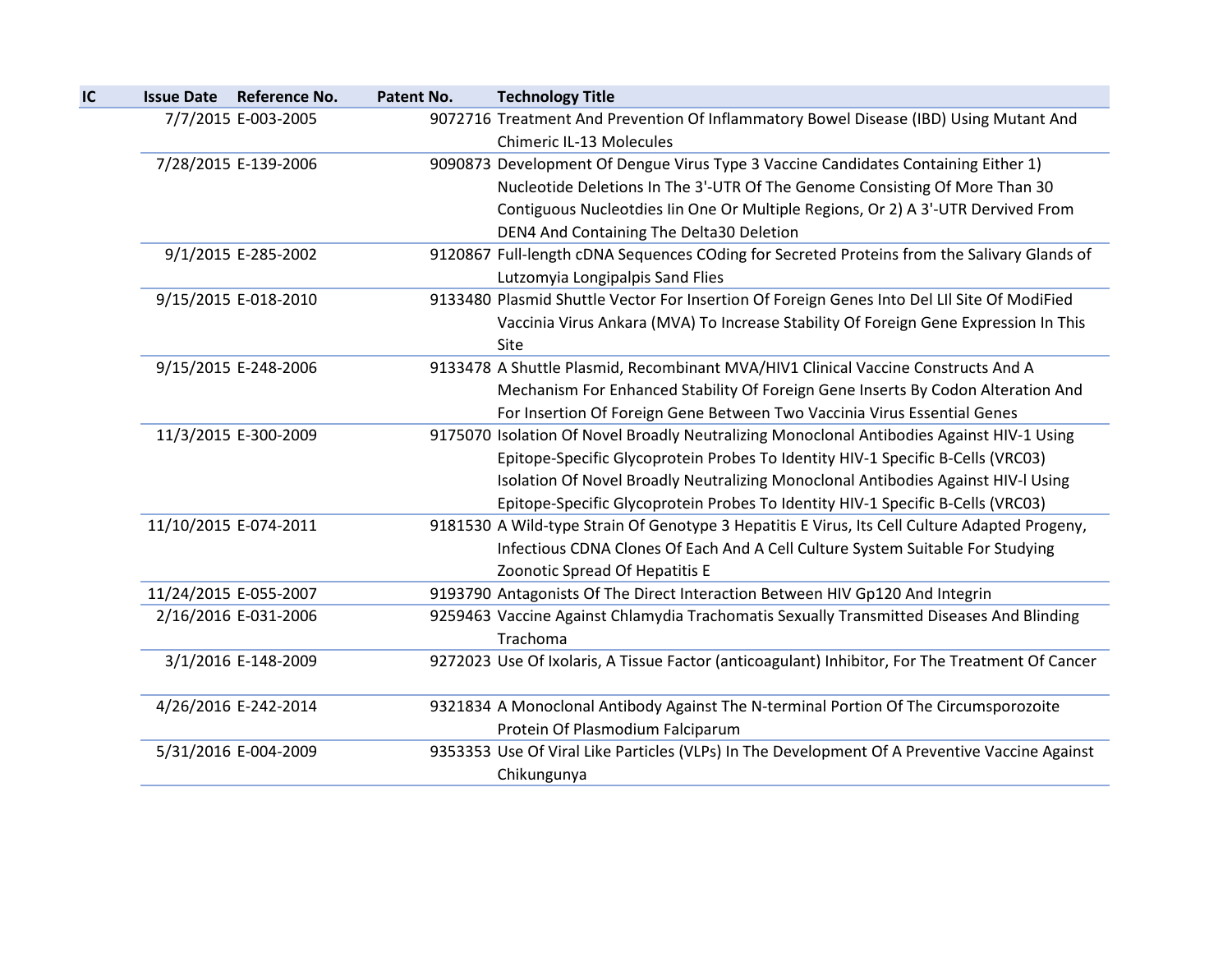| <b>Issue Date</b> | <b>Reference No.</b>  | Patent No. | <b>Technology Title</b>                                                                        |
|-------------------|-----------------------|------------|------------------------------------------------------------------------------------------------|
|                   | 6/28/2016 E-139-2006  |            | RE046042 Development Of Dengue Virus Type 3 Vaccine Candidates Containing Either 1)            |
|                   |                       |            | Nucleotide Deletions In The 3'-UTR Of The Genome Consisting Of More Than 30                    |
|                   |                       |            | Contiguous Nucleotdies Iin One Or Multiple Regions, Or 2) A 3'-UTR Dervived From               |
|                   |                       |            | DEN4 And Containing The Delta30 Deletion                                                       |
|                   | 6/28/2016 E-283-2009  |            | 9375424 Discovery Of Potential Antimalarial Drugs                                              |
|                   | 7/5/2016 E-285-2002   |            | 9382302 Full-length cDNA Sequences COding for Secreted Proteins from the Salivary Glands of    |
|                   |                       |            | Lutzomyia Longipalpis Sand Flies                                                               |
|                   | 7/5/2016 E-292-2010   |            | 9382311 Isolation Of VRC-PG-04 And VRC-PG-05, Novel Broadly Neutralizing Monoclonal            |
|                   |                       |            | Antibodies Against HIV-1 Using Epitope-specific Glycoprotein Probes To Identify HIV-1          |
|                   |                       |            | Specific B-cells                                                                               |
|                   | 8/2/2016 E-240-2012   |            | 9403763 CD-4 Mimetic Inhibitors Of HIV Entry And Methods Of Use Thereof                        |
|                   | 9/13/2016 E-055-2007  |            | 9441041 Antagonists Of The Direct Interaction Between HIV Gp120 And Integrin                   |
|                   | 9/13/2016 E-172-2007  |            | 9441022 Collagen-platelet Aggregation Inhibitor From Mosquito Salivary Glands                  |
|                   | 9/13/2016 E-293-2011  |            | 9441019 Development Of Self-Assembling Ferritin Nanoparticles Expressing Hemagglutinin As      |
|                   |                       |            | An Influenza Vaccine                                                                           |
|                   | 9/27/2016 E-337-2004  |            | 9453239 Recombinant MVA Viruses Expressing Clade A/G And Clade B Modified HIV Env, Gag,        |
|                   |                       |            | And Pol Genes                                                                                  |
|                   | 10/25/2016 E-253-2011 |            | 9475862 Method For Isolating And Producing Neutralizing Monoclonal Antibodies Without Prior    |
|                   |                       |            | Knowledge Of Specificity                                                                       |
|                   | 11/1/2016 E-279-2011  |            | 9481866 Stabilization Of Helios-expressing Foxp3+ Human Regulatory T Cells Using Random-       |
|                   |                       |            | sequenced Oligonucleotides                                                                     |
|                   | 11/8/2016 E-057-2011  |            | 9487563 Virus Like Particles (VLPs) And Method Of Use                                          |
|                   | 11/22/2016 E-275-2008 |            | 9499821 Use Of Mono-Anine Oxidase Inhibitors To Prevent Herpes Simpex Virus Infection And      |
|                   |                       |            | <b>Reactiviation From Latency</b>                                                              |
|                   | 12/27/2016 E-154-2010 |            | 9526777 Filovirus Vaccines Based On Chimpanzee Adenoviral Vectors                              |
|                   | 1/3/2017 E-226-2011   |            | 9534041 Chimpanzee/Human Chimeric Monoclonal Antibodies That Neutralize Norwalk Virus          |
|                   | 1/31/2017 E-202-2011  |            | 9555064 Improved Bacterial Host For Production Of Anthrax Toxin Proteins And Vaccines -        |
|                   |                       |            | Bacillus Anthracis, BH460                                                                      |
|                   | 3/14/2017 E-219-2014  |            | 9593136 Compounds For Inhibiting 1-Deoxy-D-Xylulose-5-Phosphate Reductoisomerase               |
|                   | 4/18/2017 E-135-2010  |            | 9624475 Genetlically Stable Live Attenuated Vaccine For Respiratory Syncytial Virus (RSV) With |
|                   |                       |            | An Attenuation And Temperature Sensitive Phenotype Conferred By An Amino Acid                  |
|                   |                       |            | Deletion                                                                                       |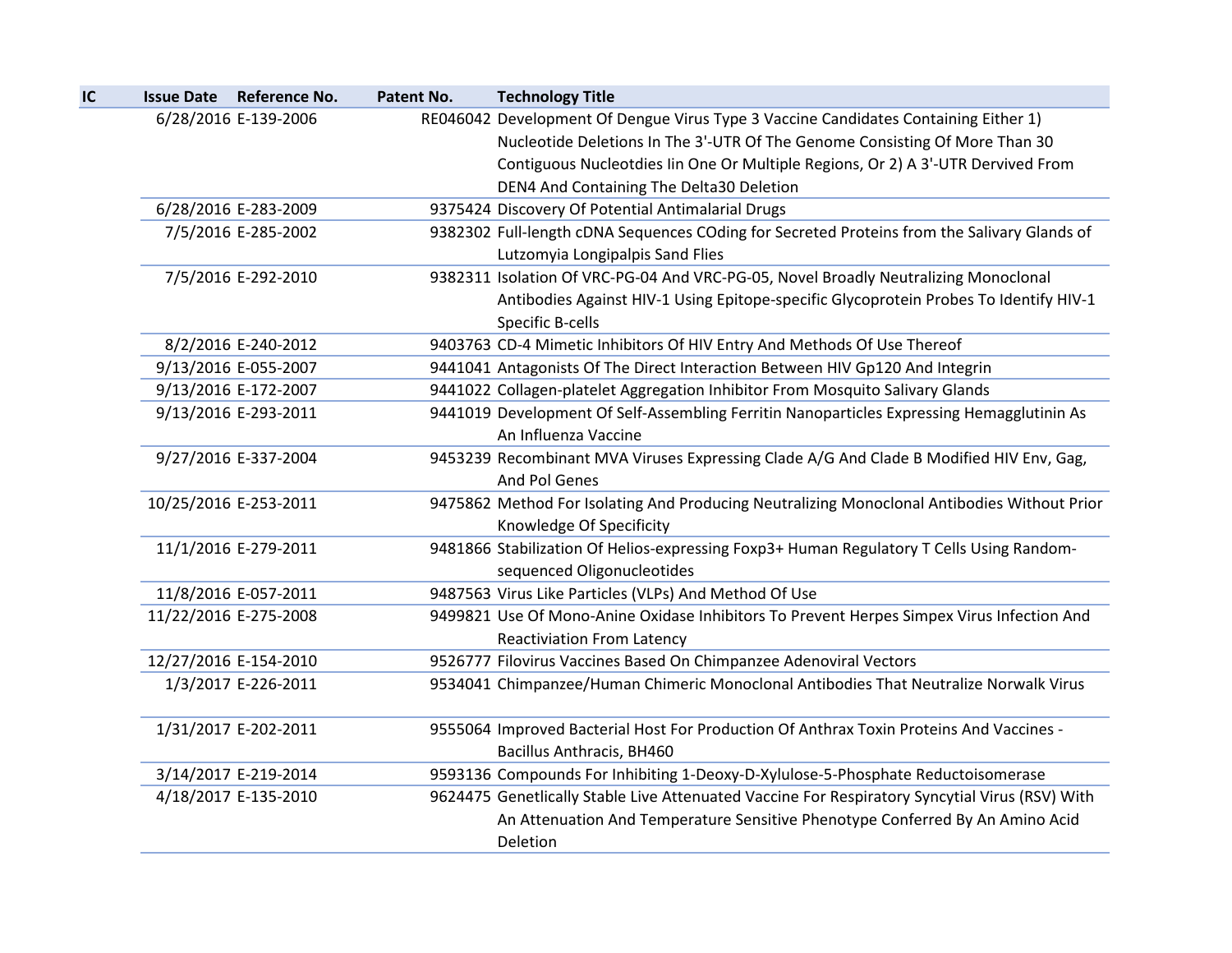| 6/20/2017 E-043-2010<br>7/4/2017 E-051-2012 |                       | 9683269 Hepatitis C Virus (HCV) Genotype 3a (Strain S52) And Genotype 4a (Strain ED43) Full-<br>Length Infectious Consensus CDNA Clones That, Following Intra-Hepatic Transfection<br>Into Chimpanzees, Produce Viruses, And Uses Thereof In Basic Research, Drug |
|---------------------------------------------|-----------------------|-------------------------------------------------------------------------------------------------------------------------------------------------------------------------------------------------------------------------------------------------------------------|
|                                             |                       |                                                                                                                                                                                                                                                                   |
|                                             |                       |                                                                                                                                                                                                                                                                   |
|                                             |                       |                                                                                                                                                                                                                                                                   |
|                                             |                       | Development And Vaccine Development                                                                                                                                                                                                                               |
|                                             |                       | 9695230 Further Modifications To HIV Neutralizing Antibodies To Improve Function                                                                                                                                                                                  |
| 7/11/2017 E-043-2011                        |                       | 9701718 Adenovirus Serotype 26/ Adenovirus Serotype 35 Prime Boost Filovirus Vaccine                                                                                                                                                                              |
| 7/18/2017 E-120-2001                        |                       | 9707287 DEVELOPMENT OF MUTATIONS USEFUL FOR ATTENUATING DENGUE VIRUSES AND                                                                                                                                                                                        |
|                                             |                       | <b>CHIMERIC DENGUE VIRUSES</b>                                                                                                                                                                                                                                    |
| 7/18/2017 E-145-2004                        |                       | 9708392 Monoclonal Antibodies Against Orthopoxviruses                                                                                                                                                                                                             |
| 8/15/2017 E-246-2012                        |                       | 9730993 Engineered Complementary Anthrax Toxin Protective Antigen Variants That Exclusively                                                                                                                                                                       |
|                                             |                       | Form Octamers                                                                                                                                                                                                                                                     |
| 8/22/2017 E-081-2013                        |                       | 9738689 Structure-based Stabilization Of The RSV F Glycoprotein In Its Prefusion Conformation                                                                                                                                                                     |
| 8/22/2017 E-300-2009                        |                       | 9738703 Isolation Of Novel Broadly Neutralizing Monoclonal Antibodies Against HIV-1 Using                                                                                                                                                                         |
|                                             |                       | Epitope-Specific Glycoprotein Probes To Identity HIV-1 Specific B-Cells (VRC03)                                                                                                                                                                                   |
|                                             |                       | Isolation Of Novel Broadly Neutralizing Monoclonal Antibodies Against HIV-I Using                                                                                                                                                                                 |
|                                             |                       | Epitope-Specific Glycoprotein Probes To Identity HIV-1 Specific B-Cells (VRC03)                                                                                                                                                                                   |
| 9/26/2017 E-007-2015                        |                       | 9771428 CD47-targeted Therapies For The Treatment Of Infectious Disease                                                                                                                                                                                           |
| 10/10/2017 E-089-2002                       |                       | 9783787 Dengue Tetravalent Vaccine Containing A Common 30 Nucleotide Deletion In The 3'-                                                                                                                                                                          |
|                                             |                       | UTR Of Dengue Types 1,2,3, And 4, Or Antigenic Chimeric Dengue Viruses 1,2,3, And 4                                                                                                                                                                               |
| 10/10/2017 E-253-2011                       |                       | 9783595 Method For Isolating And Producing Neutralizing Monoclonal Antibodies Without Prior                                                                                                                                                                       |
|                                             |                       | Knowledge Of Specificity                                                                                                                                                                                                                                          |
|                                             |                       | 9795662 Vaccination With AMAI-RON2 Complex Provides Protection Against Lethal Plasmodium<br>Challenge                                                                                                                                                             |
| 10/24/2017 E-292-2010                       |                       | 9796774 Isolation Of VRC-PG-04 And VRC-PG-05, Novel Broadly Neutralizing Monoclonal                                                                                                                                                                               |
|                                             |                       | Antibodies Against HIV-1 Using Epitope-specific Glycoprotein Probes To Identify HIV-1                                                                                                                                                                             |
|                                             |                       | Specific B-cells                                                                                                                                                                                                                                                  |
| 11/14/2017 E-226-2011                       |                       | 9815887 Chimpanzee/Human Chimeric Monoclonal Antibodies That Neutralize Norwalk Virus                                                                                                                                                                             |
| 12/12/2017 E-089-2002                       |                       | RE46,631 Dengue Tetravalent Vaccine Containing A Common 30 Nucleotide Deletion In The 3'-<br>UTR Of Dengue Types 1,2,3, And 4, Or Antigenic Chimeric Dengue Viruses 1,2,3, And 4                                                                                  |
|                                             | 10/24/2017 E-066-2013 |                                                                                                                                                                                                                                                                   |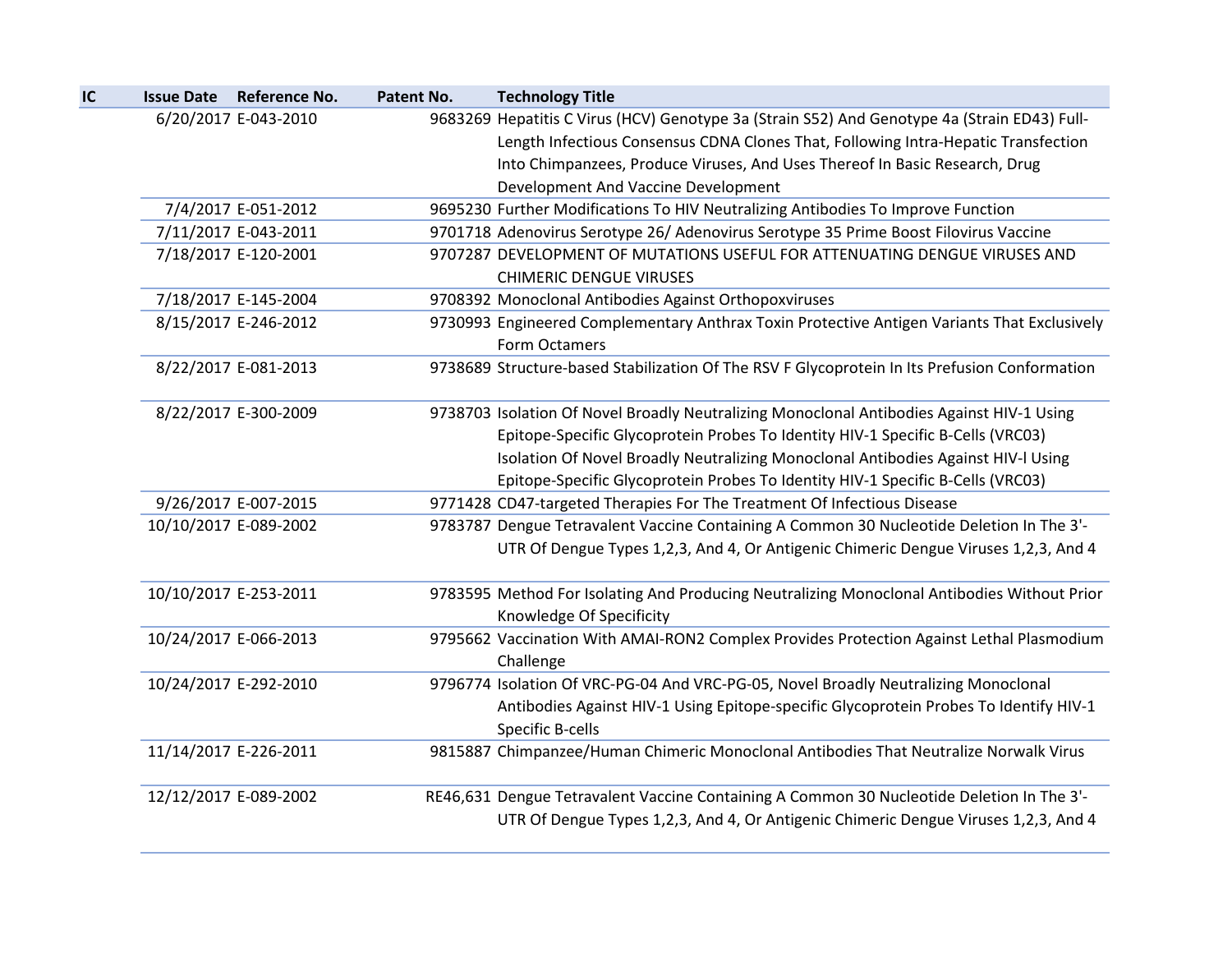| IC | <b>Issue Date</b> | <b>Reference No.</b>  | Patent No. | <b>Technology Title</b>                                                                                                                                                                                              |
|----|-------------------|-----------------------|------------|----------------------------------------------------------------------------------------------------------------------------------------------------------------------------------------------------------------------|
|    |                   | 12/19/2017 E-089-2002 |            | RE46641 Dengue Tetravalent Vaccine Containing A Common 30 Nucleotide Deletion In The 3'-<br>UTR Of Dengue Types 1,2,3, And 4, Or Antigenic Chimeric Dengue Viruses 1,2,3, And 4                                      |
|    |                   | 12/26/2017 E-074-2011 |            | 9850468 A Wild-type Strain Of Genotype 3 Hepatitis E Virus, Its Cell Culture Adapted Progeny,<br>Infectious CDNA Clones Of Each And A Cell Culture System Suitable For Studying                                      |
|    |                   | 1/2/2018 E-117-2013   |            | Zoonotic Spread Of Hepatitis E<br>9856313 A Monoclonal Antibody (5C4) With Potent Neutralizing Activity Against RSV Is Specific<br>For A Structurally-defined Antigenic Site Uniquely Present On The RSV Prefusion F |
|    |                   | 1/30/2018 E-018-2010  |            | Protein<br>9879231 Plasmid Shuttle Vector For Insertion Of Foreign Genes Into Del LII Site Of ModiFied<br>Vaccinia Virus Ankara (MVA) To Increase Stability Of Foreign Gene Expression In This<br>Site               |
|    |                   | 2/6/2018 E-285-2002   |            | 9884100 Full-length cDNA Sequences COding for Secreted Proteins from the Salivary Glands of<br>Lutzomyia Longipalpis Sand Flies                                                                                      |
|    |                   | 2/13/2018 E-120-2013  |            | 9890369 Efficient Tumor Therapy By Anthrax Toxin Fusion Proteins That Contain Cytolethal<br><b>Distending Toxin B</b>                                                                                                |
|    |                   | 2/20/2018 E-055-2007  |            | 9896509 Antagonists Of The Direct Interaction Between HIV Gp120 And Integrin                                                                                                                                         |
|    |                   | 4/10/2018 E-019-2018  |            | 9937196 Complete Sequence Of The Genome Of Avian Parayxovirus Type 2                                                                                                                                                 |
|    |                   | 5/1/2018 E-080-2013   |            | 9957486 Genetically Stable Live Attenuated Vaccine For Respiratory Syncytial Virus (RSV) With<br>Codon Pair Deoptimized And Codon Pair Optimized Elements                                                            |
|    |                   | 5/15/2018 E-449-2013  |            | 9968693 Small Molecule Imaging Of Fungi By PET Scanning                                                                                                                                                              |
|    |                   | 6/19/2018 E-136-2013  |            | 10000556 Norovirus Specific Nanobodies For Diagnostic And Therapeutic                                                                                                                                                |
|    |                   | 6/26/2018 E-103-2014  |            | 10004800 Antibody Evolution Immunogens                                                                                                                                                                               |
|    |                   | 7/10/2018 E-081-2013  |            | 10017543 Structure-based Stabilization Of The RSV F Glycoprotein In Its Prefusion Conformation                                                                                                                       |
|    |                   | 7/31/2018 E-051-2012  |            | 10035844 Further Modifications To HIV Neutralizing Antibodies To Improve Function                                                                                                                                    |
|    |                   | 7/31/2018 E-300-2009  |            | 10035845 Isolation Of Novel Broadly Neutralizing Monoclonal Antibodies Against HIV-1 Using                                                                                                                           |
|    |                   |                       |            | Epitope-Specific Glycoprotein Probes To Identity HIV-1 Specific B-Cells (VRC03)                                                                                                                                      |
|    |                   |                       |            | Isolation Of Novel Broadly Neutralizing Monoclonal Antibodies Against HIV-I Using                                                                                                                                    |
|    |                   |                       |            | Epitope-Specific Glycoprotein Probes To Identity HIV-1 Specific B-Cells (VRC03)                                                                                                                                      |
|    |                   | 8/14/2018 E-253-2011  |            | 10047147 Method For Isolating And Producing Neutralizing Monoclonal Antibodies Without Prior                                                                                                                         |
|    |                   |                       |            | Knowledge Of Specificity                                                                                                                                                                                             |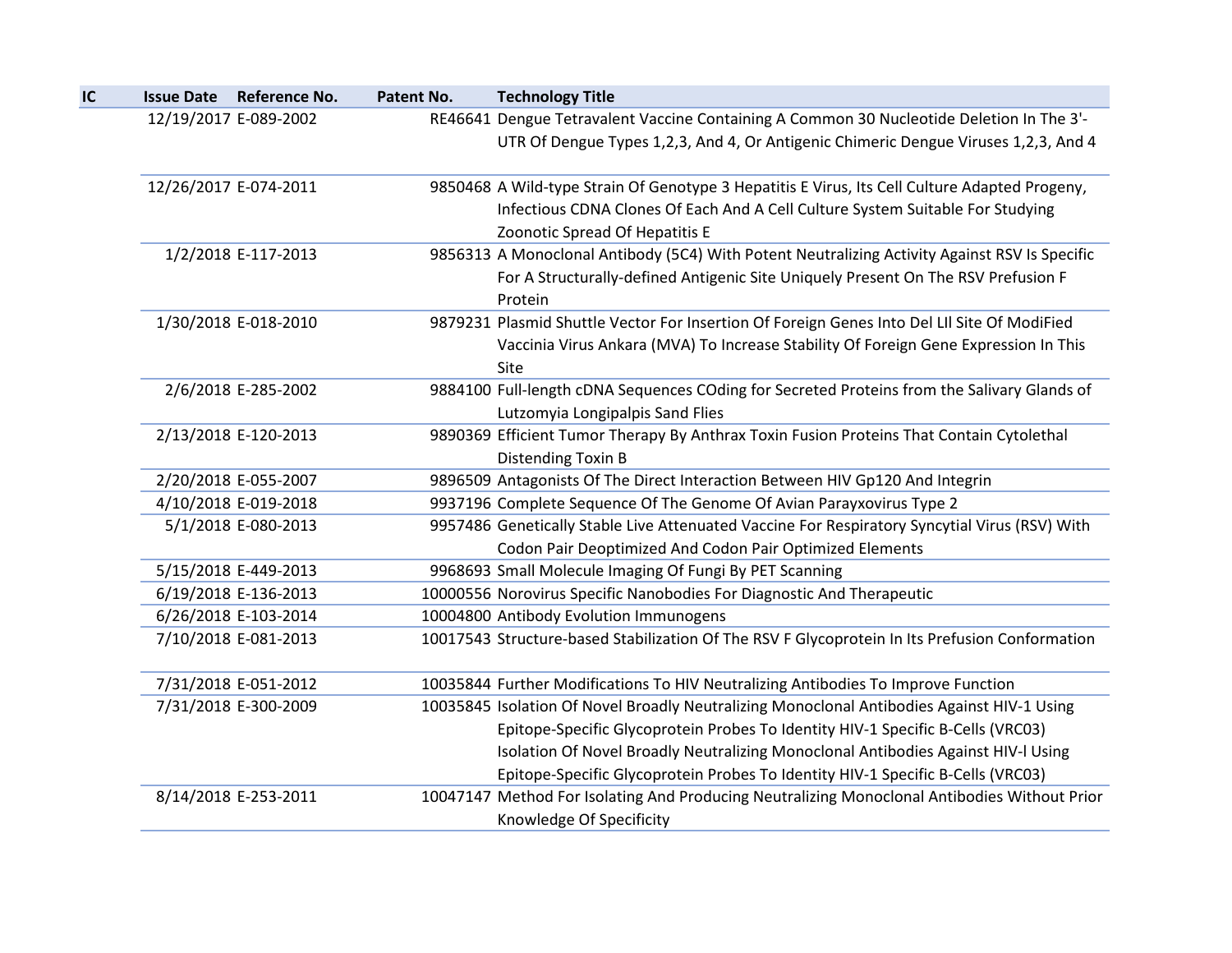| IC | <b>Issue Date Reference No.</b> | Patent No. | <b>Technology Title</b>                                                                                                  |
|----|---------------------------------|------------|--------------------------------------------------------------------------------------------------------------------------|
|    | 8/14/2018 E-253-2011            |            | 10047148 Method For Isolating And Producing Neutralizing Monoclonal Antibodies Without Prior<br>Knowledge Of Specificity |
|    | 8/28/2018 E-070-2014            |            | 10058559 Use Of LRRK2 Inhibitor To Treat Ulcerative Colitis And Crohn's Disease                                          |
|    | 8/28/2018 E-357-2001            |            | 10058602 West NIle Virus And Dengue Virus Chimeras For Use In A Live Virus Vaccine                                       |
|    | 10/16/2018 E-043-2010           |            | 10100346 Hepatitis C Virus (HCV) Genotype 3a (Strain S52) And Genotype 4a (Strain ED43) Full-                            |
|    |                                 |            | Length Infectious Consensus CDNA Clones That, Following Intra-Hepatic Transfection                                       |
|    |                                 |            | Into Chimpanzees, Produce Viruses, And Uses Thereof In Basic Research, Drug                                              |
|    |                                 |            | Development And Vaccine Development                                                                                      |
|    | 11/20/2018 E-195-2014           |            | 10130700 Development Of A Polyvalent Viral Like Particle Vaccine To Provide Broad Protection                             |
|    |                                 |            | Against Influenza A Viruses Of Different Subtypes                                                                        |
|    | 11/27/2018 E-057-2011           |            | 10138277 Virus Like Particles (VLPs) And Method Of Use                                                                   |
|    | 11/27/2018 E-145-2015           |            | 10137107 Substituted Phenylpyrrolecarboxamides With Therapeutic Activity In HIV                                          |
|    | 11/27/2018 E-293-2011           |            | 10137190 Development Of Self-Assembling Ferritin Nanoparticles Expressing Hemagglutinin As                               |
|    |                                 |            | An Influenza Vaccine                                                                                                     |
|    | 12/25/2018 E-045-2015           |            | 10160795 Novel Monoclonal Antibodies To Ebolavirus Glycoprotein                                                          |
|    | 12/25/2018 E-139-2006           |            | 10160957 Development Of Dengue Virus Type 3 Vaccine Candidates Containing Either 1)                                      |
|    |                                 |            | Nucleotide Deletions In The 3'-UTR Of The Genome Consisting Of More Than 30                                              |
|    |                                 |            | Contiguous Nucleotdies Iin One Or Multiple Regions, Or 2) A 3'-UTR Dervived From                                         |
|    |                                 |            | DEN4 And Containing The Delta30 Deletion                                                                                 |
|    | 12/25/2018 E-242-2014           |            | 10160802 A Monoclonal Antibody Against The N-terminal Portion Of The Circumsporozoite                                    |
|    |                                 |            | Protein Of Plasmodium Falciparum                                                                                         |
|    | 1/1/2019 E-029-2007             |            | 10166285 A Varicella-zoster Virus Mutant That Is Markedly Impaired For Latent Infection                                  |
|    | 1/22/2019 E-007-2015            |            | 10184004 CD47-targeted Therapies For The Treatment Of Infectious Disease                                                 |
|    | 2/5/2019 E-099-2016             |            | 10195236 Use Of Roseomonas Species To Treat Eczematous Skin Disease                                                      |
|    | 2/19/2019 E-099-2016            |            | 10206957 Use Of Roseomonas Species To Treat Eczematous Skin Disease                                                      |
|    | 4/2/2019 E-170-2013             |            | 10246505 Chimeric Antigen Receptor To Control HIV Infection: A Novel CD4-Based Env-Targeting                             |
|    |                                 |            | Moiety With Enhanced Potency And No Potential To Confer Infection Permissiveness                                         |
|    |                                 |            | To Genetically Modified CDS T Cells                                                                                      |
|    | 4/16/2019 E-133-2012            |            | 10258682 Live -Attenuated Vaccine Against Multiple Sexually Transmitted Diseases                                         |
|    | 4/30/2019 E-045-2015            |            | 10273288 Novel Monoclonal Antibodies To Ebolavirus Glycoprotein                                                          |
|    | 4/30/2019 E-202-2011            |            | 10273548 Improved Bacterial Host For Production Of Anthrax Toxin Proteins And Vaccines -                                 |
|    |                                 |            | Bacillus Anthracis, BH460                                                                                                |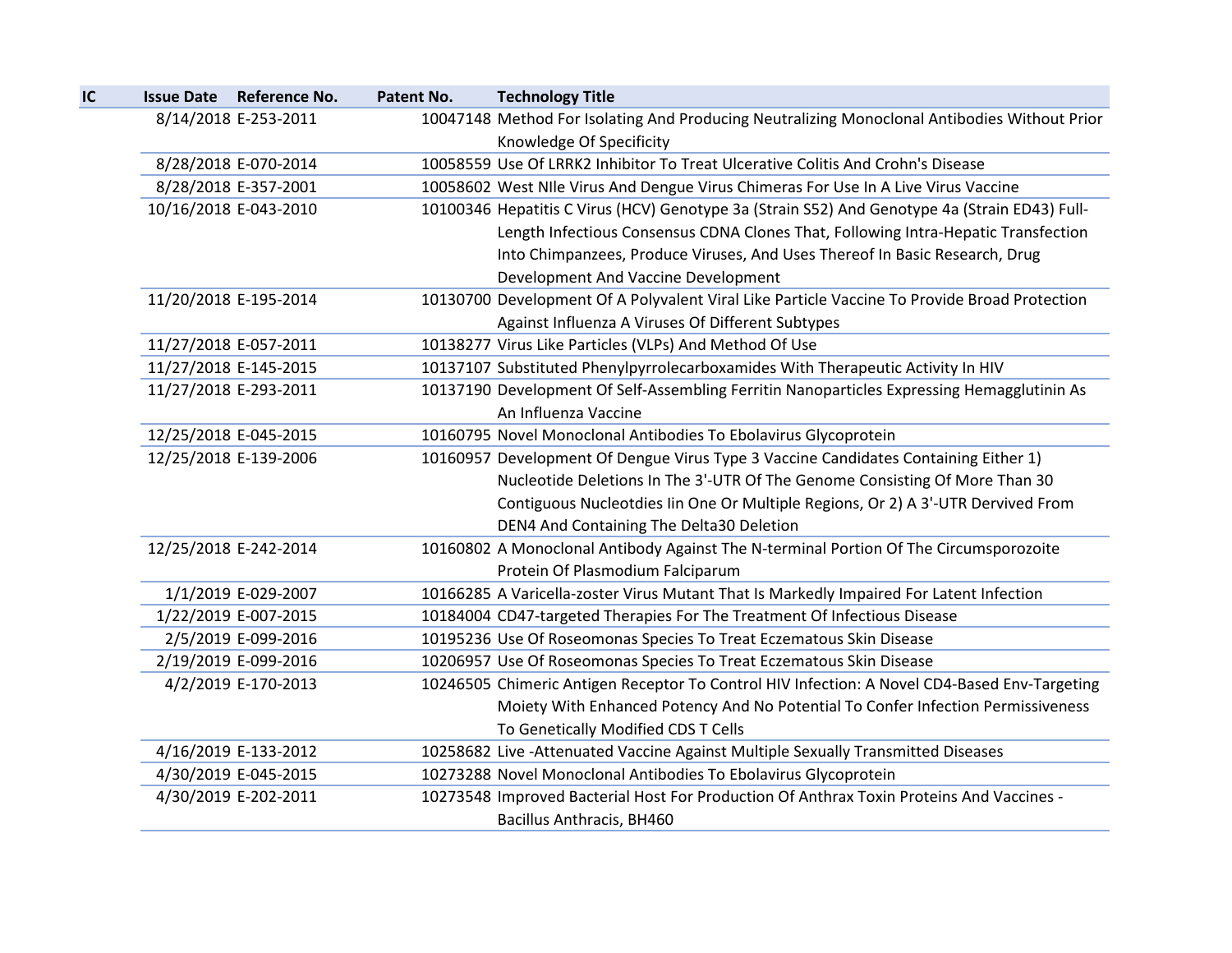| <b>Issue Date Reference No.</b> | Patent No. | <b>Technology Title</b>                                                                                              |
|---------------------------------|------------|----------------------------------------------------------------------------------------------------------------------|
| 4/30/2019 E-242-2011            |            | 10273291 Isolation Of Novel Broadly Neutralizing Monoclonal Antibodies Against HIV-1 Using                           |
|                                 |            | Epitope-specific Glycoprotein Probes To Identify HIV-1 Specific B-cells                                              |
| 5/21/2019 E-099-2016            |            | 10293005 USE OF GRAM NEGATIVE SPECIES TO TREAT ATOPIC DERMATITIS                                                     |
| 5/28/2019 E-239-2014            |            | 10301377 Novel Vaccines And Monoclonal Antibodies Against Middle East Respiratory Syndrome<br>Coronavirus (MERS-CoV) |
| 6/4/2019 E-135-2010             |            | 10307476 Genetlically Stable Live Attenuated Vaccine For Respiratory Syncytial Virus (RSV) With                      |
|                                 |            | An Attenuation And Temperature Sensitive Phenotype Conferred By An Amino Acid<br>Deletion                            |
| 6/11/2019 E-285-2002            |            | 10314900 Full-length cDNA Sequences COding for Secreted Proteins from the Salivary Glands of                         |
|                                 |            | Lutzomyia Longipalpis Sand Flies                                                                                     |
| 7/30/2019 E-066-2014            |            | 10363301 Development Of Modified Hemagglutinin Stem Nanoparticles To Elicit Broad Immune<br>Response To Influenza    |
| 8/6/2019 E-004-2009             |            | 10369208 Use Of Viral Like Particles (VLPs) In The Development Of A Preventive Vaccine Against                       |
|                                 |            | Chikungunya                                                                                                          |
| 8/20/2019 E-449-2013            |            | 10383960 Small Molecule Imaging Of Fungi By PET Scanning                                                             |
| 9/3/2019 E-178-2014             |            | 10400015 Self-Assembling Bi-component Nanoparticles For Display Of Co-assembled Trimeric<br>Antigens                 |
| 9/17/2019 E-145-2015            |            | 10413527 Substituted Phenylpyrrolecarboxamides With Therapeutic Activity In HIV                                      |
| 9/24/2019 E-031-2006            |            | 10420829 Vaccine Against Chlamydia Trachomatis Sexually Transmitted Diseases And Blinding<br>Trachoma                |
| 9/24/2019 E-248-2006            |            | 10421978 A Shuttle Plasmid, Recombinant MVA/HIV1 Clinical Vaccine Constructs And A                                   |
|                                 |            | Mechanism For Enhanced Stability Of Foreign Gene Inserts By Codon Alteration And                                     |
|                                 |            | For Insertion Of Foreign Gene Between Two Vaccinia Virus Essential Genes                                             |
| 9/24/2019 E-260-2014            |            | 10420834 Structure-based Design Of A Fusion Glycoprotein Vaccine For Metapneumovirus                                 |
| 10/8/2019 E-153-2015            |            | 10434116 Identification Of FDA Approved Molecules For The Treatment Of Middle East                                   |
|                                 |            | Respiratory Syndrome (MERs) Cornonavirus (CoV)                                                                       |
| 10/29/2019 E-357-2001           |            | 10456461 West NIIe Virus And Dengue Virus Chimeras For Use In A Live Virus Vaccine                                   |
| 12/10/2019 E-099-2016           |            | 10500238 USE OF GRAM NEGATIVE SPECIES TO TREAT ATOPIC DERMATITIS                                                     |
| 12/10/2019 E-120-2001           |            | 10500264 DEVELOPMENT OF MUTATIONS USEFUL FOR ATTENUATING DENGUE VIRUSES AND                                          |
|                                 |            | <b>CHIMERIC DENGUE VIRUSES</b>                                                                                       |
| 12/10/2019 E-209-2016           |            | 10501528 Domain Antibody Against RSV F Protein                                                                       |
| 12/10/2019 E-242-2014           |            | 10501534 A Monoclonal Antibody Against The N-terminal Portion Of The Circumsporozoite                                |
|                                 |            | Protein Of Plasmodium Falciparum                                                                                     |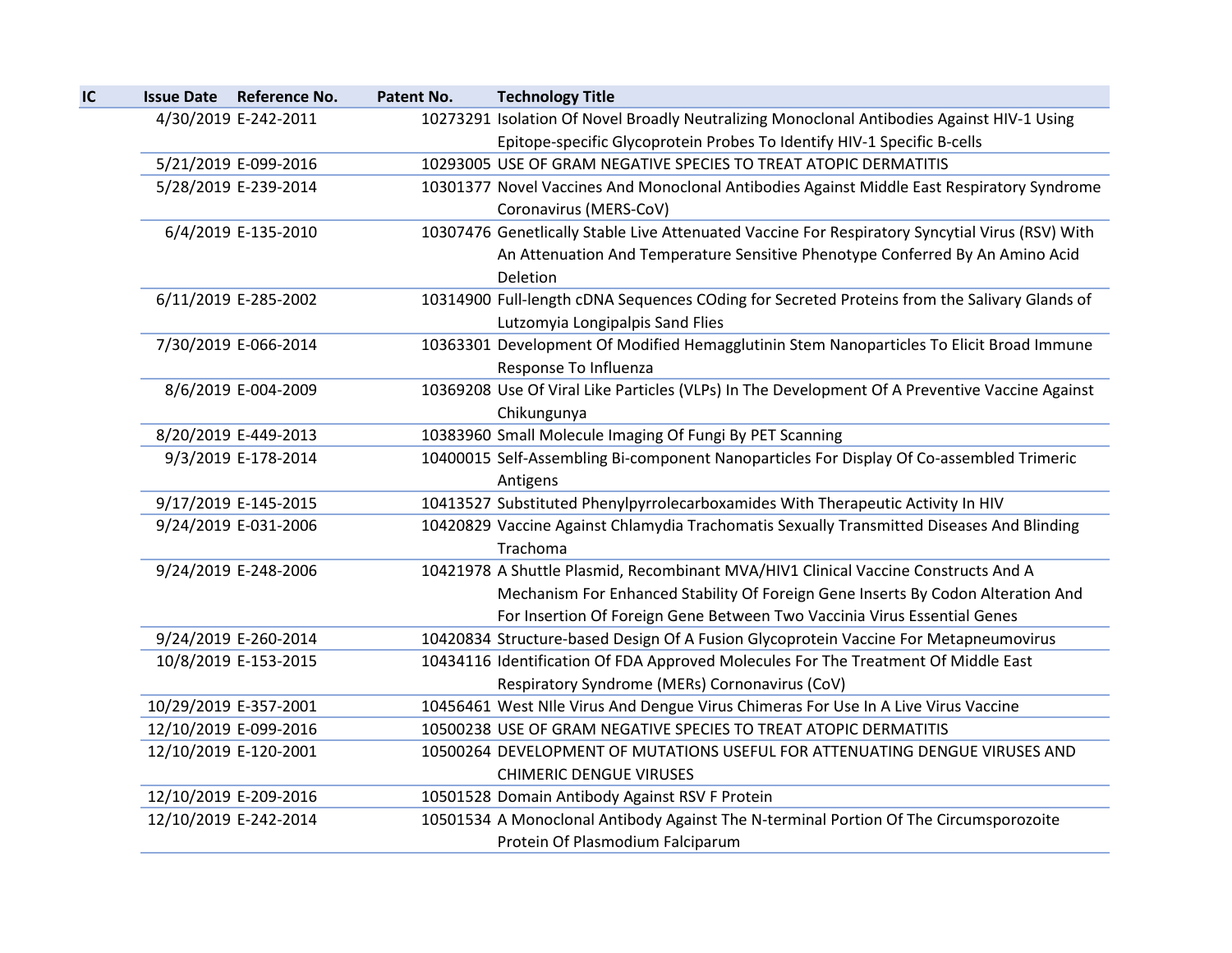| IC           | <b>Issue Date Reference No.</b> | Patent No. | <b>Technology Title</b>                                                                      |
|--------------|---------------------------------|------------|----------------------------------------------------------------------------------------------|
|              | 12/31/2019 E-147-2015           |            | 10519222 BROADLY NEUTRALIZING, CROSS REACTIVE ANTIBODIES TO HIV-1                            |
|              | 2/18/2020 E-131-2015            |            | 10562960 N6, A Novel, Broad, Highly Potent HIV-specific Antibody                             |
|              | 3/3/2020 E-145-2015             |            | 10576059 Substituted Phenylpyrrolecarboxamides With Therapeutic Activity In HIV              |
|              | 3/10/2020 E-154-2010            |            | 10584355 Filovirus Vaccines Based On Chimpanzee Adenoviral Vectors                           |
|              | 3/24/2020 E-140-2015            |            | 10598655 Antigens For Use In Loa Loa Microfilariae Diagnostics                               |
|              | 5/19/2020 E-099-2016            |            | 10653727 USE OF GRAM NEGATIVE SPECIES TO TREAT ATOPIC DERMATITIS                             |
|              | 5/19/2020 E-216-2014            |            | 10655109 Versions Of Respiratory Syncytial Virus (RSV) Vaccine Candidate LID Delta M2-2 With |
|              |                                 |            | <b>Increased Attenuation</b>                                                                 |
|              | 5/19/2020 E-241-2014            |            | 10654898 Improved RSV F Protein For Expression From A Heterologous Vector                    |
|              | 5/26/2020 E-136-2013            |            | 10662238 Norovirus Specific Nanobodies For Diagnostic And Therapeutic                        |
|              | 6/2/2020 E-099-2016             |            | 10668114 USE OF GRAM NEGATIVE SPECIES TO TREAT ATOPIC DERMATITIS                             |
|              | 6/16/2020 E-099-2016            |            | 10682379 Use Of Roseomonas Species To Treat Eczematous Skin Disease                          |
|              | 6/16/2020 E-281-2011            |            | 10683316 Synthetic Catalase/Superoxide Dismutase Mimetics For Viral Infections               |
|              | 7/28/2020 E-007-2015            |            | 10723803 CD47-targeted Therapies For The Treatment Of Infectious Disease                     |
|              | 7/28/2020 E-139-2006            |            | 10724007 Development Of Dengue Virus Type 3 Vaccine Candidates Containing Either 1)          |
|              |                                 |            | Nucleotide Deletions In The 3'-UTR Of The Genome Consisting Of More Than 30                  |
|              |                                 |            | Contiguous Nucleotdies lin One Or Multiple Regions, Or 2) A 3'-UTR Dervived From             |
|              |                                 |            | DEN4 And Containing The Delta30 Deletion                                                     |
|              | 8/18/2020 E-531-2013            |            | 10744199 Development Of Nanoparticle-based Epstein-Barr Virus Vaccines                       |
|              | 9/1/2020 E-064-2015             |            | 10759838 Therapeutic Multivalent Toleragen MPMt (MMPt) For Treatina Multiple Sclerosis       |
|              |                                 |            | <b>Disease</b>                                                                               |
|              | 9/1/2020 E-239-2014             |            | 10759846 Novel Vaccines And Monoclonal Antibodies Against Middle East Respiratory Syndrome   |
|              |                                 |            | Coronavirus (MERS-CoV)                                                                       |
|              | 8/1/2006 E-100-1999             |            | 7084266 Cloned Genome of Infectious Hepatitis C Virus of Genotype 2a and Uses Thereof        |
| <b>NIAMS</b> | 6/12/2007 E-353-2001            |            | 7229963 Methods Of Using Deacetylase Inhibitors As Tools To Promote Cell Differentiation And |
|              |                                 |            | Regeneration                                                                                 |
|              | 9/14/2010 E-353-2001            |            | 7795208 Methods Of Using Deacetylase Inhibitors As Tools To Promote Cell Differentiation And |
|              |                                 |            | Regeneration                                                                                 |
|              | 9/17/2013 E-210-2009            |            | 8536148 Disabling Autophagy By Genetic Inactivation In Skeletal Muscle Permits Near Complete |
|              |                                 |            | Clearance B Enzyme Replacement Therapy (ERT) Of Stored Glycogen From Skeletal                |
|              |                                 |            | Muscle In A Mouse Model Of The Lysosomal Storage Disease, Acid A-glucosidase                 |
|              |                                 |            | Deficiency (Pompe Disease)                                                                   |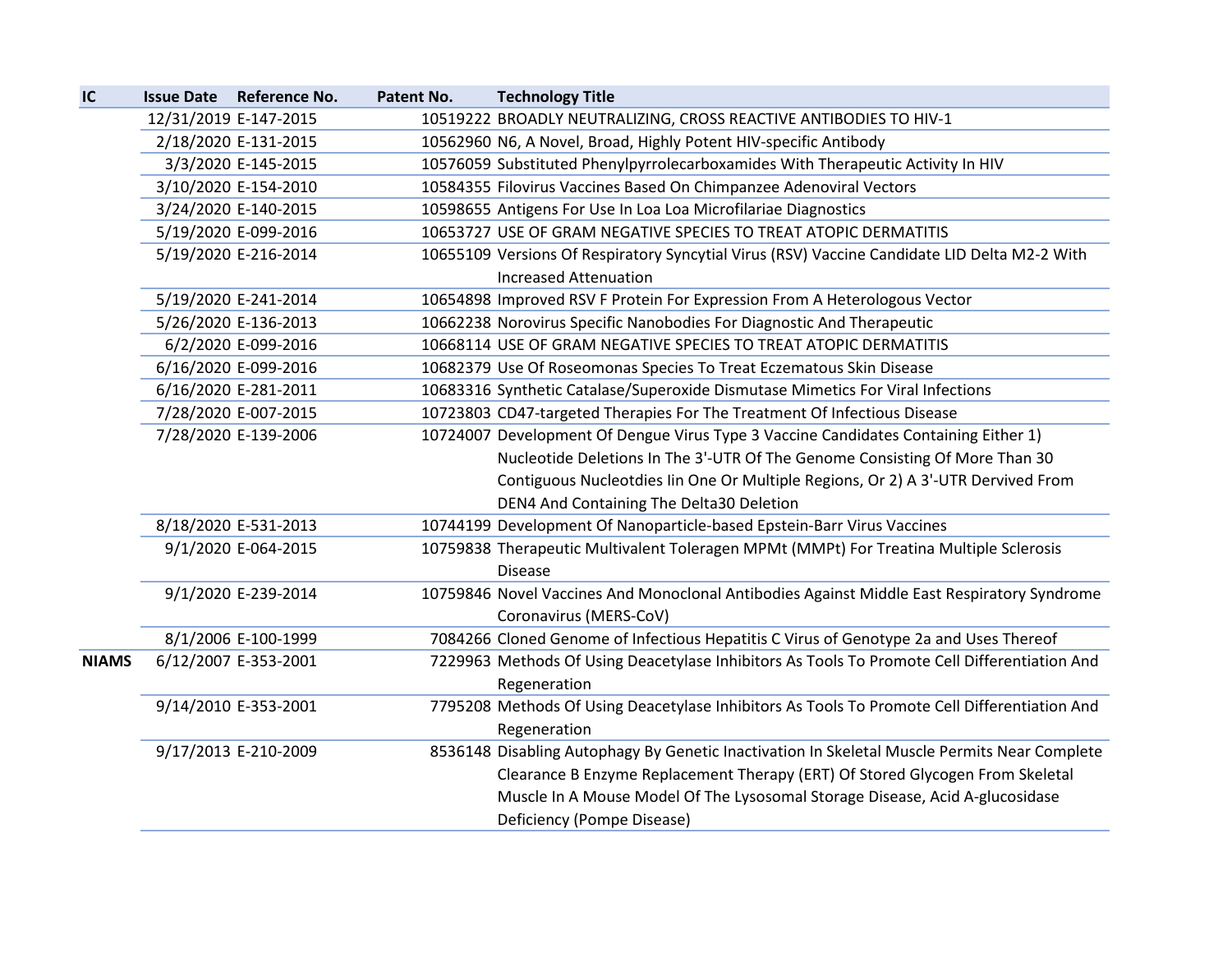| IC           | <b>Issue Date Reference No.</b> | Patent No. | <b>Technology Title</b>                                                                          |
|--------------|---------------------------------|------------|--------------------------------------------------------------------------------------------------|
|              | 2/18/2014 E-224-2010            |            | 8652458 A Nanofibious Conduit Seeded With Muscle-derived Mesenchymal Progenitor Cells As         |
|              |                                 |            | Trophic Mediators For Peripheral Nerve Regeneration.                                             |
|              | 4/29/2014 E-042-2005            |            | 8709793 Mechanoactive Microfluidic Imaging Bioreactor                                            |
|              | 6/30/2015 E-073-2011            |            | 9068003 Monoclonal Anti-mouse And Anti-human TL1A Antibodies For Diagnostic And                  |
|              |                                 |            | Therapeutic Uses                                                                                 |
|              | 5/23/2017 E-216-2010            |            | 9657292 Autoreactive IgE Antibodies Are Pathological In Lupus Nephritis: Potential Use Of Anti-  |
|              |                                 |            | IgE In Treatment Of Lupus Nephritis                                                              |
|              | 2/20/2018 E-073-2011            |            | 9896511 Monoclonal Anti-mouse And Anti-human TL1A Antibodies For Diagnostic And                  |
|              |                                 |            | <b>Therapeutic Uses</b>                                                                          |
|              | 7/10/2018 E-216-2010            |            | 10017762 Autoreactive IgE Antibodies Are Pathological In Lupus Nephritis: Potential Use Of Anti- |
|              |                                 |            | IgE In Treatment Of Lupus Nephritis                                                              |
|              | 3/17/2020 E-073-2011            |            | 10590201 Monoclonal Anti-mouse And Anti-human TL1A Antibodies For Diagnostic And                 |
|              |                                 |            | <b>Therapeutic Uses</b>                                                                          |
| <b>NICHD</b> | 6/2/2009 E-020-2004             |            | 7541182 In Vitro Test To Detect Risk Of Pre-eclampsia                                            |
|              | 7/27/2010 E-023-2002            |            | 7763451 Methods for Preparing Bacillus Anthracis Protective Antigen For Use In Vaccines          |
|              |                                 |            | (including use of BH445)                                                                         |
|              | 9/7/2010 E-155-2009             |            | 7790463 PREGNANCY BIOMARKER PROFILES, METHODS AND COMPOSITIONS RELATED                           |
|              |                                 |            | <b>THERETO</b>                                                                                   |
|              | 9/28/2010 E-343-2002            |            | 7803386 Poly-Y-D-Glutamic Acid Capsule (PGA)-Bacillus Anthracis Protective Antigen Conjugate     |
|              |                                 |            | Vaccine, Poly-y-D-Glutamic Acid Capsule (PGA)                                                    |
|              | 12/7/2010 E-027-2006            |            | 7847078 Identification Of Inactivating Mutations Of The PDE11A Gene In A Form Of                 |
|              |                                 |            | Micronodular Adrenocortical Hperplasis, An Inherited Form Of Cushing Syndrome                    |
|              | 7/30/2013 E-098-2008            |            | 8497122 Plasma Oxysterols As A Biomarker For Niemann-Pick Disease, Type C                        |
|              | 4/22/2014 E-023-2002            |            | 8703150 Methods for Preparing Bacillus Anthracis Protective Antigen For Use In Vaccines          |
|              |                                 |            | (including use of BH445)                                                                         |
|              | 8/5/2014 E-183-2005             |            | 8795680 New Methods For Conjugation Of Bacterial Lipoligosaccharides To Protein Carriers         |
|              |                                 |            | Through Oxime And Hydrazone Linkages                                                             |
|              | 3/24/2015 E-167-2009            |            | 8987246 Cholesterol Therapy For Autistic Spectrum Disorder                                       |
|              | 4/21/2015 E-098-2008            |            | 9012216 Plasma Oxysterols As A Biomarker For Niemann-Pick Disease, Type C                        |
|              | 3/15/2016 E-120-2015            |            | 9283233 Method For On-demand Contraception                                                       |
|              | 4/11/2017 E-120-2015            |            | 9616073 Method For On-demand Contraception                                                       |
|              | 4/25/2017 E-157-2011            |            | 9629816 Small Molecules (Derivatives Of Hydroxylamine) As Therapeutic Agents For Disorders       |
|              |                                 |            | Caused By Thioesterase Deficiency                                                                |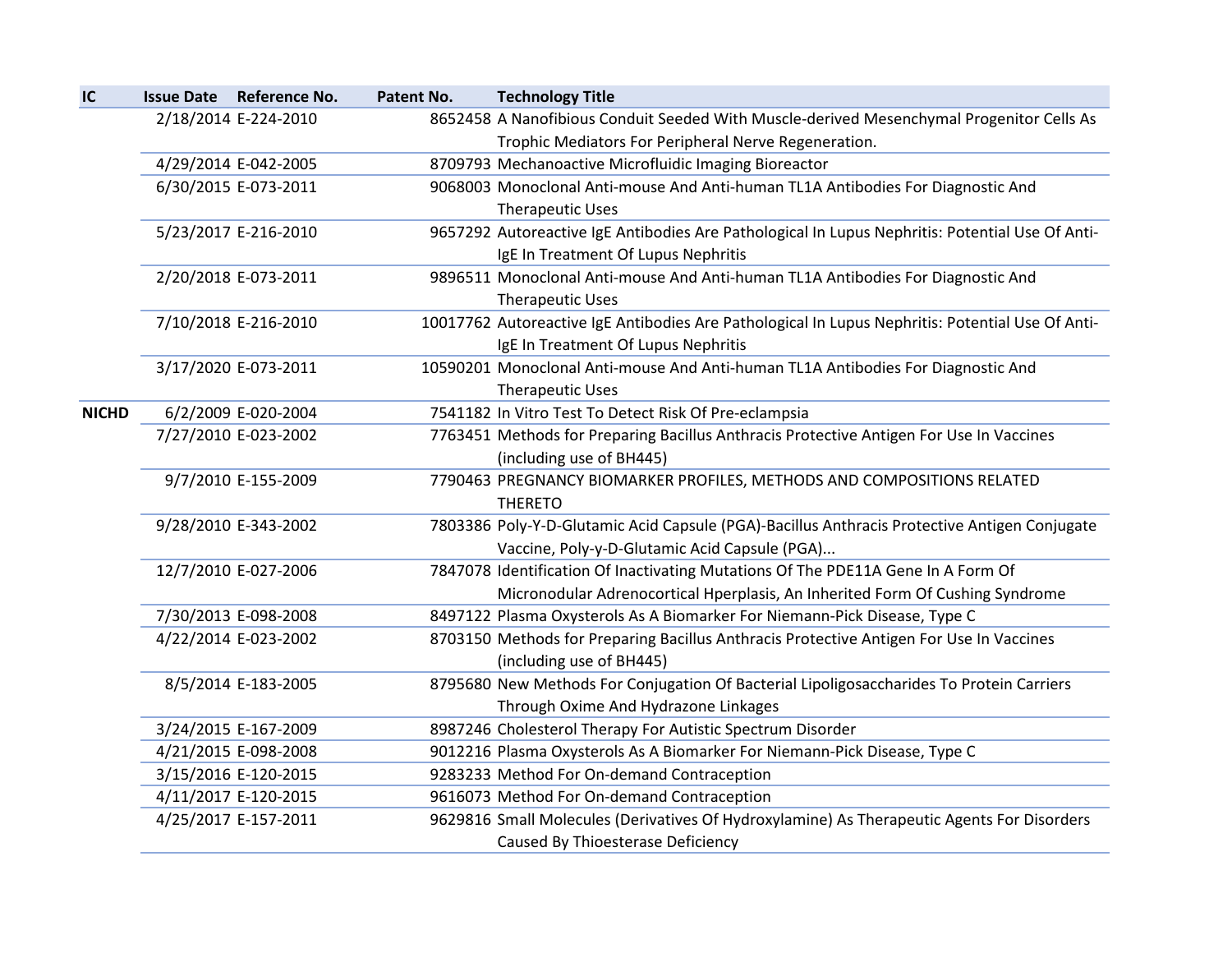| IC           | Issue Date Reference No. | Patent No. | <b>Technology Title</b>                                                                              |
|--------------|--------------------------|------------|------------------------------------------------------------------------------------------------------|
|              | 5/9/2017 E-552-2013      |            | 9644216 The Enhancer Elements Upstream Of The Human G6PC Minimal Promoter Are                        |
|              |                          |            | Necessary For Efficient Hepatic G6PC Expression                                                      |
|              | 5/23/2017 E-016-2013     |            | 9658233 Use Of High-sensitivity Assay To Measure Midkine Levels In Tissue From A Fine Needle         |
|              |                          |            | Biopsy In Order To Distinguish Benign From Malignant Thyroid Nodules                                 |
|              | 5/30/2017 E-016-2013     |            | 9664682 Use Of High-sensitivity Assay To Measure Midkine Levels In Tissue From A Fine Needle         |
|              |                          |            | Biopsy In Order To Distinguish Benign From Malignant Thyroid Nodules                                 |
|              | 10/30/2018 E-552-2013    |            | 10113183 The Enhancer Elements Upstream Of The Human G6PC Minimal Promoter Are                       |
|              |                          |            | Necessary For Efficient Hepatic G6PC Expression                                                      |
|              | 12/25/2018 E-120-2015    |            | 10159681 Method For On-demand Contraception                                                          |
|              | 6/18/2019 E-003-2014     |            | 10323083 Human Monoclonal Antibody Fragments For Targeting Therapeutics To Growth Plate<br>Cartilage |
|              | 7/16/2019 E-039-2016     |            | 10350273 Method For Treatment Of Disorders Of Growth, Puberty And Appetite Regulation                |
|              |                          |            | Using Antagonists And Agonists Of The Orphan G-protein Coupled Receptor (GPCR),                      |
|              |                          |            | GPR101                                                                                               |
|              | 9/17/2019 E-039-2015     |            | 10415044 Evaluation Of The Efficacy Of Human G6PC Constructs                                         |
|              | 9/15/2020 E-120-2015     |            | 10772897 Method For On-demand Contraception                                                          |
| <b>NIDA</b>  | 6/16/2009 E-134-2006     |            | 7547712 A Vaccine That Reduces The Potential For Nicotine Toxicity To The (Human) Fetus              |
|              |                          |            | <b>During Pregnancy</b>                                                                              |
|              | 4/7/2015 E-044-2012      |            | 8999927 Novel GDNF Isoforms And Cis-antisense GDNFOS Gene                                            |
|              | 11/24/2015 E-286-2015    |            | 9193739 Induction Of Highly Specific Antibodies To A Hapten But Not To A Carrier Peptide By          |
|              |                          |            | Immunication                                                                                         |
| <b>NIDCD</b> | 1/1/2008 E-169-2001      |            | 7314725 Phenylthiocarbamide (PTC) Taste Receptor                                                     |
|              | 4/7/2009 E-344-2002      |            | 7514529 Development of Peptide Minotopes of Lipoligosaccharide From Nontypeable                      |
|              |                          |            | Haemophilus Influenza As Vaccine Candidates                                                          |
|              | 8/25/2009 E-222-2003     |            | 7579453 Human Bitter Taste Receptor Variants                                                         |
|              | 2/9/2010 E-168-2001      |            | 7659115 Transduction-1 And Transductin-2 And Applications to Hereditary Deafness                     |
|              | 2/23/2010 E-169-2001     |            | 7666601 Phenylthiocarbamide (PTC) Taste Receptor                                                     |
|              | 4/3/2012 E-169-2001      |            | 8148082 Phenylthiocarbamide (PTC) Taste Receptor                                                     |
|              | 11/13/2012 E-222-2003    |            | 8309701 Human Bitter Taste Receptor Variants                                                         |
|              | 9/10/2013 E-084-2009     |            | 8530167 Diagnostic And Therapeutic Uses Of GNPTAB, GNPTG, And NAGPA In Stuttering                    |
|              | 8/5/2014 E-099-2005      |            | 8796441 Human Sweet And Umami Taste Receptor Variants                                                |
|              | 10/10/2017 E-222-2003    |            | 9783590 Human Bitter Taste Receptor Variants                                                         |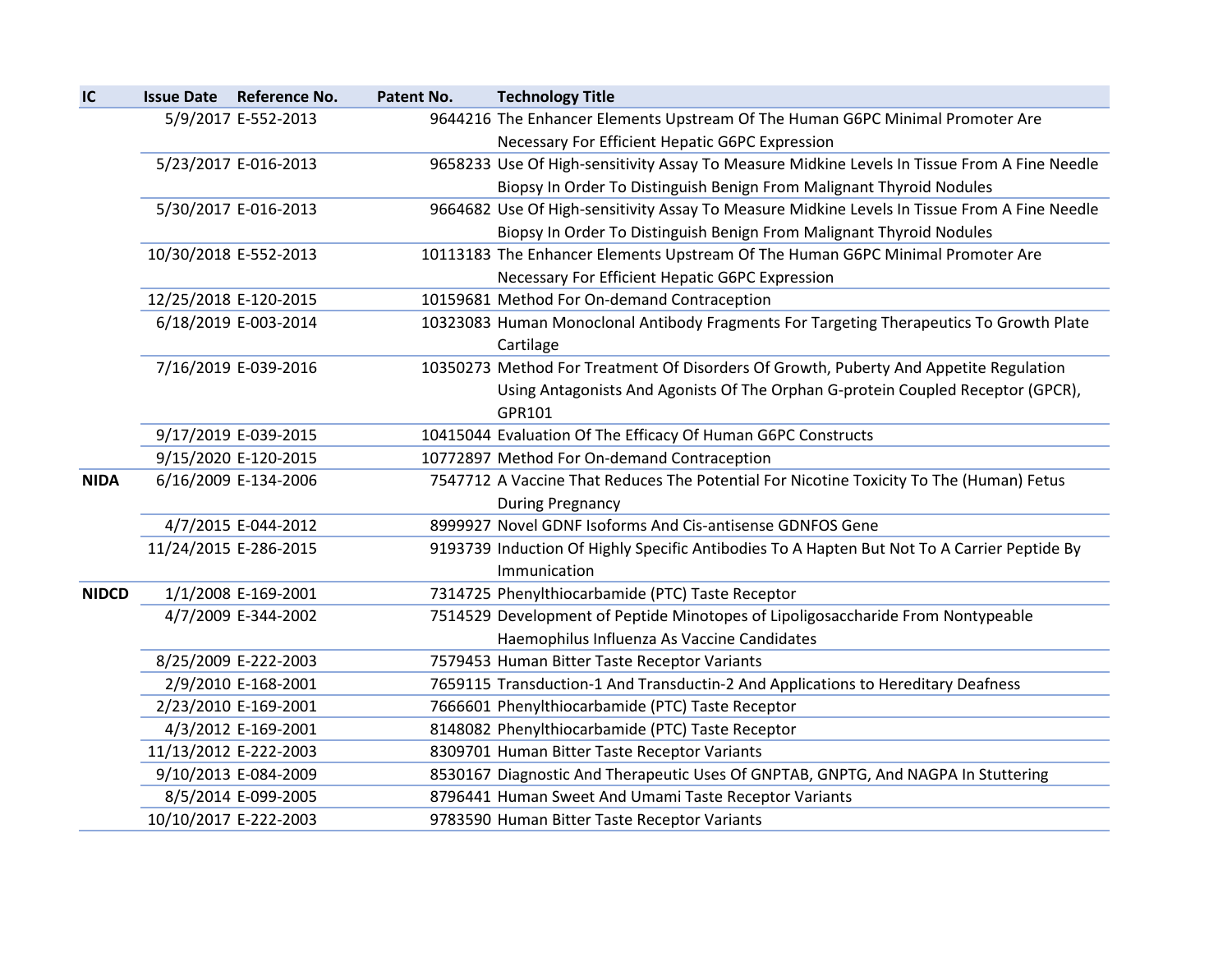| IC           | <b>Issue Date Reference No.</b> | Patent No. | <b>Technology Title</b>                                                                                                                         |
|--------------|---------------------------------|------------|-------------------------------------------------------------------------------------------------------------------------------------------------|
| <b>NIDCR</b> | 8/28/2007 E-268-2002            |            | 7261900 Creation of a Stable Recombinant Protective Antigen (rPA) Molecule By Deletions of                                                      |
|              |                                 |            | the Chymotrypsin-Sensitive Loop and the Furin-Cleavage                                                                                          |
|              | 12/2/2008 E-229-2004            |            | 7459277 Mammalian T1R3 Sweet Taste Receptors                                                                                                    |
|              | 3/24/2009 E-015-2002            |            | 7507793 Mammalians Sweet Taste receptors                                                                                                        |
|              | 9/15/2009 E-015-2002            |            | 7588900 Mammalians Sweet Taste receptors                                                                                                        |
|              | 5/10/2011 E-229-2004            |            | 7939279 Mammalian T1R3 Sweet Taste Receptors                                                                                                    |
|              | 10/9/2012 E-179-2005            |            | 8283151 Isolation, Cloning, And Characterization Of Novel Adeno-associated Virus Serotypes                                                      |
|              | 3/12/2013 E-268-2002            |            | 8394387 Creation of a Stable Recombinant Protective Antigen (rPA) Molecule By Deletions of                                                      |
|              |                                 |            | the Chymotrypsin-Sensitive Loop and the Furin-Cleavage                                                                                          |
|              | 7/22/2014 E-018-2009            |            | 8785414 Differentially Expressed MicroRNAs From Minor Salivary Glands                                                                           |
|              | 8/19/2014 E-194-2010            |            | 8808684 Identification Of EGFR As A Receptor For AAV6 Transduction                                                                              |
|              | 1/6/2015 E-036-2010             |            | 8926989 Simple, Quantitative, And Highly Sensitive Antibody Detection For Lyme Disease                                                          |
|              | 1/6/2015 E-105-2003             |            | 8927269 Cloning And Characterization Of An Avian Adeno-Associated Virus And Uses Thereof                                                        |
|              | 2/10/2015 E-063-2009            |            | 8951723 Serological Screening For HHV-8 Infection Using Antigen Mixtures                                                                        |
|              | 10/6/2015 E-300-2008            |            | 9151762 Identification Of DSG3 As A Biomarker For The Detection Of Occult Metastasis In<br>Sentinel Lymph Nodes                                 |
|              | 11/3/2015 E-018-2003            |            | 9175264 Isolation Of Multipotent Post-Natal Stem Cells From Exfoliated Human Primary (Baby)                                                     |
|              |                                 |            | Teeth                                                                                                                                           |
|              | 12/15/2015 E-033-2004           |            | 9210925 Multipotent Postnatal Stem Cells From Human Periodontal Ligament                                                                        |
|              | 1/19/2016 E-105-2003            |            | 9238800 Cloning And Characterization Of An Avian Adeno-Associated Virus And Uses Thereof                                                        |
|              | 4/12/2016 E-036-2010            |            | 9310367 Simple, Quantitative, And Highly Sensitive Antibody Detection For Lyme Disease                                                          |
|              | 9/13/2016 E-194-2010            |            | 9439979 Identification Of EGFR As A Receptor For AAV6 Transduction                                                                              |
|              | 12/6/2016 E-142-2011            |            | 9511103 Treatment Of Diabetes By Expression Of A Novel NGF/exendin-4 Fusion Protein From<br>The Salivary Gland Epithelia                        |
|              | 6/20/2017 E-018-2003            |            | 9682107 Isolation Of Multipotent Post-Natal Stem Cells From Exfoliated Human Primary (Baby)<br>Teeth                                            |
|              | 12/5/2017 E-232-2011            |            | 9833519 Diagnosis And Treatment Of Sjogren's Syndrome By Detection And Alteration Of BMP6<br>Levels Of Expression Locally In The Salivary Gland |
|              | 6/5/2018 E-485-2013             |            | 9987330 Nppb Is A Transmitter Of Itch Sensation                                                                                                 |
|              | 8/14/2018 E-033-2004            |            | 10046012 Multipotent Postnatal Stem Cells From Human Periodontal Ligament                                                                       |
|              |                                 |            |                                                                                                                                                 |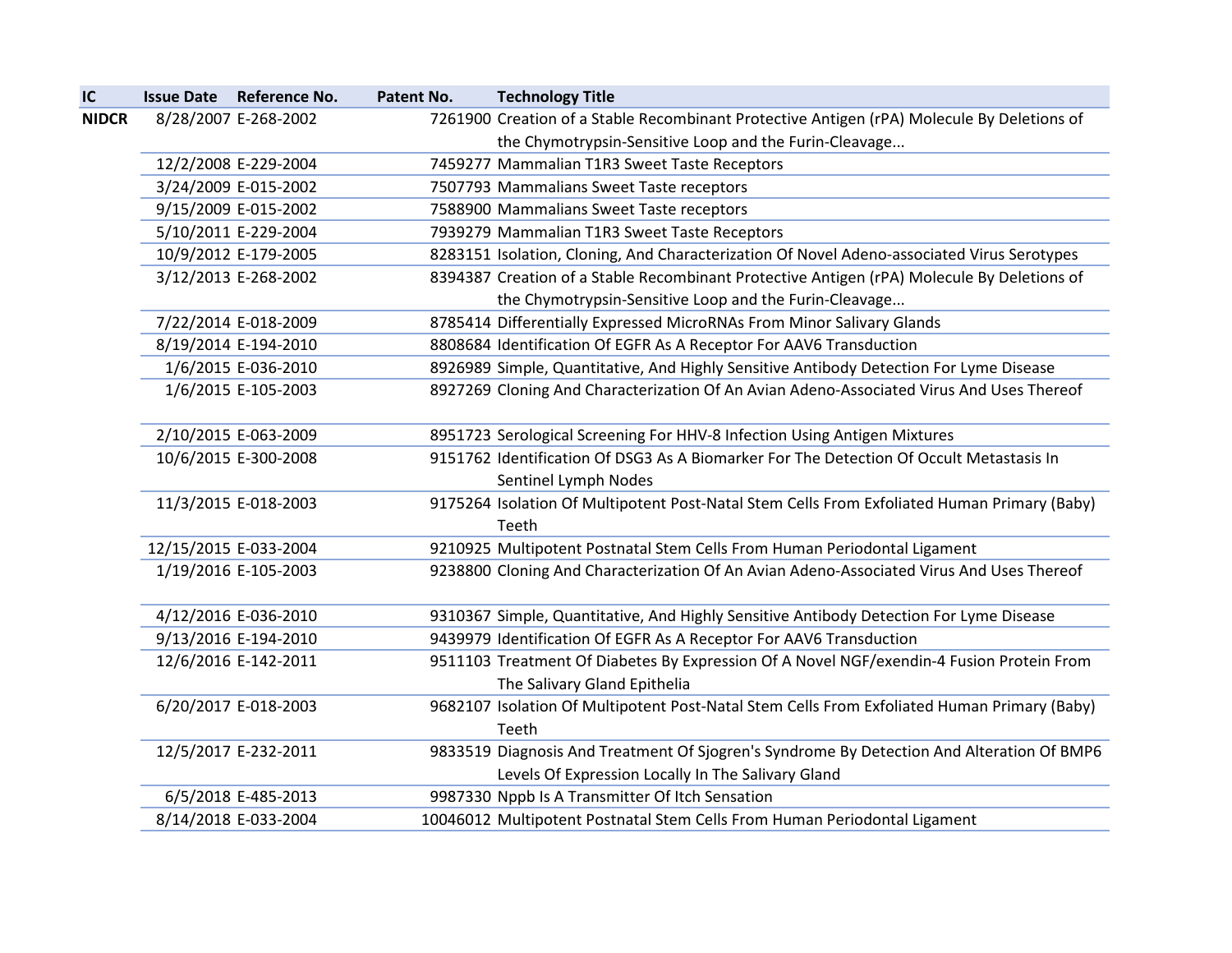| IC           | Issue Date Reference No. | Patent No. | <b>Technology Title</b>                                                                                                                           |
|--------------|--------------------------|------------|---------------------------------------------------------------------------------------------------------------------------------------------------|
|              | 9/25/2018 E-097-2015     |            | 10081659 Genetically Engineered AAV5 Vectors For Enhanced Transduction And Reduced<br><b>Antibody Neutralization</b>                              |
|              | 1/1/2019 E-139-2011      |            | 10166299 Treatment Of Autoimmune Xerostomia By AAV2 Mediated Gene Transfer Of<br>Aquaporin 1 To Salivary Gland Epithelia                          |
|              | 1/8/2019 E-619-2013      |            | 10172911 Use Of A Specific AVPR1B Agonist To Stimulate (or Antagonists To Inhibit)<br>Erythropoiesis In Humans In Case Of Anaemia Or Polycythemia |
|              | 5/28/2019 E-142-2011     |            | 10300095 Treatment Of Diabetes By Expression Of A Novel NGF/exendin-4 Fusion Protein From<br>The Salivary Gland Epithelia                         |
|              | 2/18/2020 E-190-2015     |            | 10564152 Methods Of Using Neodymium Magnet For Rapid Diagnosis Of Infectious And<br><b>Autoimmune Diseases</b>                                    |
|              | 3/10/2020 E-485-2013     |            | 10583173 Nppb Is A Transmitter Of Itch Sensation                                                                                                  |
|              | 3/10/2020 E-736-2013     |            | 10584387 Hepatitis Delta Virus Detected In Sjogren's Syndrome Salivary Glands                                                                     |
| <b>NIDDK</b> | 2/27/2007 E-064-2004     |            | 7183254 The Use Of Leptin For Treating Human Lipotrophy                                                                                           |
|              | 7/7/2009 E-166-2001      |            | 7557196 HGC-1 A Gene Encoding a Member of The Olfactomedin-Related Protein Family                                                                 |
|              | 8/9/2011 E-141-2003      |            | 7993647 Monoclonal Antibody-based Methodologies For The Detection And Quantification Of                                                           |
|              |                          |            | The HIV-1 Accessory Protein Vpr In Biological Samples                                                                                             |
|              | 11/27/2012 E-064-2004    |            | 8318666 The Use Of Leptin For Treating Human Lipotrophy                                                                                           |
|              | 4/28/2015 E-125-2010     |            | 9018227 Phantasmidine As A Nicotinic Receptor Agonist With Altered Selectivity Relative To<br>Epibatidine                                         |
|              | 6/21/2016 E-109-2009     |            | 9371357 Peptide Inhibitor Of HIV-1 Integrase                                                                                                      |
|              | 2/27/2018 E-125-2010     |            | 9902734 Phantasmidine As A Nicotinic Receptor Agonist With Altered Selectivity Relative To<br>Epibatidine                                         |
| <b>NIEHS</b> | 8/30/2011 E-163-2002     |            | 8008463 Compositions And Methods For Diagnostics And Therapeutics For Hydrocephalus                                                               |
|              | 1/3/2012 E-130-2004      |            | 8088787 The Discovery And Identification For New Therapeutics Indications, Novel Compounds                                                        |
|              |                          |            | With Ultra-low Dose (femto-molar) For The Treatment And Prevention Of                                                                             |
|              |                          |            | Neurodegenerative Or Inflammation-associated Diseases.                                                                                            |
|              | 11/13/2012 E-057-2005    |            | 8309313 Novel Glycated Peptides And Proteins To Serve As Biomarkers For Diabetes Control                                                          |
|              | 8/5/2014 E-130-2004      |            | 8796302 The Discovery And Identification For New Therapeutics Indications, Novel Compounds                                                        |
|              |                          |            | With Ultra-low Dose (femto-molar) For The Treatment And Prevention Of                                                                             |
|              |                          |            | Neurodegenerative Or Inflammation-associated Diseases.                                                                                            |
|              | 12/15/2015 E-012-2011    |            | 9211302 Lrch4 As A Therapeutic Target For Sepsis And Inflammatory Diseases                                                                        |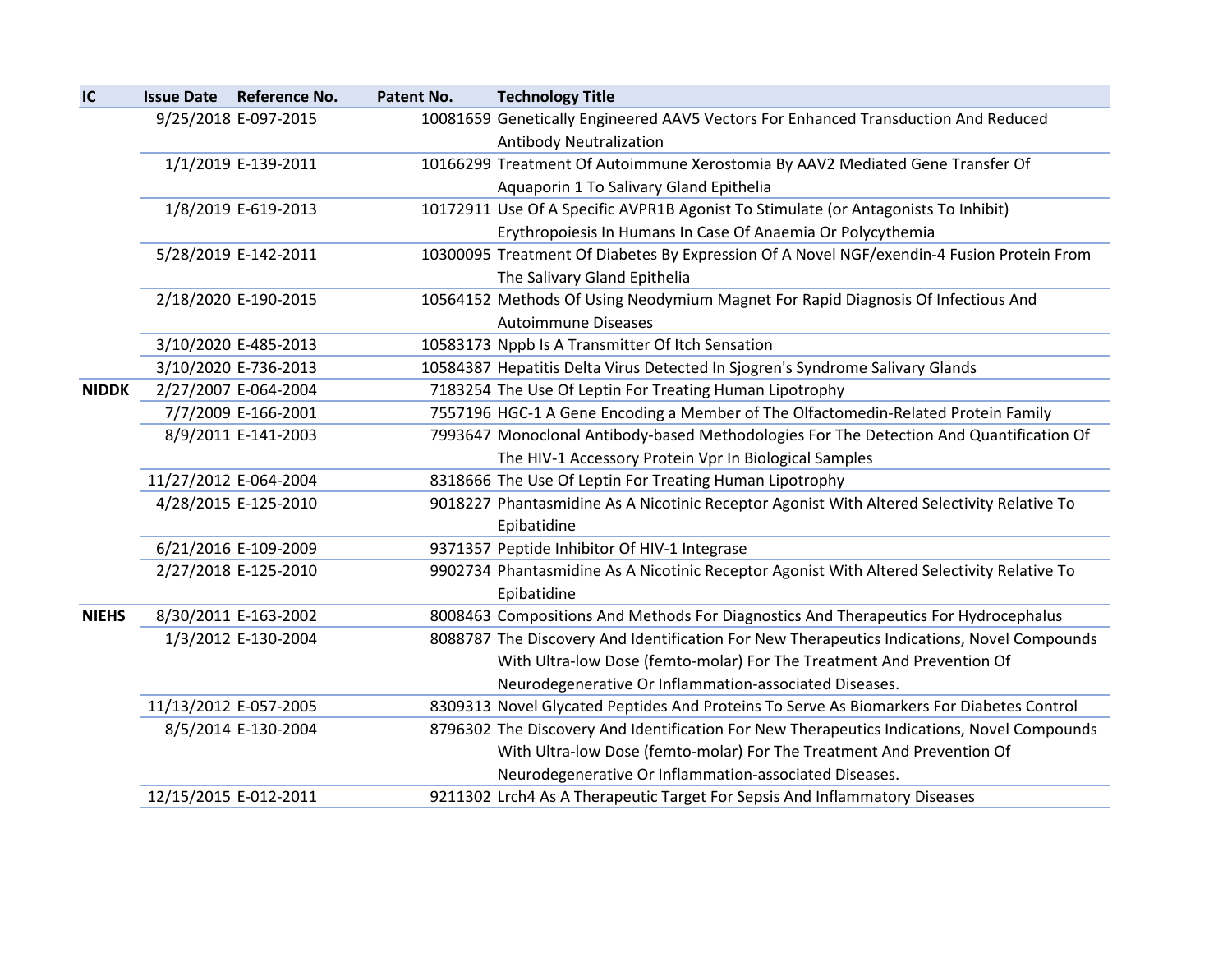| IC           | Issue Date Reference No. | Patent No. | <b>Technology Title</b>                                                                                              |
|--------------|--------------------------|------------|----------------------------------------------------------------------------------------------------------------------|
|              | 11/22/2016 E-130-2004    |            | 9498511 The Discovery And Identification For New Therapeutics Indications, Novel Compounds                           |
|              |                          |            | With Ultra-low Dose (femto-molar) For The Treatment And Prevention Of                                                |
|              |                          |            | Neurodegenerative Or Inflammation-associated Diseases.                                                               |
|              | 8/1/2017 E-080-2012      |            | 9717752 Use Of Antagonists Of Hyaluronan Signaling For Treatment Of Airway Inflammation                              |
|              |                          |            | And Hyperresponsiveness                                                                                              |
| <b>NIMH</b>  | 9/14/2010 E-034-2008     |            | 7795033 METHODS TO PREDICT THE OUTCOME OF TREATMENT WITH ANTIDEPRESSANT<br><b>MEDICATION</b>                         |
|              | 2/22/2011 E-043-1997     |            | 7892786 Complex Media And Low Temperature Are Essential For Production Of Bivalent<br>Immunotoxin In Pichia Pastoris |
|              | 10/1/2013 E-294-2005     |            | 8548786 A Neuronal Avalanche Size (NAS) Assay To Screen For Cognitive Enhancers And Anti-<br>Epileptics              |
|              | 12/30/2014 E-043-1997    |            | 8921097 Complex Media And Low Temperature Are Essential For Production Of Bivalent<br>Immunotoxin In Pichia Pastoris |
|              | 4/26/2016 E-274-2015     |            | 9321820 DT390-EGF Fusion Protein For Treatment Of EGF Receptor Positive Cancers                                      |
|              | 6/14/2016 E-268-2007     |            | 9364557 A Fold-back Diabody Format For Diptheria Toxin Based Immunotoxins That Can                                   |
|              |                          |            | Increase Binding And Potentcy With Particular Application To An Anti-prostratic Cancer                               |
|              |                          |            | Immunotoxin A-dmDT390scfbDb(591)                                                                                     |
|              | 10/31/2017 E-448-2013    |            | 9804171 Antineuronal Antibodies In Pediatric Acute Neurologic Syndrome For Diagnosis And                             |
|              |                          |            | Treatment                                                                                                            |
|              | 3/12/2019 E-448-2013     |            | 10228376 Antineuronal Antibodies In Pediatric Acute Neurologic Syndrome For Diagnosis And                            |
|              |                          |            | Treatment                                                                                                            |
| <b>NINDS</b> | 8/21/2007 E-143-2002     |            | 7258859 Zenapax (Humanized Antibody Against The IL-2 Receptor Alpha Chain) As A Novel                                |
|              |                          |            | <b>Treatment For Multiple Sclerosis</b>                                                                              |
|              | 5/13/2008 E-202-2002     |            | 7371225 METHOD FOR CONVECTION ENHANCED DELIVERY OF THERAPEUTIC AGENTS                                                |
|              | 7/6/2010 E-306-2003      |            | 7749700 Genetic Fingerprint Of Acute Stroke (2)                                                                      |
|              | 12/14/2010 E-014-2006    |            | 7851143 In-vitro Assay To Screen For Enhancement Of Mutated Alpha-galactosidase A (GLA) By                           |
|              |                          |            | Small Molecules Chaperones For Fabry Disease                                                                         |
|              | 10/30/2012 E-143-2002    |            | 8298525 Zenapax (Humanized Antibody Against The IL-2 Receptor Alpha Chain) As A Novel                                |
|              |                          |            | <b>Treatment For Multiple Sclerosis</b>                                                                              |
|              | 6/4/2013 E-143-2002      |            | 8454965 Zenapax (Humanized Antibody Against The IL-2 Receptor Alpha Chain) As A Novel                                |
|              |                          |            | <b>Treatment For Multiple Sclerosis</b>                                                                              |
|              | 12/3/2013 E-144-2010     |            | 8597660 Therapeutic Approach To Neurodegenerative Disorders Using A TFP5-peptide                                     |